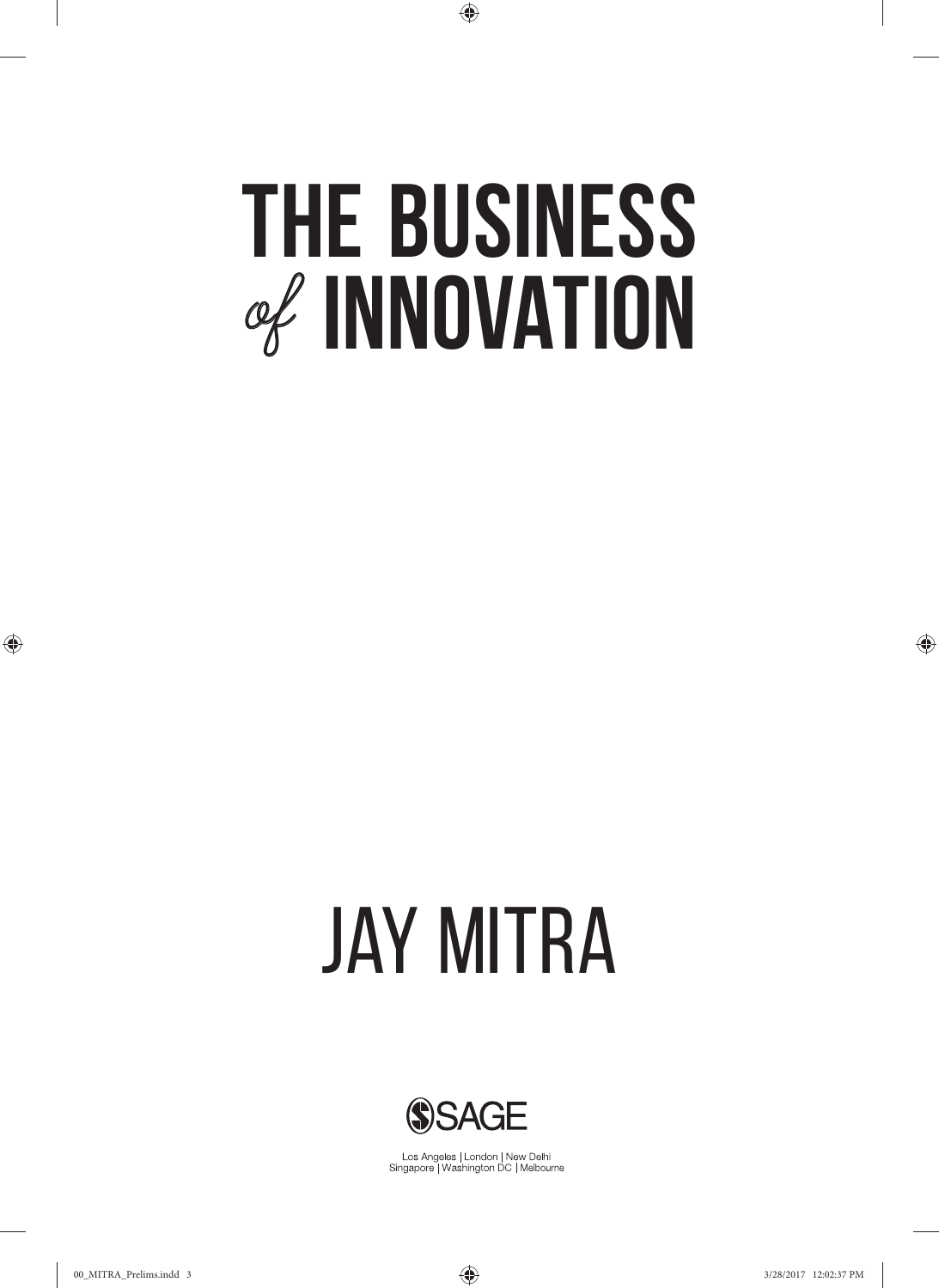

Los Angeles | London | New Delhi Singapore | Washington DC | Melbourne

SAGE Publications Ltd 1 Oliver's Yard 55 City Road London EC1Y 1SP

SAGE Publications Inc. 2455 Teller Road Thousand Oaks, California 91320

SAGE Publications India Pvt Ltd B 1/I 1 Mohan Cooperative Industrial Area Mathura Road New Delhi 110 044

SAGE Publications Asia-Pacific Pte Ltd 3 Church Street #10-04 Samsung Hub Singapore 049483

 Jay Mitra 2017 Foreword © Zoltan Acs 2017

First published 2017

Apart from any fair dealing for the purposes of research or private study, or criticism or review, as permitted under the Copyright, Designs and Patents Act, 1988, this publication may be reproduced, stored or transmitted in any form, or by any means, only with the prior permission in writing of the publishers, or in the case of reprographic reproduction, in accordance with the terms of licences issued by the Copyright Licensing Agency. Enquiries concerning reproduction outside those terms should be sent to the publishers.

#### **Library of Congress Control Number: 2016954330**

**British Library Cataloguing in Publication data**

A catalogue record for this book is available from the British Library

ISBN 978-1-4462-1080-2 ISBN 978-1-4462-1081-9 (pbk)

At SAGE we take sustainability seriously. Most of our products are printed in the UK using FSC papers and boards. When we print overseas we ensure sustainable papers are used as measured by the PREPS grading system. We undertake an annual audit to monitor our sustainability.

Editor: Matthew Waters Assistant editor: Lyndsay Aitken Production editor: Imogen Roome Proofreader: Leigh C. Timmins Marketing manager: Alison Borg Cover design: Francis Kenney Typeset by: C&M Digitals (P) Ltd, Chennai, India Printed in the UK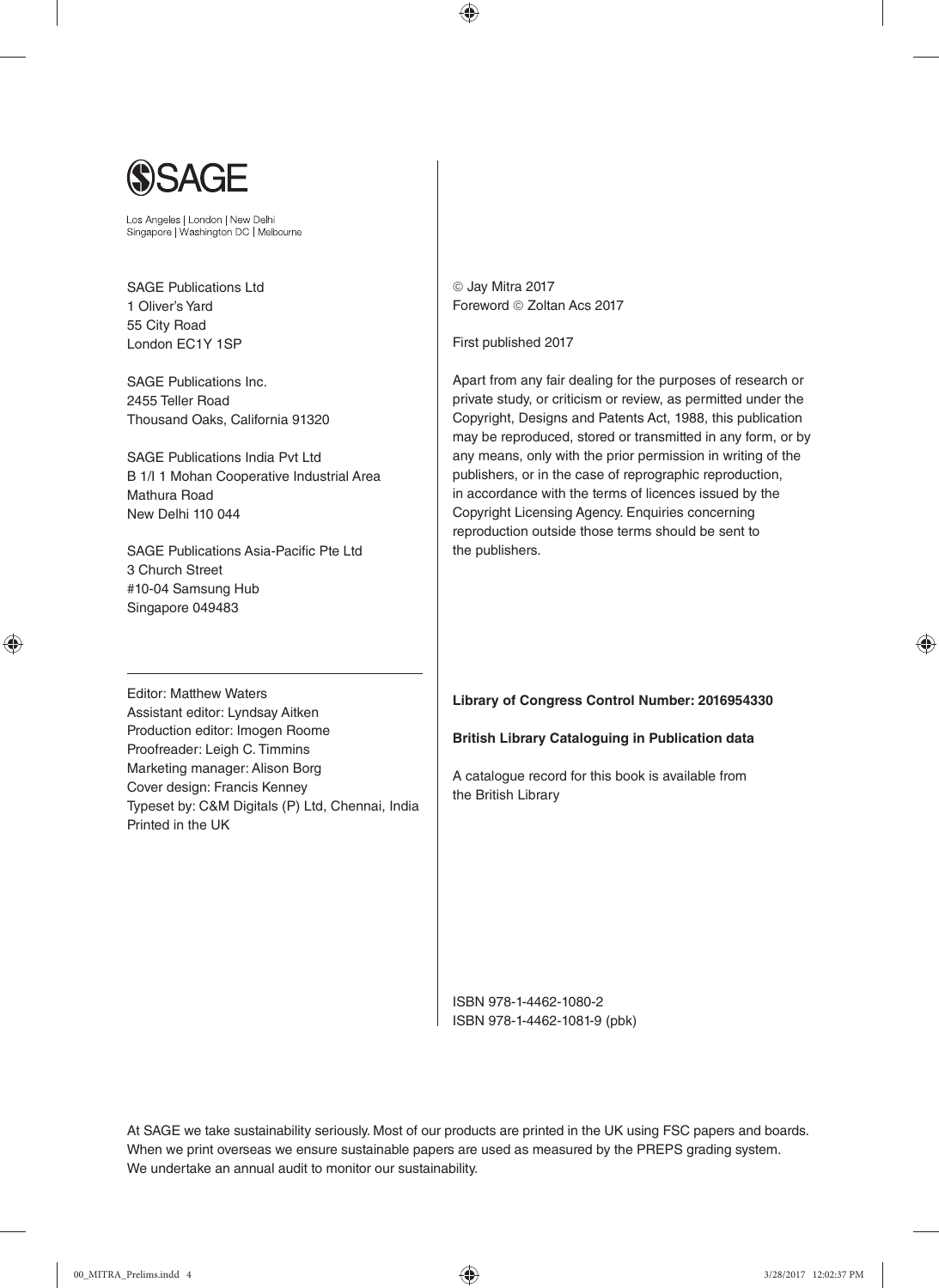## **7 Innovative People**

### **SCOPE AND OBJECTIVES**

- People as innovators.
- The human capital factor.
- Characteristics of creativity, higher levels of skills and competencies, the talent quotient.
- Individuals and teams.
- Sources of creativity.
- Leadership that galvanises innovative people.

## **INTRODUCTION**

The basic premise of this book indicates that all three factors that contribute to innovation, namely innovative people, the innovative organisation and the innovative environment, are inextricably connected to each other. The difficulty lies in separating them and their influence over or co-relationship with each other. However, it is this problem that demands a separate understanding of each of these factors if only to consider a synthesis at the end. In this chapter we examine innovative people.

To refer to innovative people as innovators causes a degree of confusion. Innovators include organisations as well as individual people, and in common parlance creative organisations generating new products and services are often referred to as innovators. This is one of the reasons why people do not receive much attention in typical textbooks on innovation. Entrepreneurs have a better press, at least in terms of their roles in identifying opportunity and creating new firms. At best innovators are often confused with white-coat-wearing scientists, techno-babbling nerds, or Steve Jobs. But Jobs was also seen as an entrepreneur! So is the innovator also an entrepreneur?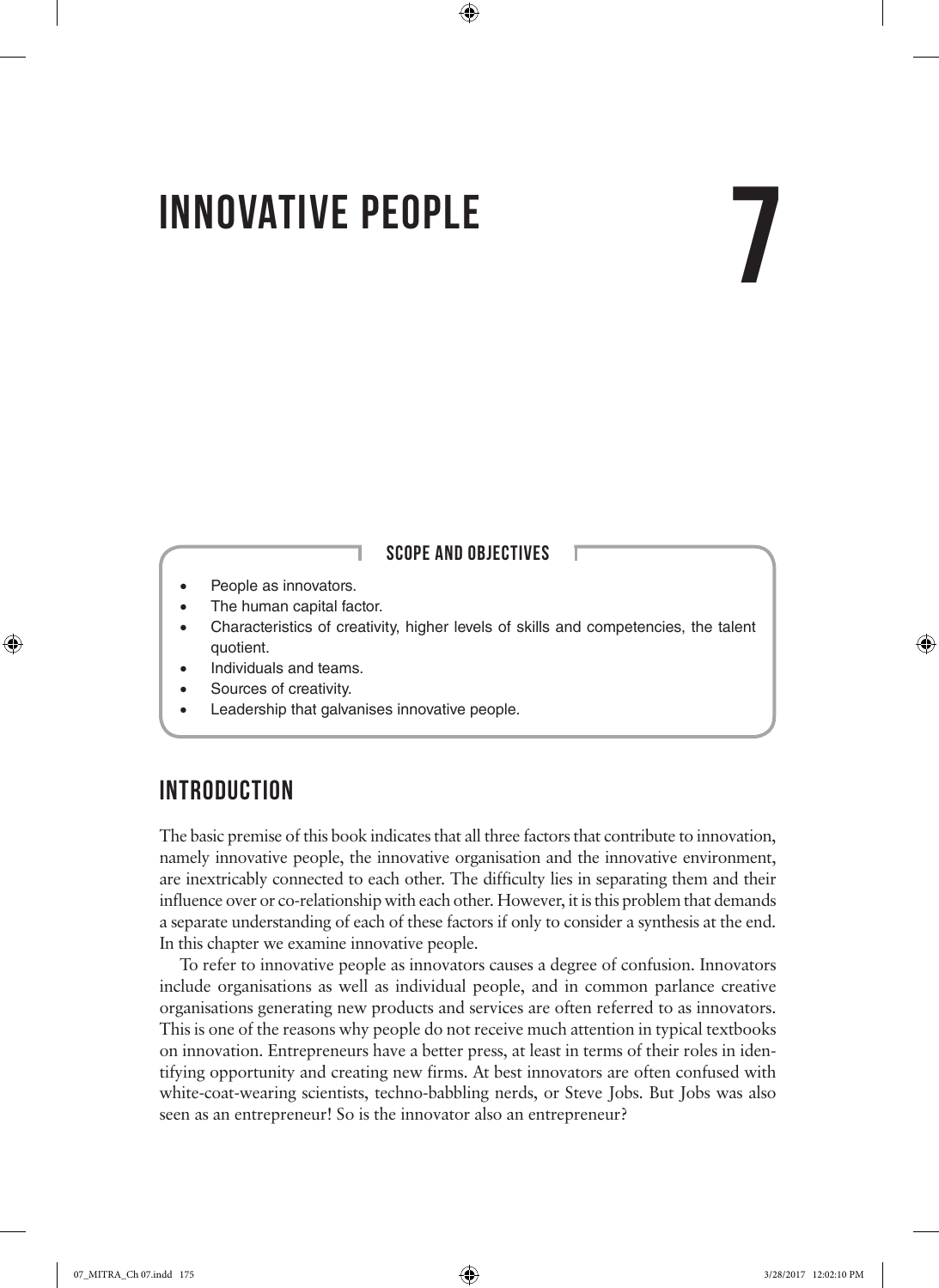### **Innovative People, Entrepreneurs and the Distinction Between Entrepreneurship and Innovation**

Before it all starts becoming even more confusing, it is perhaps important to posit simple explanations that help to distinguish entrepreneurship and innovation. If by innovation we mean the development of new products, new services, new forms of organization and new business models, then we could argue that entrepreneurship is associated with the identification of opportunities for all these new forms and their value in the marketplace or in society. Add to that the necessary mobilisation of resources (including firm creation) to implement such value creation, and we have a measure of the difference between the two concepts. This explanation helps to distinguish between entrepreneurship and innovation which are often viewed synonymously, as in Shane and Venkataraman's definition of entrepreneurship as the study of

how, by whom and with what consequences opportunities to produce future goods and services are discovered, evaluated and exploited. (2000: 218)

The distinctiveness is afforded by the acknowledgement of an organisational component, namely the formation of new organisations. It is this organisational context that distinguishes innovation from entrepreneurship (Acs and Audretsch, 2005). So it could be argued that the innovator creates new, out-of-the-box ideas, products or processes while the entrepreneur spots the commercial opportunity to take them to the market by organising resources and taking risks to start and grow an enterprise. Just as the risk taker could be both the creator of a new product and the resource provider to enable the product to be taken to the marketplace, the qualities of the entrepreneur and the innovator can also be found in one person. Argued another way, innovation can be regarded as the creation of new capacities for wealth creation, while entrepreneurship is the exploitation of these capacities using the vehicle of a new organisation. The convergence of these qualities may be afforded by separate people, or can occur at different intervals during a person's journey through life in business or social activity. Others argue that innovation creates change, but this can be outside the realm of business creation or new firm formation. Here innovation manifests itself in terms of activity which can cause a change to society, but this action may have nothing to do with starting or growing a business. A politician, such as the first Prime Minister of Israel, Ben Gurion, realising the need for change in a nation besieged by both an inclement natural and a hostile political environment, sought self-sufficiency and political strength through a reliance on technological innovations and economic strength. He too was an innovator (Senor and Singer, 2009; Mitra, 2012).

Although we can make these distinctions between the entrepreneur and the innovator, they quite often end up in a restatement of the connection between the two or the equation of concepts with many other issues. For example, there is a generally held belief that entrepreneurship is associated with any business activity and often with self-employment. In this melee there is not much room for analytical thought. So it may be better to overcome this problem of articulating the difference by accepting that the lines are blurred, and that there is not much gain to be had from making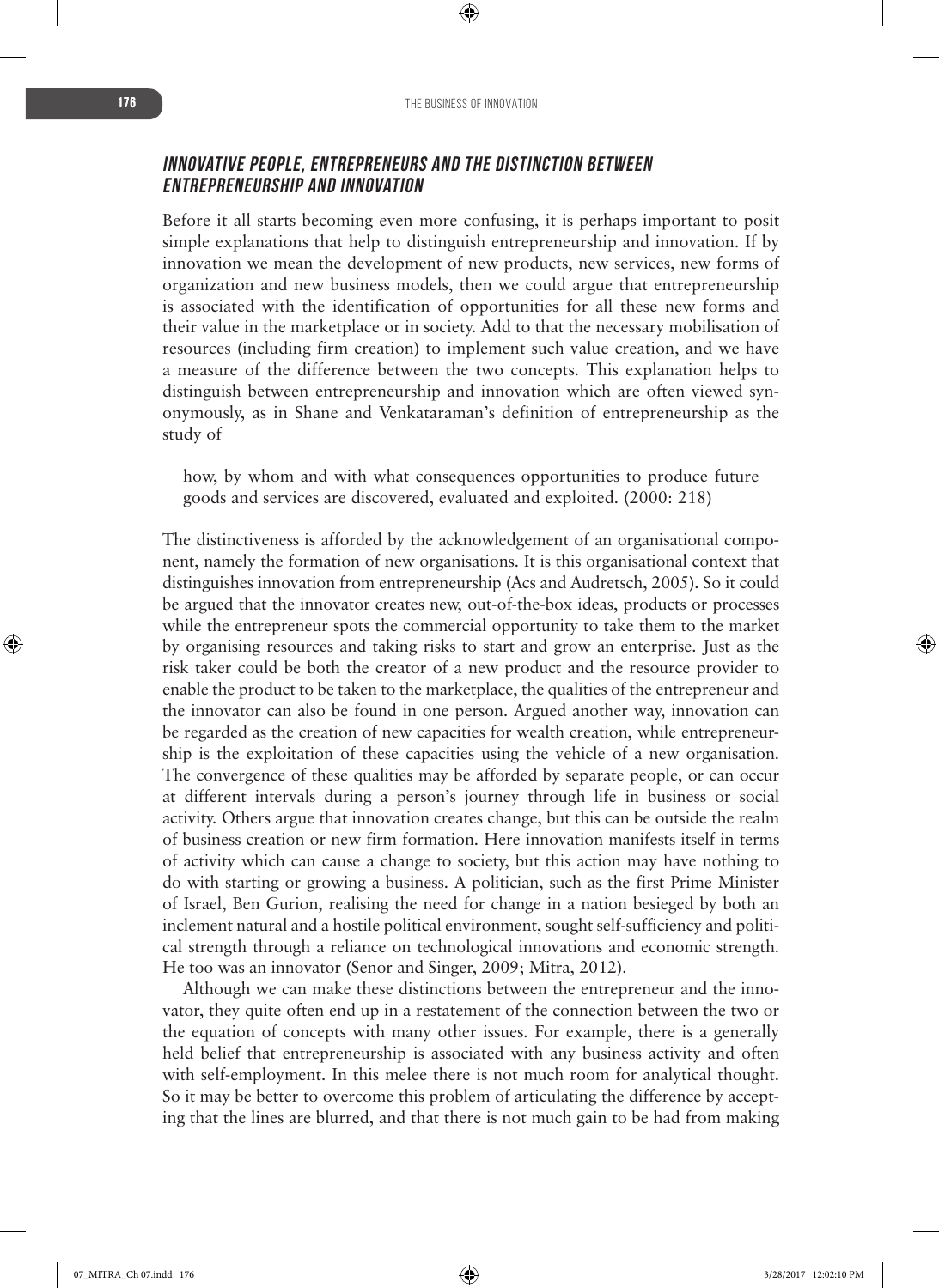#### Innovative People **177**

any distinction between the two. Alternatively, and perhaps more importantly, it may be useful to strip away the multiple associations of entrepreneurship with any business activity and focus instead on entrepreneurship as the necessary corollary to innovation. Fortunately, there is help at hand with Schumpeter (1942), who equated entrepreneurship with the concept of innovation and applied it to a business context. In his view the entrepreneur is the same as the innovator because he or she enables and implements change within markets through the carrying out of new combinations. These new combinations can take at least five different forms: (1) the introduction of a new good or an improvement in its quality; (2) the introduction of a new method of production; (3) the finding or opening of a new market; (4) the conquest of a new source of supply of new materials or parts; and (5) the carrying out of the new organisation of any industry (Schumpeter, 1942).

Schumpeter's definition allows us to concentrate attention on the process of making new combinations – from the making of a new good to the building of a new organisation. Taken together, the several forms can involve many different people with perhaps different entrepreneurial and innovative attributes. Looking at the forms independently, we can also surmise that each of those processes can involve a variety of individuals. The literature on entrepreneurship covers a range of psychological and behavioural characteristics of entrepreneurs who are sometimes identified as innovators or craft workers or even business managers. Sometimes these characteristics are often traced to innovators as well.

For the purpose of this chapter we take the view that the business of innovation is best understood when we can find market-based outcomes for new products, new services and new ways of creating and managing organisations. In other words, the business of innovation is carried out in the field of entrepreneurship. So even if there is a distinction to be drawn between the capacities necessary for making or serving something new in the market and the exploitation of those capacities, there is a symbiotic connection between the two. From an analytical perspective we concern ourselves here with the new or recombined capacities that help to create new products, services, business models and organisations. Inherent in this approach is the identification and use of different forms of human, social and organisational capital that reside within a number of individuals who are sometimes connected with each other as part of a team of innovators.

#### **Capacity Development and Innovation**

Accepting the relationship between innovation and entrepreneurship but distinguishing between developing capacities for making something new and exploiting those capacities, we concentrate in this chapter on capacities. Capacities can include a range of tangible and intangible, human and technological resources, and hard and soft infrastructure. Our interest here is in the human factor in capacity building. We explore the role of human capital in fostering innovation – talent, creativity, ingenuity and teams of innovators – together with the analytical distinctions between different forms of human, social, organisational and intellectual capital that are often regarded as central to the innovation process.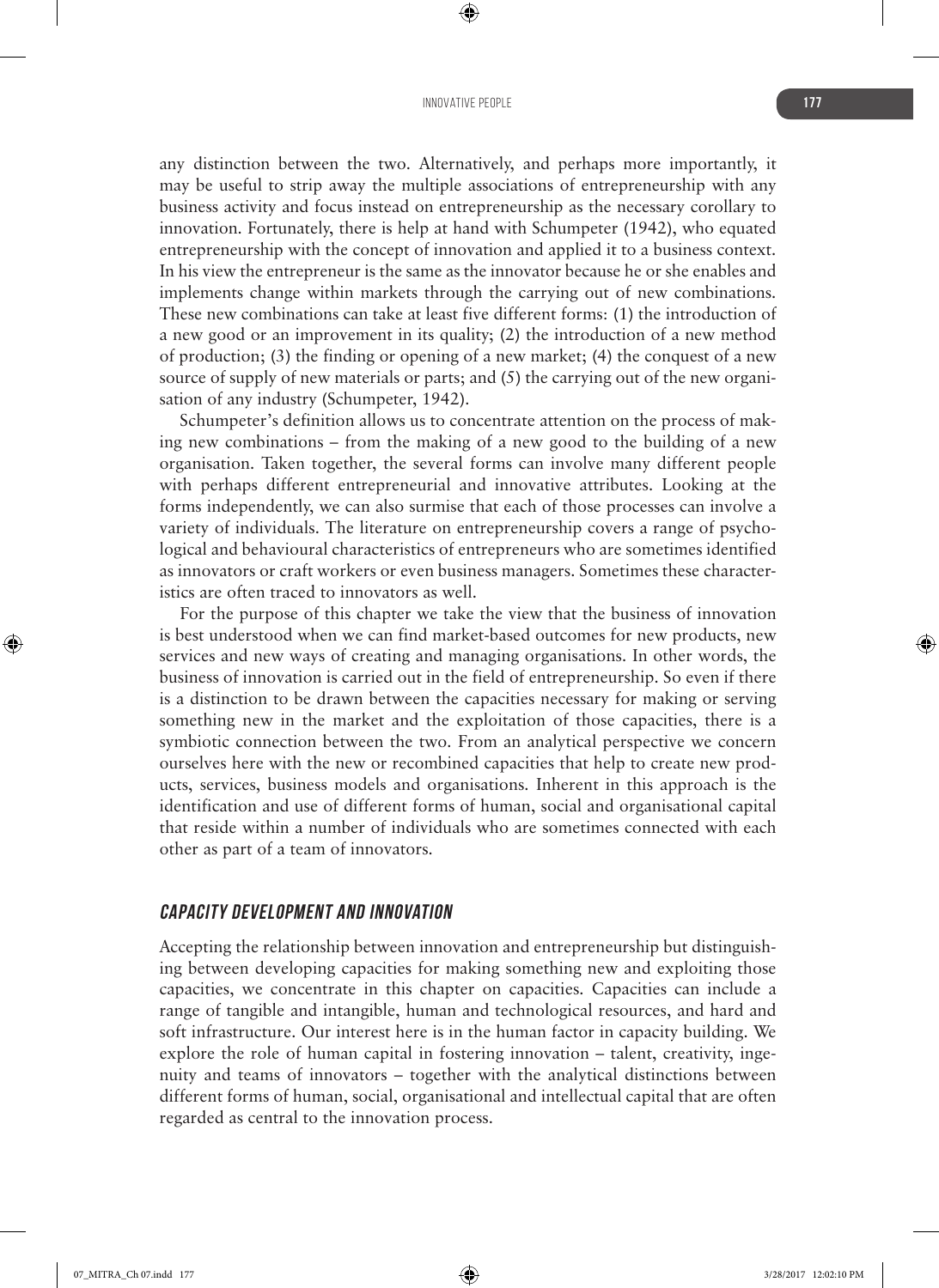## **HUMAN CAPITAL AND INNOVATION**

#### **Knowledge, Experience and Skills**

By human capital we are referring to a set of knowledge, capabilities, skills, competencies and expertise that people possess and which can be developed or improved over time. The use of these skills and the knowledge base of individuals could generate economic returns (Schultz, 1961; Becker, 1964; 1993). This set can be acquired through formal education and informal means of experiential, societal learning. Becker (1964) argued that the levels of human capital and their mutation can change the way people act (Gradstein and Justman, 2000). Both broad labour market experience and vocational experience, used productively, can be a source of competitive advantage to individuals, organisations, economies and societies (Coleman, 1988; Honig, 1996; Gimeno et al., 1997; Reynolds, 1997; Zucker et al., 1998; Reynolds et al., 1999; Acs and Armington, 2004; Abubakar and Mitra, 2007; Mitra et al., 2011). This can take place in terms of, for example, growth in regional economies through new firm formation or indeed their dissolution (because of a lack of such capital); in businesses, through new products and services; and for individuals, through enhanced capacity for effecting change in their lives (Pennings et al., 1998).

The link between human capital and innovative outcomes can be examined at the level of the individual, the firm and the industry, so it is important to distinguish how human capital is interpreted at these different levels.

#### **Firm-Specific Human Capital**

When we refer to firm-level human capital we are attending to skills and knowledge that are obtained in a specific firm. These firm-specific skills can confer an advantage over competitors because they are inimitable or non-transferable (Penrose, 1956; Grant, 1996). Firms nurture the skills of their employees or have high levels of absorptive capacity (Cohen and Levinthal, 1990) to acquire skills and knowledge from outside, but their firm-specific boundaries mean that they can have only a limited amount of impact on overall innovative activity within a region or the wider society.

#### **Industry-Specific Human Capital**

Industry-specific human capital is associated with the aggregate skills of all firms in a particular industrial sector. These skill sets have a shared meaning, often evolving from tacit know-how within the sector which may or may not be transferable to other sectors. Researchers have argued that the knowledge created and shared from experience within an industry can have an impact on the creation of new ventures or the growth and improved economic performance of innovative firms which are able to absorb knowledge generated across that industry (Siegel et al., 1993; Kenney and von Burg, 1999; Bianchi, 2001). Saxenian (1999) argued that the success of Silicon Valley is partly related to the presence of an intensive flow of tacit know-how among local firms and a culture directed at open communication, which ultimately resulted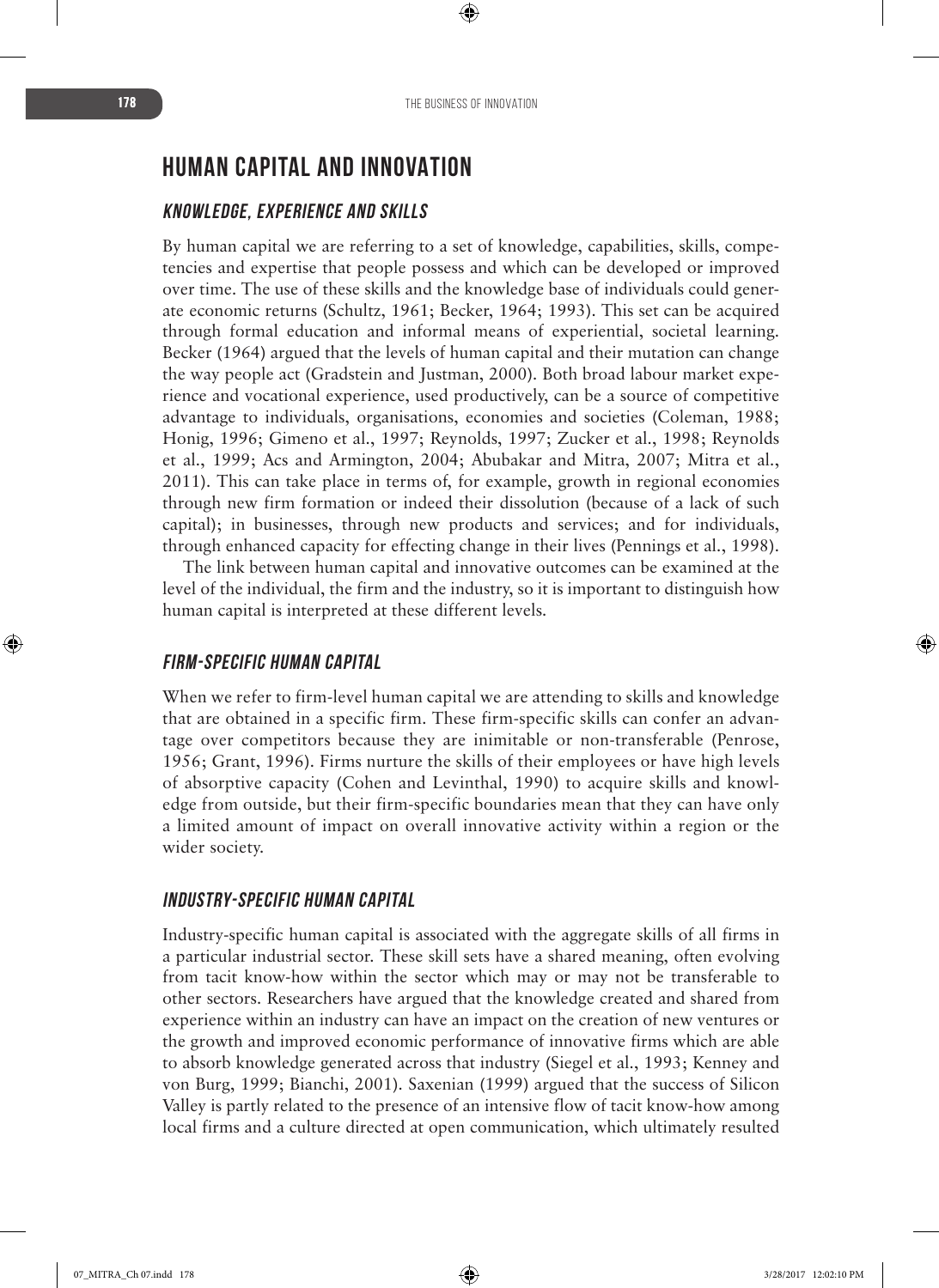in a steady process of incremental knowledge development within that region. The problems facing the Route 128 area, however, may be explained by a local culture of secrecy and limited inter-firm cooperation.

#### **Individual-Specific Human Capital**

Individual-specific human capital refers to knowledge that is applicable to a broad range of firms and industries; it includes general managerial and entrepreneurial experience (e.g. Pennings et al., 1998), the level of academic education and vocational training (Hinz and Jungbauer-Gans, 1999).

We focus here on human capital that pertains to an individual or teams of individuals. Becker's (1964) idea of the transformational value of human capital can be linked to Bourdieu's (1983) theory of 'conversions', which posits the argument that various forms of capital can be converted into resources and other economic dividends. A kind of linear argument promotes the idea that the more educated a person is, the more time, energy and money they spend in improving their knowledge or skill sets and the more equipped they are to derive increased benefits for themselves. But does that make people innovative? If conversion of a basic stock of knowledge and skills is to take place, is there any necessary correlation between an innovative outcome and

If we regard innovation as a knowledge-intensive activity, then what we mean is either the creation of new knowledge for economic or social benefit, or the combination of existing bodies of knowledge for similar outcomes. These outcomes are measured in terms of increased productivity or heightened competitiveness. What researchers argue is that on-the-job training and education and continuing investment in such activities help to increase productivity at the organisational or societal level and higher intellectual capacity at the individual level (Black and Lynch, 1996; Cannon, 2000). Overall growth in both individual intellectual capabilities and economic terms drives the need for new products, new processes and new forms of organisations.

the development of capability or the pursuit of a specific activity?

Knowledge-intensive activity enables people to adapt to, integrate with and make sense of new situations (Weick, 1996). As we have argued elsewhere, both explicit and tacit knowledge (often referred to as uncodified, know-what) or explicit knowledge (codified in procedures, formal manuals and written documents, formal education) as explained by Polanyi (1967) are integral parts of knowledge-intensive activity which include complex problem solving and creative decision making. Embedded as they are in social structures and belief systems, these activities have the highest impact in the situations and locations where they are carried out, with the knowledge spillover effect either consolidating such knowledge locally or transferring it elsewhere. Both are theoretically predicted to increase human capital. Previous knowledge and previous entrepreneurial experience are significantly related to innovative or entrepreneurial activity, particularly when controlling for factors such as industry and gender (Robinson and Sexton, 1994; Bates, 1995; Gimeno et al., 1997).

The apparent positive relationship between human capital and innovative activity is, however, undermined by conflicting results from various empirical studies. Gimeno et al. (1997) found that human capital can increase performance, but not persistence. Moreover, it is likely that different types of human capital may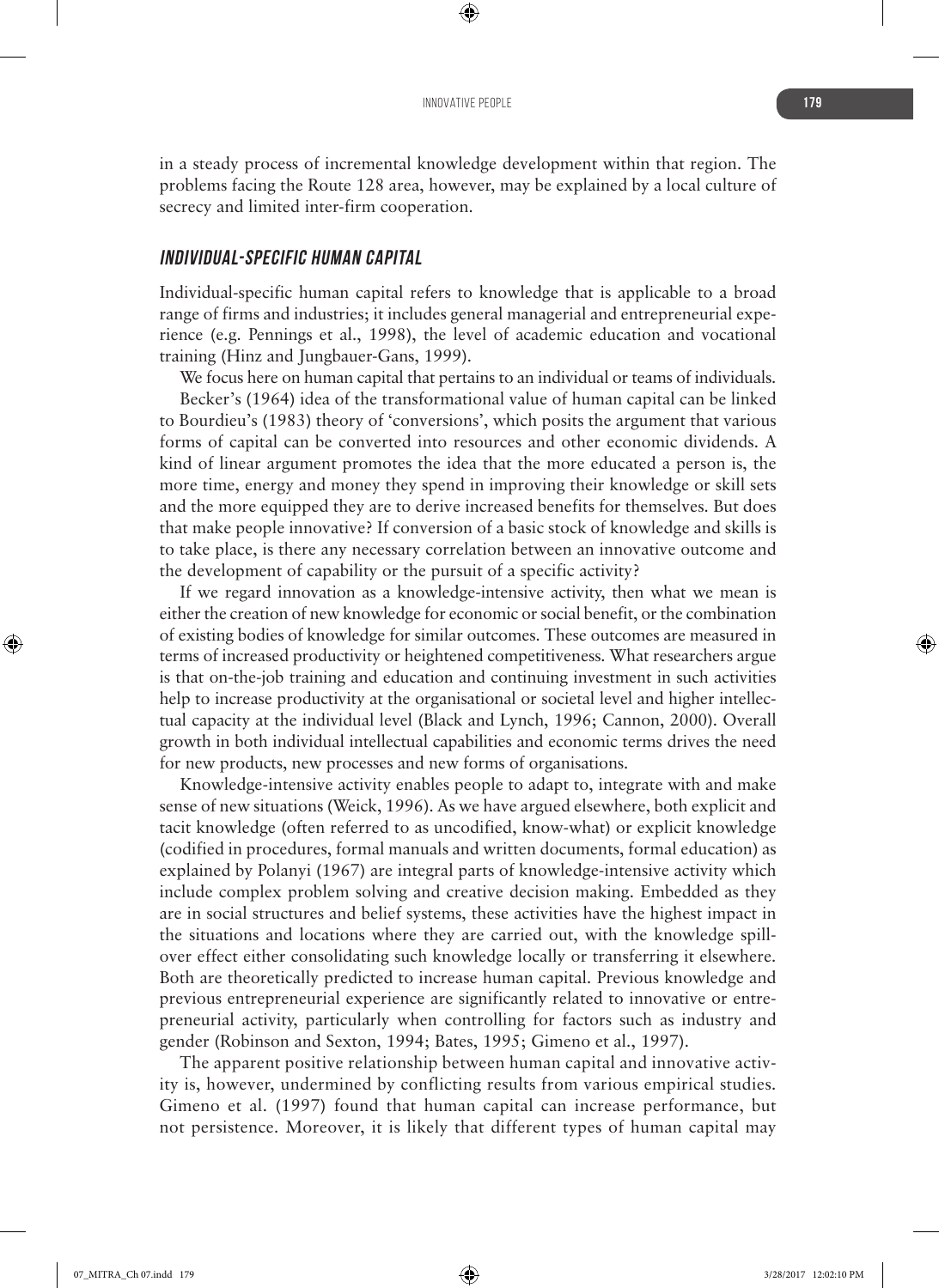be necessary at different stages in the innovation process or for varied types of innovation. R&D for example may require higher levels of education, while the implementation of a specific process in new product development may require high levels of experiential know-how. Similarly, incremental innovation may depend more on work experience, while radical innovation is best found from scientific or technological experimentation first in research laboratories.

#### **Weaknesses in the Traditional Arguments about the Links Between Human Capital and Innovation**

There are a number of other weaknesses with the argument of accumulation of individual human capital and their implications for innovation.

First, even if we were to acknowledge the view that more human capital is generally always better, social structures and systems might bias individuals either to invest excessively or to under-invest in such capital. The notion of carrying an undergraduate degree loan over one's lifetime may discourage the relatively poorer section of communities in the UK to consider alternatives to higher education if they were available. How much and when they invest in such capital may influence life career choices, including attitudes towards both entrepreneurial activity and innovation in different ways. There are, for example, many arguments about over-investment in higher education, discouraging risk taking among graduates (Davidsson and Honig, 2003).

Second, ignoring the social structures of organisations and social networks reduces our understanding of factors impacting on human capital outcomes. Although a high proportion of knowledge and skills required for innovation may reside with individuals, most modern innovations are complex. These modern innovations demand a combination and integration of multiple strands of this knowledge and skills. The conception of a new idea may well be an individual activity, but developing, testing, market search, implementation and evaluation are a collective achievement (Van de Ven, 1986; Hill et al., 2014; Isaacson, 2014). Within organisations, structures, systems and routines are created to accumulate individual knowledge for collective current and future use, create new product development teams and formal product development processes, facilitate communication, group formation and interactions that can streamline individual contributions and convert them into flowing streams of innovative outputs and outcomes (Cooper, 2001). See Chapters 5 and 6 on innovative organisations for details of how these processes work within an organisation.

Third, human capital is an aggregate measure which counts the stock of skills, qualifications and knowledge of a body of people within an organisation. Aggregate measures are useful for economists, but there is an unfortunate outcome in looking at the talent and ingenuity of people in terms of a commodity that can simply be bought and sold in the market or added or reduced in an organisation to secure profits. Fortunately, good research on human capital does not fall into this trap. What we need to understand is:

- the huge variety of people who make up such a stock, and their mindsets, attitudes and capabilities; and
- how these different capabilities and mindsets are harnessed by organisations and their leadership so that people are then willing and able to innovate when brought together to facilitate innovation. (Hill et al., 2014)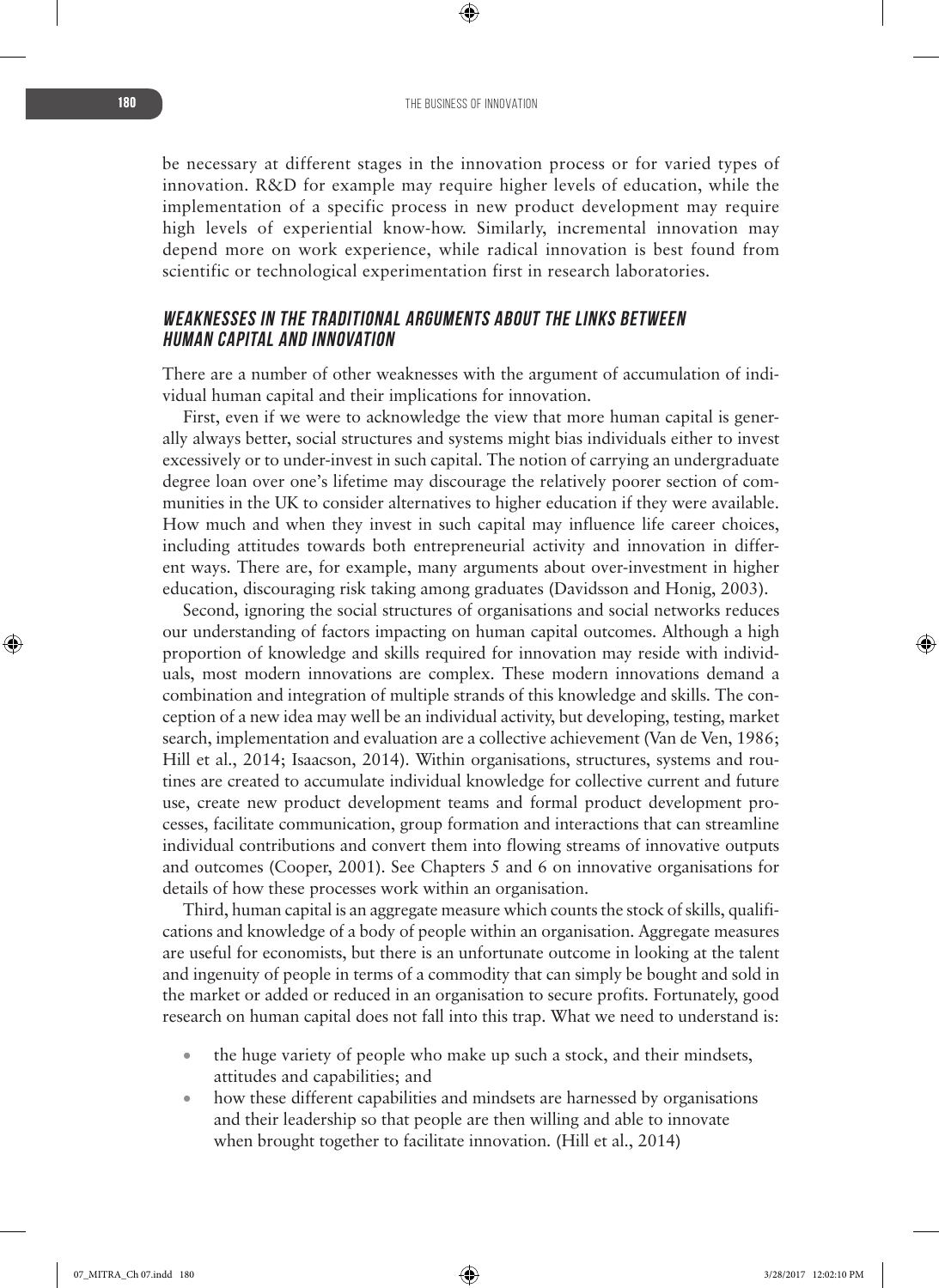#### **Capabilities and Mindsets for Innovation**

Let us look at mindsets and capabilities first. These are often associated with leaders who pioneer or enable innovation or with entrepreneurs who implement the innovations in the market. But this need not be the case. It is often the coming together of disparate competencies in different types of networks that makes for innovation. Leadership may of course bind these competencies together, and take it down a particular route to market.

At one end there is this notion of a 'higher set' of attitudes and motivation of people who translate intentions into results. We sometimes find examples of these 'heroes' in glitzy, 'how to do it' airport books on management practice, but also in more reasoned, research-based volumes such as Narang and Deviah's *Orbit-Shifting Innovation* (2014). As opposed to linear-mode thinking for creating, for example yet another 'app', orbit-shifting innovators identify a need to create something new and not follow history. The breakthrough that is achieved has a transformative impact on organisations, the economy and wider society. Tim Berners-Lee with his World Wide Web can be regarded as one such pioneer.

Using the planetary metaphor of gravity and orbits, Narang and Deviah explore both the impediments of culture (the 'cultural gravity' of arrogance or subservience) and the enabling factors of, for example, lateral thinking in a range of cases from cataract surgery to TV quiz shows, and cultural backdrops ranging from Korea to India. They begin by challenging the barriers that hold them and others back instead of accepting or living with the situation. In other words, they confront some manufactured gravitational pull that can hold innovations back – mindset gravity, organisation gravity, industry gravity, country gravity and cultural gravity. They identify six characteristics of 'orbit-shifting' innovation:

- **1.** An ability to seek personal growth which is the motivation for taking up a challenge. Here it is the *size of the challenge*, not the size of the organisation or the monetary reward, but rather the difference (the 'size of the difference') it can make which is more appealing. In taking up such a challenge they are keen to move out of their comfort zone and into realms of uncertainty and the unknown.
- **2.** The change and adoption of the *new direction* necessary for making a difference becomes the challenge and not necessarily the final destination. Stepping into the unknown does not promise definable outcomes. The mechanics, the instruments and the process of transformation are seen as more attractive for innovators than a performance goal or the metrics associated with the goal. These characteristics may be shared with many others in the business of creative activity, including academic researchers. The latter group is less concerned, for example, with the impact of their research, and is perhaps motivated more by the process of enquiry. However, innovators differ from researchers in that they do want to see an impact – technological, economic and social – which changes the way we think, do and create new openings. Unlike status quo maintenance managers, they are less interested in protecting legacies and more attracted to legacy creation. They ignore failures and are constantly looking at the progress made. They treat innovations reviews like performance reviews.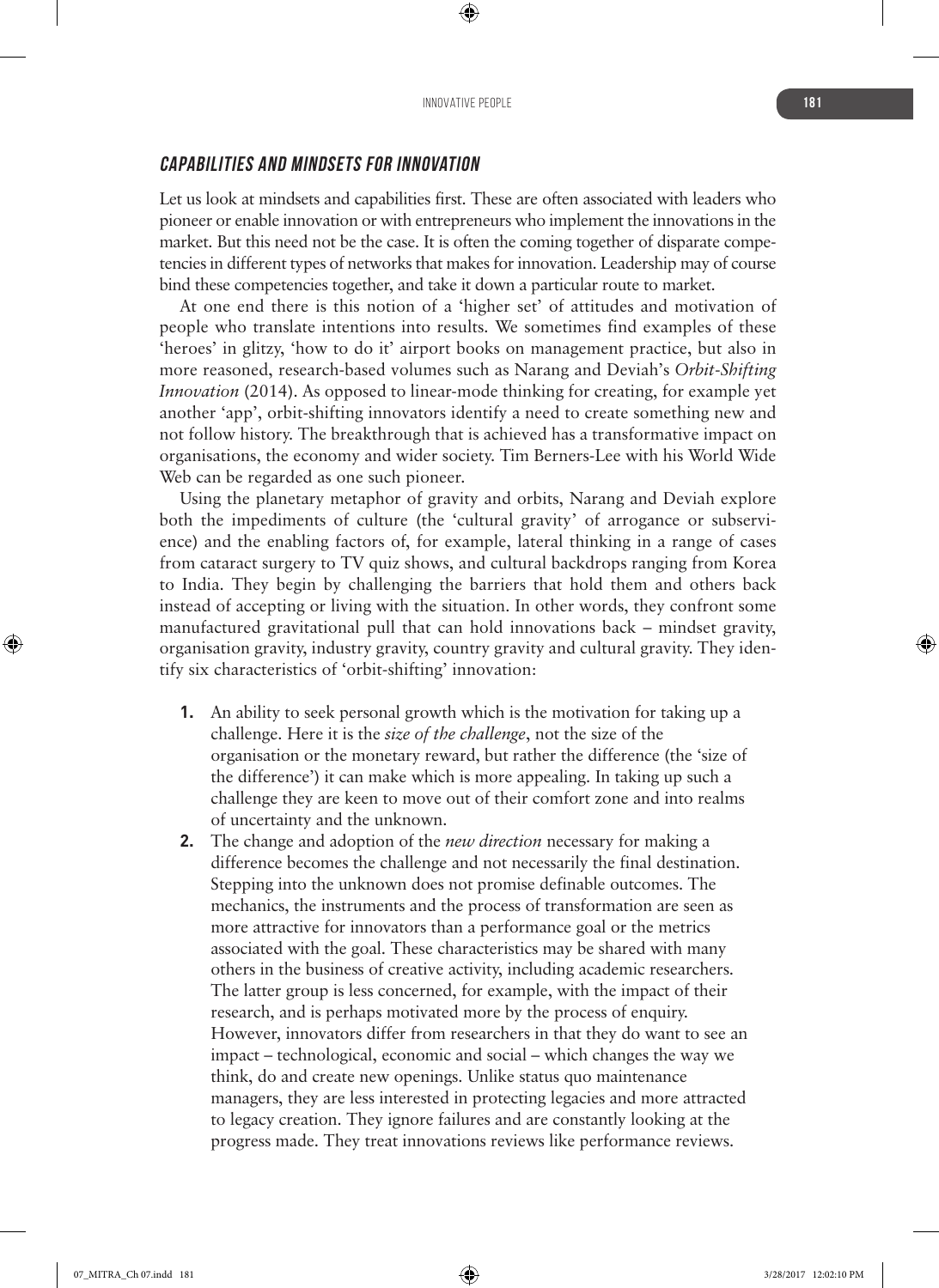- **3.** Seeking challenges and new directions is necessarily accompanied by a discovery-oriented mindset characterised by *fresh insights that emanate from a desire to ask questions*, but not always answers. In doing so these innovators move away from doing the same and seeking the immediate legitimacy of their peers (unlike academic researchers!). They are convinced by their art of finding value in every experience, and in every conversation. Possibilities of what could happen are a better proposition than the use of prescriptions to determine outcomes.
- **4.** *Collaborating with stakeholders* is the key to their search for new possibilities. This is different from simply making a pitch to funders and marketing to consumers. These stakeholders are connected to the vision and realities of work of the innovator, often as end users, crowdsourced idea generators or problem solvers. As a result the stakeholders often adopt, co-own and extend the idea, the product or the service. Collaborating often involves dissent, and overcoming this through shared problem-solving platforms while synthesising different approaches forms part of the search for new directions.
- **5.** The use of a *non-linear approach*, that is identifying the problem first rather than their individual capabilities, helps innovators to convert problems to opportunities. The ideas stem from the identification of the problem, and in asking 'what-else?' questions they allow for the original idea sometimes to grow bigger than the initial concept.
- **6.** They combine their romantic visions for change with *realism in execution* by seeking challenges and new directions, collaborating with stakeholders and dealing with problems. They may be self-efficacious but the efficacy is evinced later in the outcomes. Non-innovators are perhaps more realistic about the vision and hence easy buyers of the idea of what cannot be done, let alone be executed.

Let us look at an example.

**VIGNETTE 7.1 EXCEPTIONAL PASSION, TALENT AND TECHNOLOGY**

#### **Introduction**

Nkosinathi Maphumulo (NM) dreamt about being a DJ in South Africa. He used to sketch Technics Sl-1200 turntables as a child. But this dream was nearly shattered at a time when his country was participating in a bigger dream about the future with the release of Nelson Mandela from prison in 1990. On the very day (11 February) that Mandela was released, crowd violence in NM's own town in Durban led to the dislocation of this 14-year-old boy's shoulder very badly. The doctors had even considered amputation.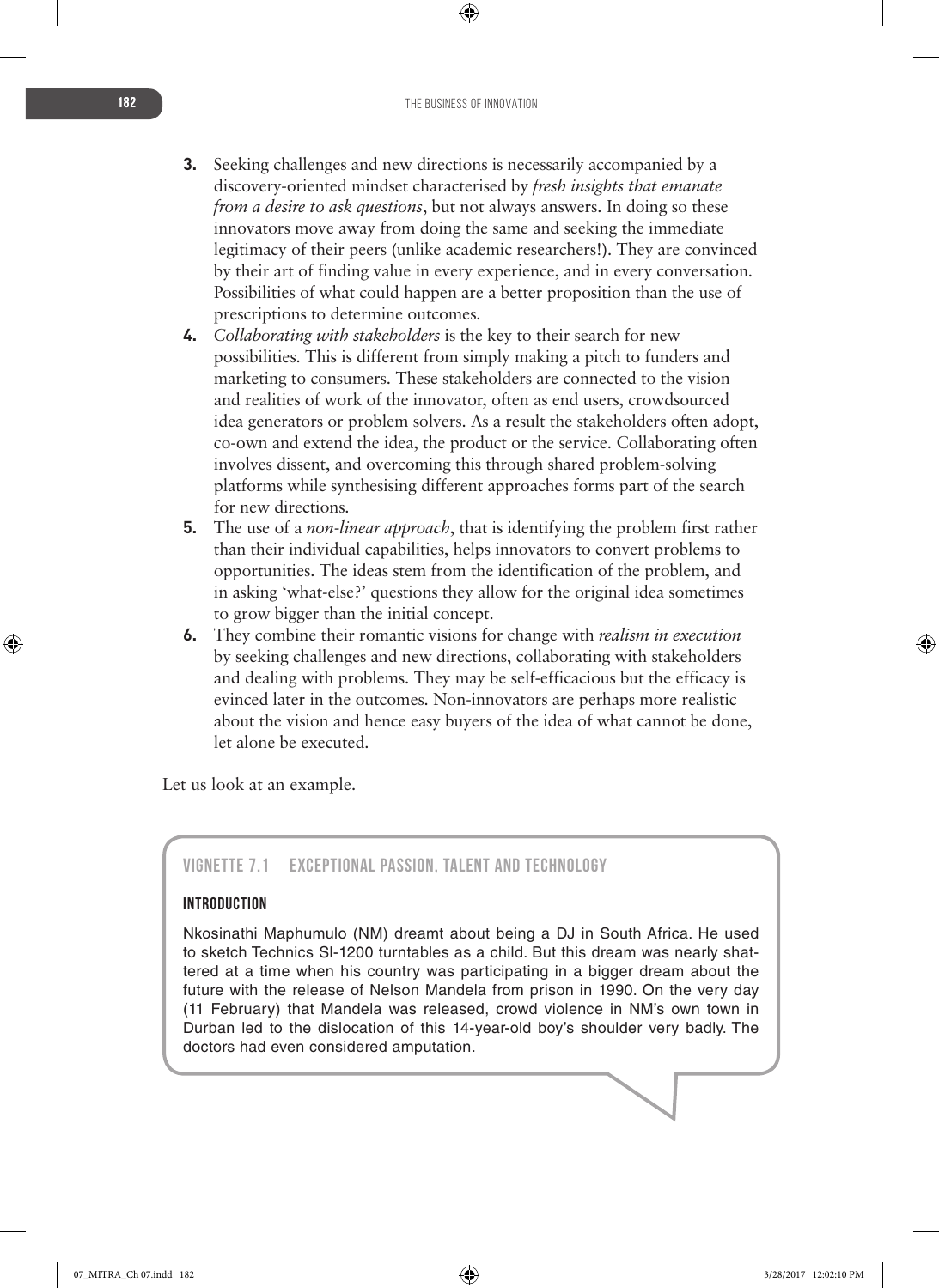#### **A Bio Sketch**

Born on 11 March 1976 in Durban in KwaZulu-Natal Province, NM is now a South African multi-award-winning record producer and DJ. He commenced his music career back in 1994 and has released four albums and one live DVD using his Johannesburgbased record label, Soulistic Music. NM majored in Jazz Studies at Technikon Nata, and then worked as a backup singer for Madala Kunene together with his two schoolmates, Mnqobi Mdabe (Shota) and Thandukwazi Sikhosana (Demor). The three of them formed an Afro-pop trio called SHANA, short for 'Simply Hot And Naturally African', and were signed under Melt 2000, then headed by Robert Trunz. By 2007, as 'Black Coffee' NM had become a household name in the country's DJ scene, as he both fired up and seduced audiences with his tribally infectious, vocal-laced beats. In the same year he released his second studio album titled *Have Another One*, which topped local charts. Now at 39 he is a flourishing DJ/producer! He is probably one of the most influential musicians on the African continent after having obtained his big break soon after being chosen as a participant for his country in the 2004 Red Bull Music Academy held in Cape Town. In September 2015 he was selected as the 'Breakthrough DJ Of The Year' on Awards at Ibiza, only a little over 2 weeks after his latest album, *Pieces Of Me*, was released. The main instruments in his repertoire are vocals, keyboards, sampler, percussion and a synthesiser.

#### **Embracing Technology, Overcoming Adversity**

Where and how did it all begin for a young man who suffered such a shattering injury? NM ignored his physio's advice and taught himself how to use the music production software Cakewalk, and managed to get his dream turntables at the age of 22. What appeared to constrain him were the doubts about his mainly disabled and immobile left arm. He would worry about carrying a crate of records, taking a record out with one hand, playing it and then returning it into its cover. This is where his awareness and adoption of modern technology came to the rescue.

#### **The Innovation**

NM uses a custom rig with bespoke Pioneer 350-CDJs, including USB sticks, to enable him to do the mixing with one hand while he puts the hand of his damaged left arm in his pocket. With technology at his disposal NM makes 'soulful live instrumentation with Logic-created rhythms'. This is 'Black Coffee' music, with NM producing his new album for the influential dance label, 'Ultra'. Alongside his music production NM has also a created retail app for South African music called 'GongBox', motivated by the need to fill a gap in the market for South African music. As he states, 'You can't find South African music anywhere online. I couldn't even find my debut album there!'.

#### **Future Directions**

Where can Black Coffee go in the future? Would he be South Africa's answer to Spotify or even Apple? This will be his challenge, as will the need to persuade an emerging

*(Continued)*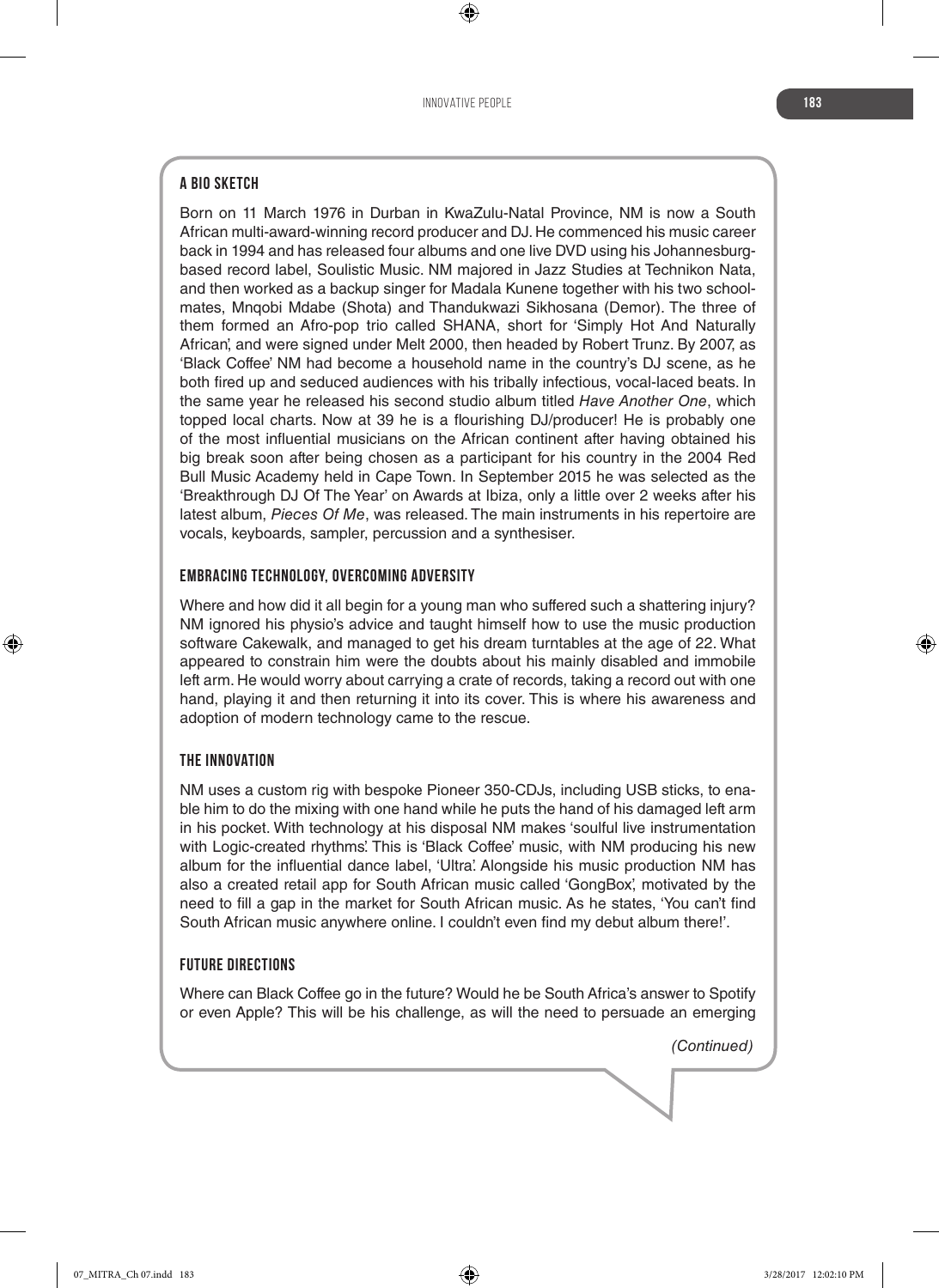#### *(Continued)*

Internet country to buy MP3s. It seems NM's evolution as a music-producing, high-tech entrepreneur has its own riff in Mandela's comment: 'It always seems impossible until it's done!'

Quote from Red Bull Studios:

Considering his meteoric rise to fame, it would be easy to stereotype Black Coffee as just another black diamond, a BEE beat magnet out to mine the insatiable upwardly mobile urban house-party market. But as he proved on his South African Music Award-winning album Home Brewed, this DJ and producer defies convention. Sidestepping Afro-house clichés and stage-managed highs in favour of restrained sophistication, Black Coffee's penchant is for true Afropolitan house: home-brewed but trendsetting, fashion-conscious and future-focused. Expect almost sculptural balance and beauty'. (www.redbull studios.com)

*Source*: Morris (2015)

For Maphumulo, a passion for playing and making music as a DJ was the challenge, especially when we factor in the disability that he suffered from his accident at a time of high euphoria in his country. Instead of succumbing to his disability he asks 'what else?' and collaborates with the technology providers, and social media, not only to produce his music, but crucially to put exciting new music on the new media map. Not only does he take new directions in terms of technology, but he uses the technology to extend the music platform (the app) and to challenge potentially the big label global incumbents by providing a platform for African dance music. This is not simply a story of overcoming disability, but one of creating music in a new form using relevant new technology. The Mandela quote probably sums up best the arguments used by Narang and Deviah (2014).

What is being referred to above is not limited to individual capability or a flash of genius. The set of six behavioural characteristics is a complex compendium of attitudes, behaviour and action. We can see this being manifest in the solo efforts of an individual innovator such as Maphumulo and also in larger creative organisations.

Maphumulo's story illustrates an unusual capacity to fight the odds as an individual and to achieve the heights of excellence not seen in common situations. In adapting himself to his circumstances he takes a non-linear approach, defying expectations of limitations traditionally associated with disability. His dreams may be part of his romantic vision, but a focused realism of execution can be found in both his dedication to his muse and to the effective way he sets about organising a music label and working towards cultivating a digital music community in South Africa.

Maphumulo's innovation narrative may reflect best the realisation of the creative abilities of an individual. In organisations, especially in larger firms, routines and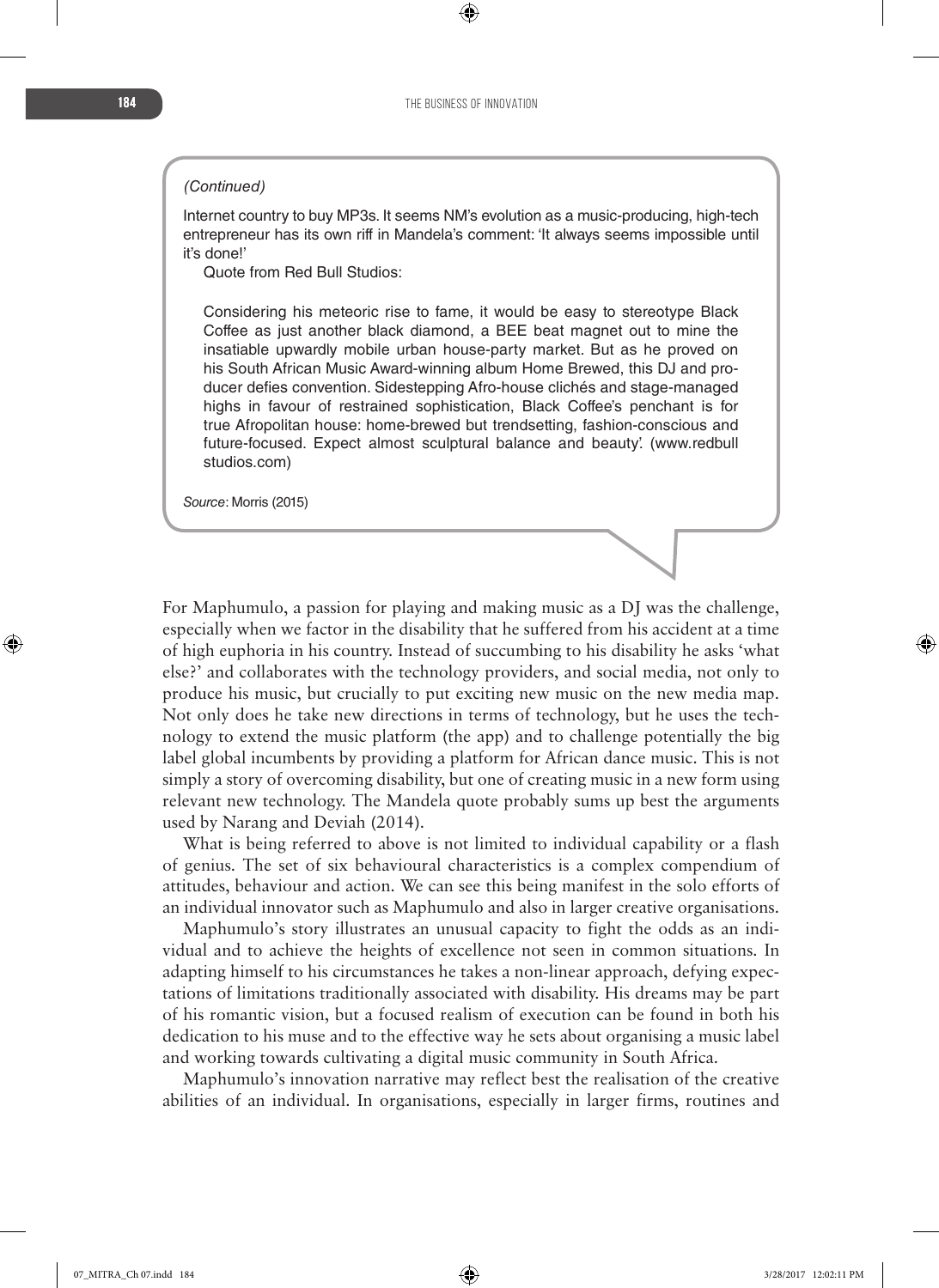established modes of conduct may not have room for the flowering of such talent. But then this view precludes organisations from building on and harnessing talent. If we assume that organisations can be innovative, then part of that identity is derived from the roles individuals play in those organisational arenas individually and as a collective. So let us see if we can find the mix of creative capabilities in an organisational setting, where individually carrying people both inside (fellow workers) and outside (customers, suppliers distributors, partners) the organisation is part of the creative process making innovation come alive. How does the innovative person navigate his or her way through set structures, routines, the rigours of quarterly returns and other constraints?

#### **VIGNETTE 7.2 GAMING AND THE REAL, INNOVATIVE MASTER CHIEF**

#### **Introduction**

Take Bonnie Ross, a 48-year-old woman in charge of Microsoft's gaming franchise, *Halo 5: Guardians*, considered to be one of the biggest game releases of 2015. She runs a studio within Microsoft, called 343 Industries, where she manages 600 staff and oversees a budget of more than \$100 million for *Halo 5* alone. In *Halo 5*, Microsoft is betting on a comeback in games and recouping the investment it made in the Xbox One which never quite caught up with Sony's PlayStation 4. Both the Halo and the Xbox emerged in 2001 with the former being responsible for Xbox's survival, according to Microsoft executives.

Microsoft has licensed the Halo name to a wide range of products, from special editions of Monopoly to a full body armour suit (that sold for \$450), and even a novel entitled *Halo: The Fall of Reach* which was published before the first game was available on the market. Over the past 14 years consumers have spent \$4.6 billion on these Halo products, about 25% of them on non-game merchandise.

#### **Bio Sketch**

Bonnie Ross arrived in the video games business by chance. Having given up her interest in volleyball because her father wanted her to something 'useful', she studied technical communications and computer science at Colorado State University in the USA. During this time she acquired an internship at IBM, and on graduating applied for jobs at three major organisations, of which NeXT and Apple did not respond. Microsoft did, and in 1989 Ross started work there, but quickly lost interest in drafting manuals to forage instead with a team developing a basketball game for Microsoft's early-stage game business. Her knowledge of sports was probably the motivation and the draw for this involvement and indulgence in creative work. Her first titles were developed for the PC and then the Xbox, and included a portfolio of games called *Fusion Frenzy* that debuted with the original Xbox console. Having managed a number of games after that, Ross eventually chose to focus on Halo in 2007.

*(Continued)*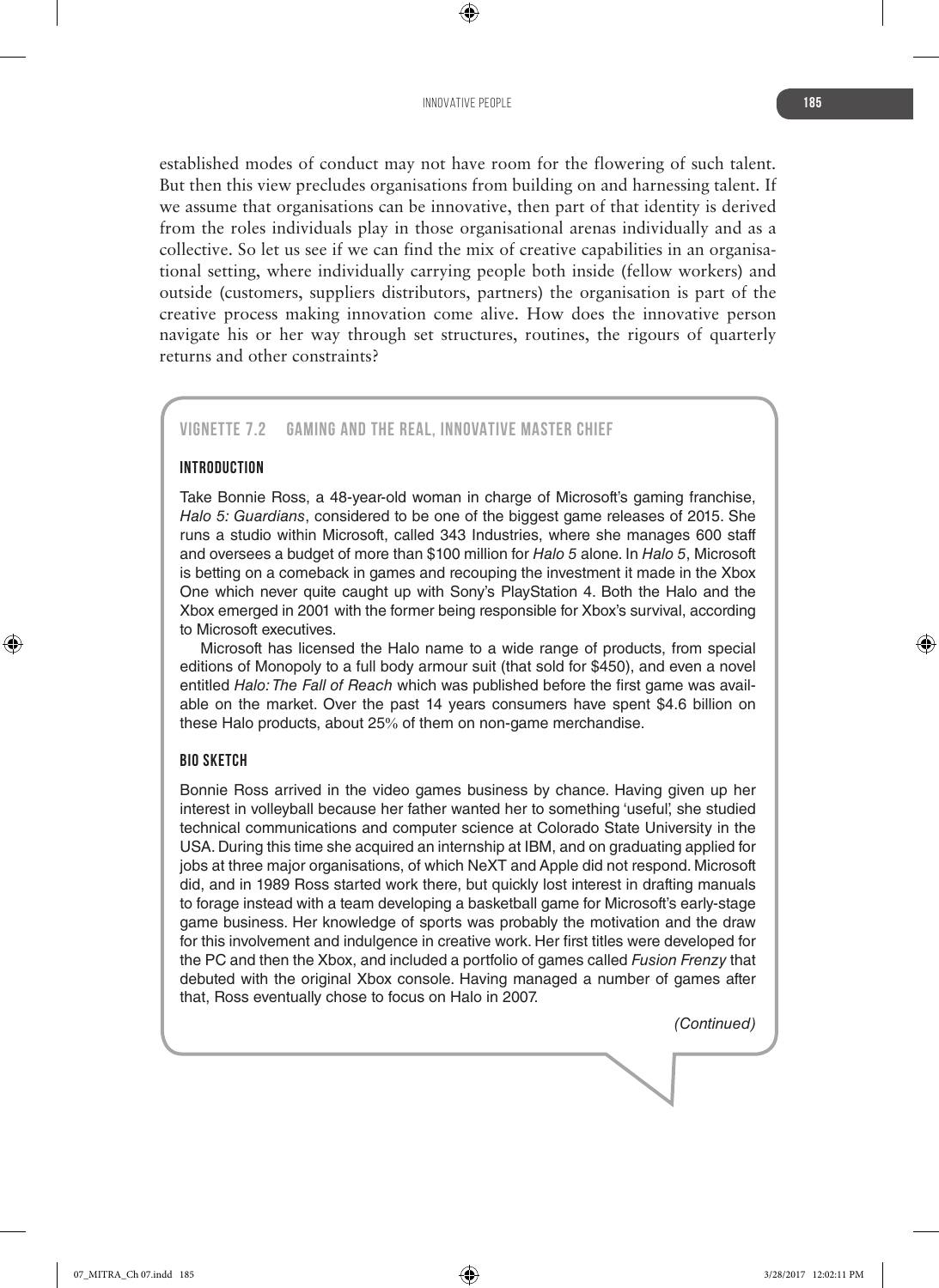#### *(Continued)*

#### **Overcoming Stereotypes and Constraints**

At the time of Ross's entry into the world of Halo, most of her colleagues were not entirely comfortable with Halo, thinking it was the end of the franchise and worrying about whether she had taken the right decision for a young person with considerable future career prospects. Could this reservation have been anything to do with stereotypical assumptions about the occupations and ambitions of women? Ross stuck to it and demonstrated a determination to make things work. 'The thing I asked for was: If I take it over, I want to be George Luca. I want to know everything, and I want to do things differently', Ross reflected during an interview with *Bloomberg*.

#### **The Innovation**

The studio that created Halo in 2000 was called Bungie. Creative tensions led to this studio being spun out of Microsoft, but the latter held onto Halo and formed 343 studios to run it instead. The creative 'deserters' in Bungie did not quite give up and have gone on to make the video game *Destiny*, which is one of Halo's key competitors. The world of video games, with its stereotypical anti-establishment and non-corporatist approach to work, assumed that the large corporate culture of Microsoft would kill Halo. When a guy called O'Connor who had moved to Bungie helped Microsoft with the transition, he was surprised at Ross's depth and breadth of knowledge of the narrative of the fiction and the games. Indeed, O'Connor left Bungie and returned to Microsoft to work with Ross in the new studio which was named after a deadly piece of artificial intelligence that appears in many Halo games.

The team started a new lease of life in what was previously a hardware store in Kirkland, a suburb of Seattle and near to Microsoft's headquarters at Redmond. The team believe in the building which they consider to be just about perfect for their work, especially the coding in an open floor plan but with little natural light. Ross makes a telling comment about how the ambience is conducive to creative team work: 'During game development you can feel the pulse. You can walk in and tell if we're off or not, and whether morale is up or down, because we all act as one.' While the headquarters has room for about 230 people only, the rest of 343's employees operate from another building down the block. The full roster of people at 343 includes computer programmers or designers, cloud computing experts, a professional team of competitive game players, and a psychologist who works with user interfaces. A group of people are dedicated to sound only because most of the noises are customised for the game. Typically, these sound engineers are known to have gone to a gun range in California to record bullets whistling past their ears! A visit to a concert hall in Prague was made with the intention of obtaining a proper angelic chorus for the 'big moments', and a hot spring in Iceland provided the right kind of extraterrestrial ambient sounds.

Ross's attention to detail is well captured by the *Bloomberg* interviewer. He refers to her meetings with the consumer-products team and the way she makes choices about materials and products that are outside her direct interest in gaming, especially when she seeks reassurance about possible manufacturing shortages. Ross is a rare species, a woman in the games industry, which is dominated by men. Internet trolls routinely and mercilessly harass women in the industry. She feels that her job is to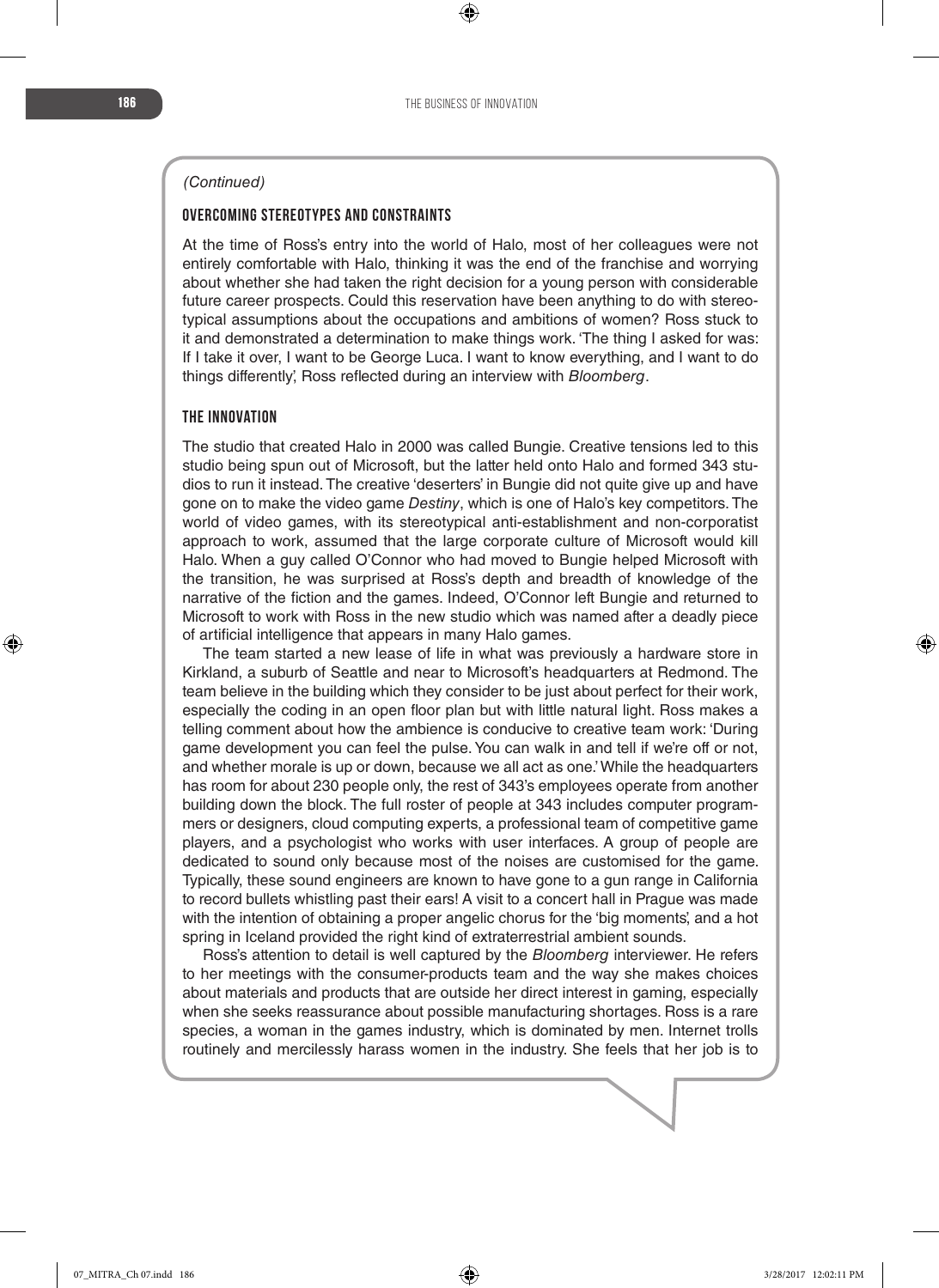remind her colleagues that girls also play video games, and she has insisted that the fully formed female characters play prominent roles in *Halo 5*. Equally, she has ensured that the Halo T-shirts are made in cuts for women too.

One constant feature of Ross's style of working on constant innovation practice is to confer openly and readily with equal partners in their specific areas of excellence. Interacting with colleagues like O'Connor, who runs Halo's fiction business, enables her to understand better the connections between content (the story) with the spin-off game and the iPhone app that followed. While O'Connor suggests that there may not be much to worry about in respect of mainstream acceptance of the 'novelistic stylings' in a multibillion-dollar product, Ross acknowledges the value that lies in creating greater awareness of the game which she likens to 'world-building'. Then there are the regular tests and experiments with the creative director and the involvement of guest players. As a sports fan, Ross has given the Seattle Seahawks an open invitation to come and engage in multiplayer combat with her in-house team of gamers. Multiplayer gaming and getting it right are considered essential for 343.

In November 2014, *Halo: Master Chief Collection* was released. Making available a single disc for the new console with remastered versions of the first four games was a smart way to allow fans to play on the new Xbox while generating more revenue from the old games. Routine interactions and taking the games to be tested in employees' homes also allow Ross and her team to work out why simple mistakes occur, such as scheduling a time for people to log in when there is football on TV. This is where Ross as both a gamer and a sports fan trumps the 'nerdy' preoccupations of gamers. Being aware of the world in which consumers will use the innovation that is launched is as important as the fine tuning of the technical and financial aspects of the product.

#### **Reflections**

Each Halo launch has been larger than before but there are now fewer Xbox ones. This compares with more Xbox 360s when *Halo 4* was released onto the market. So this could potentially reduce sales, something which makes Ross and her executives not too confident about the strength of *Halo 5*. Perhaps Microsoft has waited too long to develop and launch it.

*Source*: Adapted from *Bloomberg* (2015)

Bonnie Ross's Microsoft journey shows us that creative talent can be nurtured in larger organisations too. Here, the effort that is made to secure innovative outcomes centres around the coalescence of multiple levels of expertise, a willingness to learn from others, and a strong motivation for connecting one's goals and objectives with the capabilities of various others in the organisation. We can reflect on Bonnie Ross and find in her career path how innovative people find expression of their strong personal interest by marrying a set of key capabilities with the environment in which they deploy them. A strong sense of new directions for the Xbox, especially under highly competitive circumstances, is based on an equally strong desire for personal growth and mixed with a good understanding of collaborative work with key internal stakeholders and prospective customers. A commitment to realism in execution is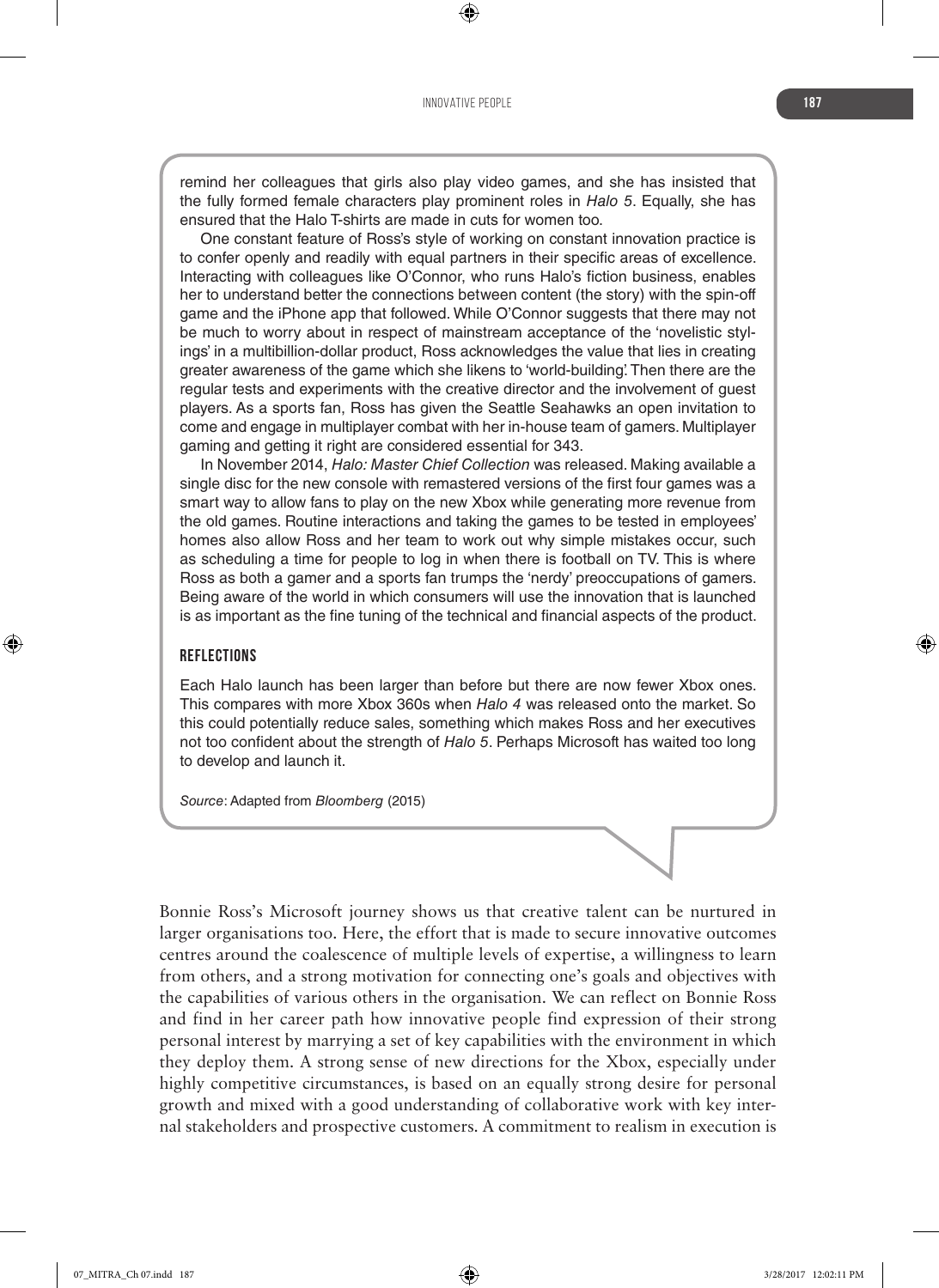also seen in the various ways in which she tests the new game to ensure that it plays out best for Microsoft's future in this sector.

We can reconfigure the set of six behavioural characteristics of Narang and Deviah (2014) in terms of generic skills and attributes that underpin innovative behaviour, which are drawn from the literature on trait theories (supporting the idea of what comes from within us) and social cognitive approaches (focusing on behaviour and attitudes and emphasising what can be learnt).

#### **Skills and Attributes**

In developing a tool – the Youth Innovation Skills Measurement Tool – for NESTA in the UK, Chell and Athayde (2009) refer to five generic skills underpinning innovative behaviour. These include:

- (a) 'creativity (imagination, connecting ideas, tackling and solving problems, curiosity);
- (b) self-efficacy (self-belief, self-assurance, self-awareness, feelings of empowerment, social confidence);
- (c) energy (drive, enthusiasm, motivation, hard work, persistence and commitment);
- (d) risk propensity ( a combination of risk tolerance and the ability to take calculated risks); and
- (e) leadership (vision and the ability to mobilise commitment).

Interestingly, many of these attributes are also found among entrepreneurs, lending credence to the confusion between entrepreneurship and innovation which we reflected upon at the beginning of this chapter. What is missing from this list is opportunity identification and resolution and the mobilising of resources, as distinctive attributes of an entrepreneur, which if added to the list above could potentially exacerbate the confusion.

In examining attributes and characteristics, trait theorists may concede the view that people are not necessarily born with specific skills. They do, however, assume that attitudes, aptitudes, abilities and behaviour are formed early in life and stay with people because personality is a fairly stable variable and also because interactions between genetic make-up and experience occur early on in life Thus innovators are born and we cannot increase the supply of innovators artificially. Judging by the fact that major, radical, orbit-shifting innovations do not occur every day or regularly, one may be inclined to endorse the born-innovator concept. But then what innovations are we referring to and why do we assume that radical innovations are the only source of transformation in societies? Is all behaviour neutral and do environmental conditions or political factors affect what we innovate and where? Radical innovations do not fall like manna from heaven, but are often the unseen, breakthrough outcomes after many years of accumulated incremental innovation. As Pringle (2013) notes, human creativity 'simmered for hundreds of years before reaching a boil'.

The idea of accumulated creativity and innovation, the different forms of innovation emerging at different times, suggests that the human endeavour necessary to make innovation work has a social function.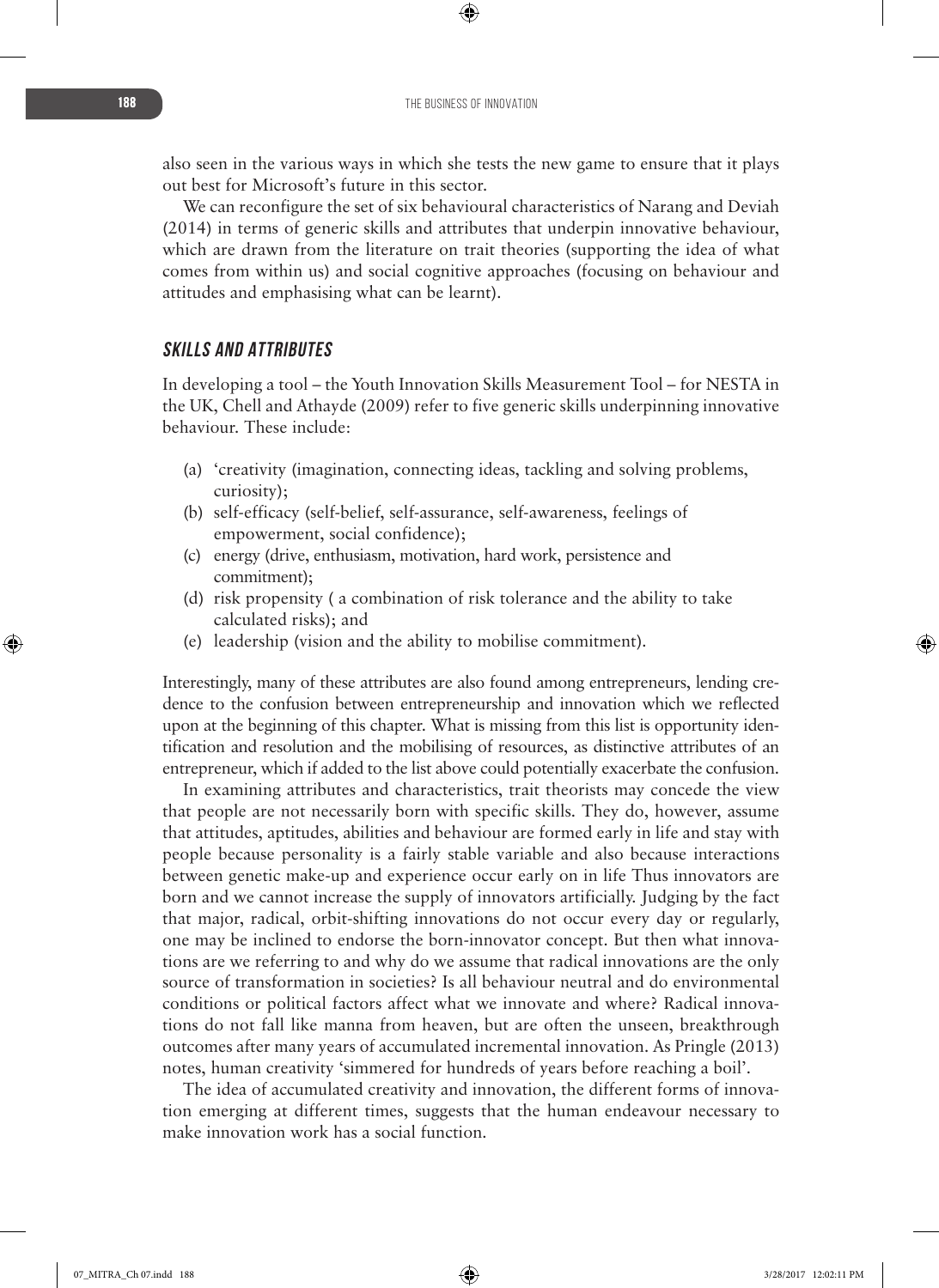## **SOCIALISING HUMAN CAPITAL**

Social factors underpinning human, innovative endeavour include beliefs, attitudes, values and skills. They are influenced by social interactions among people and in or across cultures, in various institutions that stretch from the temple to the neighbourhood club. If interactions lead to a change of behaviour as a result of the influence then that means that a certain amount of learning takes place. Bandura (1986) refers to this form of learning as 'social learning' which, as Chell and Athayade (2009) state, matches the set of evolving attitudes and values with behaviour and goals. The lack of such a match results in cognitive dissonance (Festinger, 1957). But can we expect consistency in matching behaviour and beliefs or could cognitive dissonance allow for new creative tensions as beliefs get ruptured or behaviour deviates from the norm? Whichever way we look at these issues we find that innovative behaviour that leads to economic and social development is informed by a cognitive process, based on the experience and ability of creative people to use their ideas, knowledge and skills to develop something new or novel of value to themselves and, crucially, others.

In both the cases discussed so far, the navigation of the contexts and the environment in which innovative people find themselves is perhaps the overriding skill which draws on creativity, energy, risk taking and the other attributes listed above. It would be erroneous to suggest that either Maphumulo or Ross necessarily operated in the most conducive environments. In both cases there were possibly greater impediments of different kinds than entirely favourable conditions. Maphumulo worked through his personal constraints, but crucially in an economic and social climate that was not conducive to the fulfilment of his interests. Who knows whether Ross would have achieved more at Sony, and what about her role as a female leader in a world of mainly male gamers? We do not as yet know whether *Halo 5* will rescue Xbox from stagnation. Each person had their particular conditions and their own set of constraints. More than their attributes, it is in their use and application for achieving specific goals that we find innovative people creating, making possible and enabling the emergence of something new.

We may debate endlessly about the right or optimal mix of skills and attributes necessary for innovation. Creativity, which subsumes imagination, is often regarded as the key attribute among innovators. Generating an idea needs both imagination and skill, but spotting an opportunity for that idea to work in the market needs a social context. If there is insufficient self-efficacy or effectuation, then the creative spirit may disconnect with the opportunities, and if there is a low threshold of tolerance of risk then calculated risk taking may not be possible to see through the creation of a new product. Then there is leadership which marshals all the four other attributes and works with a disparate talent grouping to drive the innovation process. Various tropes of abstraction and sampled reality have offered insights and speculated on their universality, more so because of the simple recognition that we are seemingly hardwired to create something new and desirable. What we do know is that the full set of skills is constantly applied in experimentation with technology, whether that be improving designs to creating spacecraft in the USA or making little gifts or souvenirs representing the Loch Ness monster in Scotland.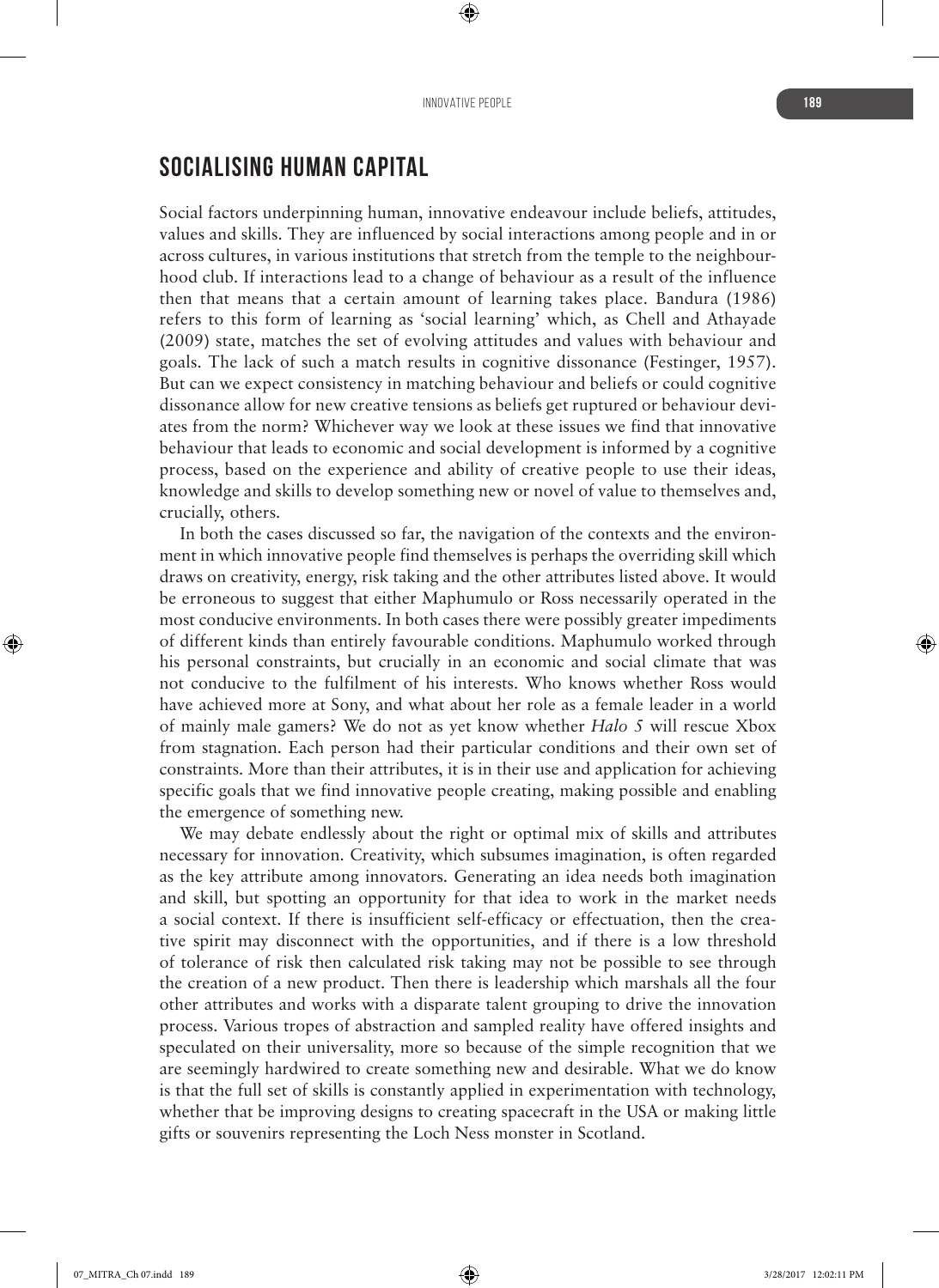Inherent, but not necessarily explicit, in the innovation process and in the capability of people to engage with this process, is the unique ability to stretch the imagination, to mix, for example, sardines with white chocolate as Ferran Adria thinks is eminently possible in a world of meaningful change. We turn to another vignette to see how such 'stretch works'.

#### **VIGNETTE 7.3 MIXING SARDINES WITH WHITE CHOCOLATE**

#### **Introduction**

Ferran Adrià is a chef. He closed down his world-famous restaurant to start a foundation for innovation in 2000, asking, 'who says you can't mix sardines and white chocolate?'. Ferran works with a handful of web developers and user-interface designers and a creative team from his celebrated restaurant 'elBulli' in his *taller*, or workshop, in an eighteenth-century building in Barcelona. His vision is to create an online database that will host every possible item of gastronomic knowledge ever collected together – 'La Bullipedia'.

#### **The Creative Mind and Technology**

How does Ferran look at products and information, which in his case is essentially about food? He refers to working with white asparagus as a scientific process and asks questions about what you can do with asparagus creatively. You can inject it with truffle oil, you can cut it up into little pieces and never identify them afterwards. Then within the website one can move forwards and backwards and curiously think of rhubarb and imagine how that vegetable can be injected. The focus here is on the technique, which is also the starting point, the chemistry, biology, physics and mechanics, rather than the product or its ingredients, the same creative focus which was behind the enormous success of his elBulli restaurant. The *Restaurant Magazine* had voted elBulli the best in the world in 2002 and subsequently 4 years on the trot from 2006 to 2009. In 2011, 2 million people sought a table at the restaurant, and there were at least 6,000 applications for internship for every stage in his kitchen. Over 24 years he and his team had created 1,846 dishes. Three Michelin stars and an appellation as 'undoubtedly the most brilliant creator in the world' by Joël Robuchon, the 26 Michelin star chef, crown his achievements.

#### **Constant Innovation**

A life of endorsements, branches across the world and television appearances as 'super celebrity' chef would have been expected of Ferran following the extraordinary success of his restaurant. Instead, in 2010 he announced that elBulli was to close down. The industry and general press, including the *Financial Times*, concluded that 'la cocina de vanguardia' – the new wave of Spanish molecular gastronomy – was at an end. For Ferran, however, the limit of innovation in haute cuisine had been reached. The announcement of the closure of elBulli was followed within weeks of another pronouncement, namely his intention to set up the elBulli Foundation, a centre for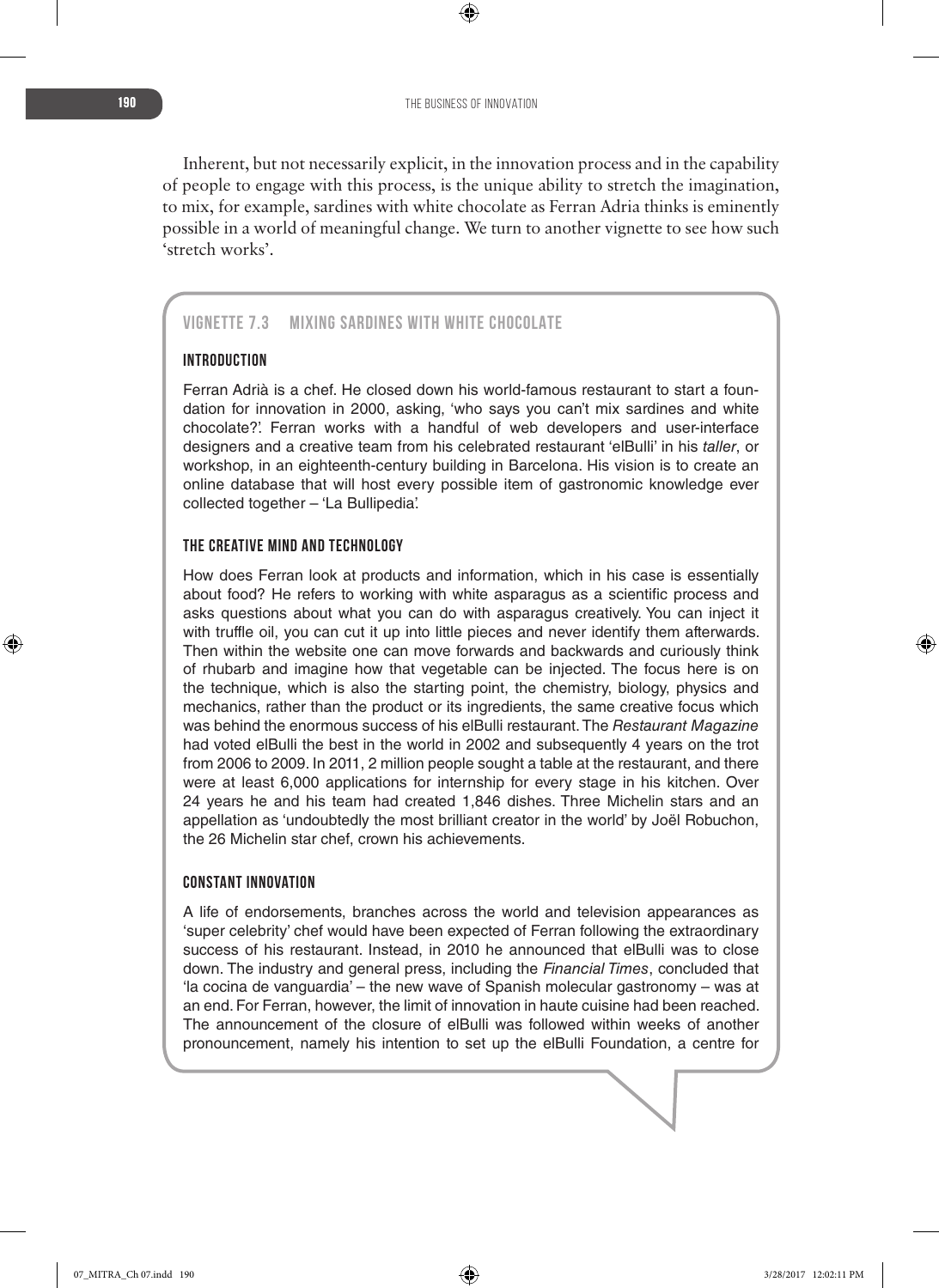innovation where digital technology would remake and rethink haute cuisine and offer a road map for innovation for other activities.

Some 8,000 pages of the elBulli General Catalogue contain the 'genome of cuisine', a huge compendium providing details of Ferran Adrià's repertoire. In order to innovate he felt the need to move away from the concept of the restaurant to work out procedures for collaboration and address the nature of creativity by asking questions about the source of ideas and how they could be generated. Ferran's working life as a chef offers some clues to the answer to these questions.

Since the nineteenth century, gastronomy has been concerned with the perfection of dishes, with most kitchens operating along the lines of 'brigade de cuisine', which is a hierarchical system of specialisation where the kitchen is divided into sections supervised by a chef de cuisine. When Spain became the heart of the gastronomic world in the 1990s with chefs such as Ferran Adrià and Joan and Jordi Roca, they wondered, in common with most innovators, how things could be changed and improved from the way the incumbents were running the industry. Ferran was offered the opportunity to move to Barcelona by a customer, the sculptor Xavier Medina-Campeny, in 1992. It was the start of a 'revolution'.

For the first time chefs came together not to prepare dishes, but to study and commit themselves to theoretical work that would extend the scope of thinking and imagining what could be accomplished with food. All aspects of the discoveries they made were recorded in minute detail, photographed at each stage of evolution of any one dish. All ingredients were purchased fresh daily from the la Boqueria market and the chefs were also sent to hardware stores. Young chefs passing thought the town could walk in and find out what was being made as they were welcomed in a spirit of openness to and networking with the trade, unlike the secretive practice and tendencies of most chefs. The sharing of ideas was considered important for the continuous improvement of processes and products. The aim was to deconstruct whatever went before, to take chicken curry and treat each ingredient differently and remake it with new textures. Liquid would be mixed with alginic acid to create new spheres of different textures and consistencies such as 'caviar of melon', or to discover hidden tastes and smells. More a research project than a kitchen, the instruments and tools were more likely to be candyfloss machines, soda siphons, liquid nitrogen, dehydrators and syringes.

The Foundation is conceived as a place for experimentation 'by processes, efficiency and a way of auditing creativity', dealing with cuisine as discourse and communicating with other disciplines of science, the arts, philosophy and technology, presenting the findings through the Internet and producing creativity and talent. This vision of creativity is also to be found in the design of the Foundation complex. A number of new carbonfree buildings include a brainstorming area shaped like a gourd which doubles up as a cinema. An archive is found on top of the kitchen, an 'idearium' accommodates reference materials and workstations, and there is a plan to build an observatory of coral.

#### **Theory and Empirics**

Underpinning the creativity is a search for a rigorous theoretical framework to help build the culinary database. The framework is divided into five areas, all as part of

*(Continued)*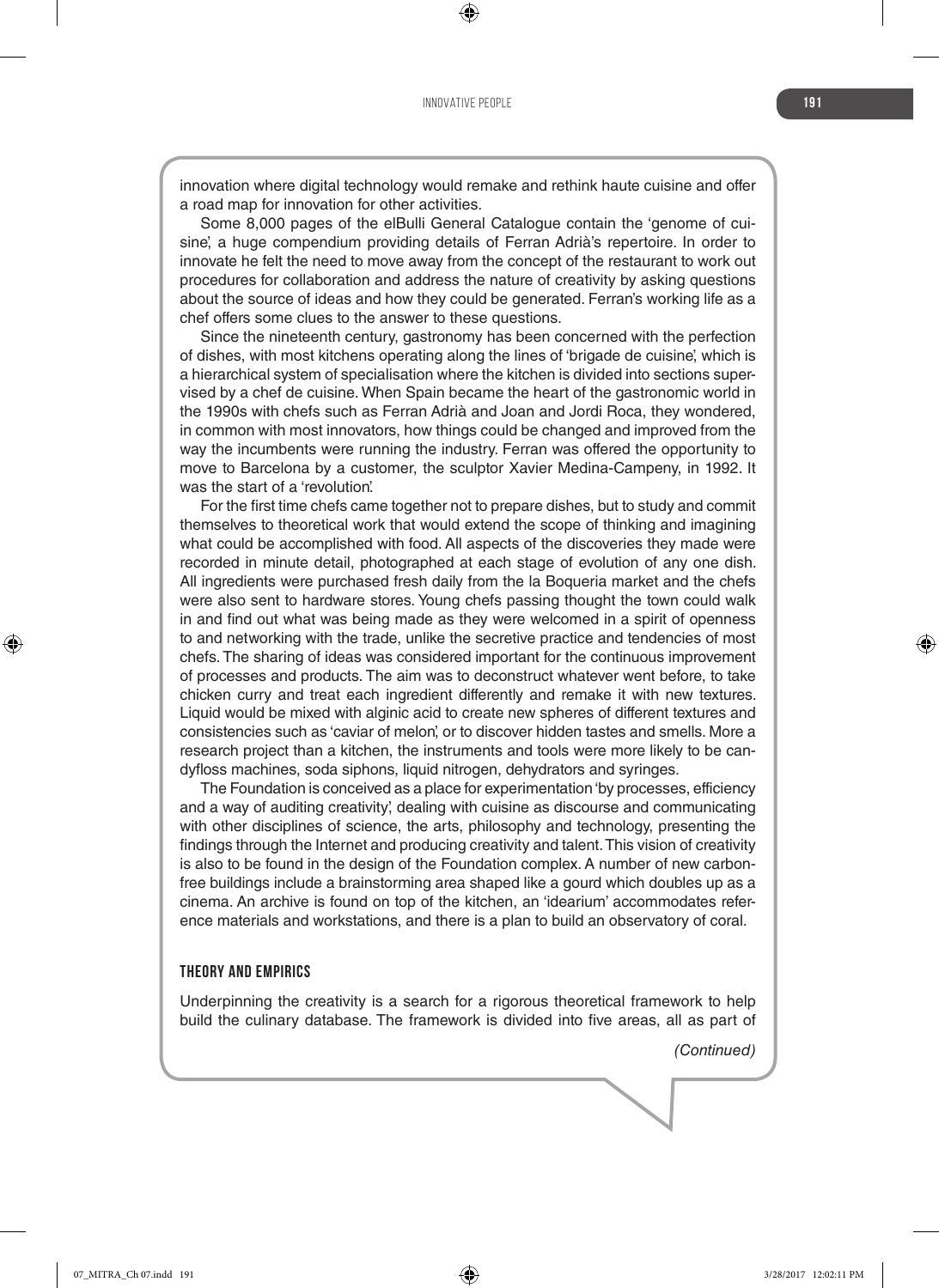#### *(Continued)*

an evolutionary map of eBulli's discoveries – organisation and philosophy, products, technology, elaborations, and styles and characteristics. This is consolidated with a highly imaginative taxonomy including the following:

- Products with soul.
- What is a sauce?
- Parmesan serum.
- Provocation, play, irony, decontextualisation.
- Smell, an overlooked sense.
- Sequences as micro-menus.

Underlying this creative experiment is serious empirical work that Ferran has carried out with, for example, a professor of experimental psychology at Oxford University, Charles Spence, on augmenting the taste and flavour of a dish by matching how, and on what, food is offered. Strawberry mousse is supposed to taste 10% sweeter when served on a white plate than on a black one. There is more than a hint of interest, and perhaps serious work, in neuroscience or 'neurogastronomy' according to Charles Spence.

The *Modern Gastronomy A to Z: A Scientific and Gastronomic Lexicon* that Ferran and his brother tried to produce is a major compendium of a cookbook that scrutinises ingredients at their chemical level. A periodic table at the centre of the book focuses on how food reacts under specific conditions and the different uses to which it might be put. An example helps to explain this work. Instead of a recipe for mayonnaise we find an entry for emulsion. This describes the condiment made from egg yolk, oil and vinegar as a 'colloidal dispersion of two immiscible liquids'. Every entry is accompanied by the title of the ingredient, the chemical code, a definition, and the various uses and practical information for cooks. In the latter half of the 1990s, Ferran took a keen interest in the way food was served and eaten. The displays of metal, glass, paper and slate dishes, and of multi-coloured plasticine maquettes representing the size and position of elements in elBulli dishes on the plate, bear testimony to this interest. So does the offering of some courses in some of his restaurants where knives and forks are not available and the food is eaten with one's hands.

Much of Ferran's fare could be described as an extraordinary mix of art and science. There is art and magic in molecular gastronomy. At the same time, frying an egg is also a chemical process, while cuisine stretches as a transversal discipline across homes, restaurants, hospitals, schools, airports, fashion and new technologies!

Ferran's Foundation is designed by a Catalan architect, Enric Ruiz-Geli, and his advisory group of thought leaders include the economist and Nobel laureate Joseph Stiglitz. Telefónica is a sponsor, supervising the technology following a relationship that started in 2010 when the telecoms company hired Stiglitz as an ambassador, and opened Ferran's eyes to the wonders of technology alongside his interest in chemistry and physics.

The technology platform is an extension of the Foundation's creative agenda. Together with data from elBulli, LaBullipedia uses open data and visualisation to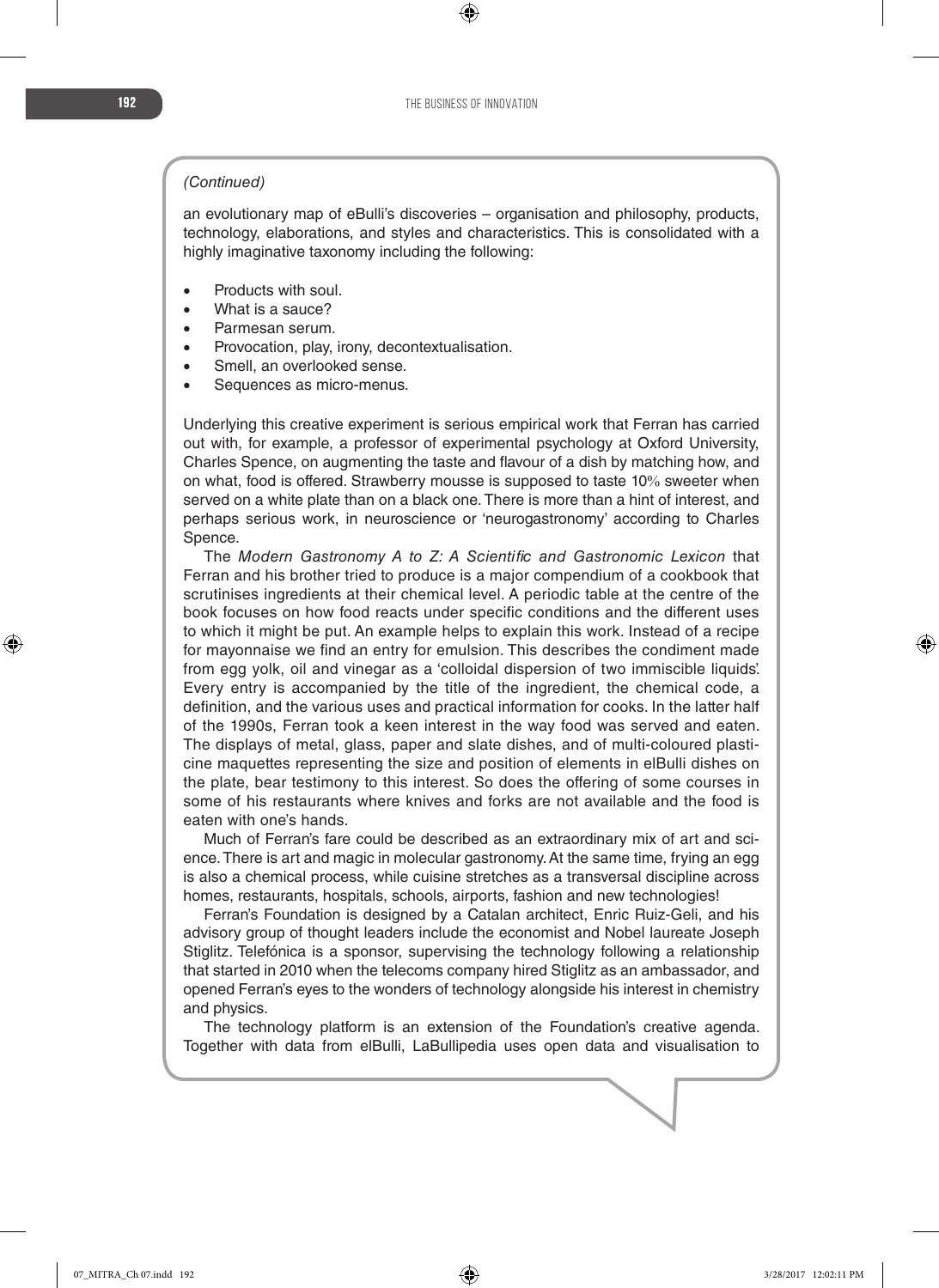investigate where innovation could take place next. A distribution network generates video content daily, allowing users to post ideas for food pairing and suggestions for apps. The elBulli archive is available online, while food blogs are catalogued within the site. While the chefs curate recipes the technology team builds an archive using semantic technology. This helps users to discover relationships which they could not have found otherwise.

At the heart of a fantastic journey of food with algorithms, the opening of new restaurants and bars which serve liquid ravioli, spherical olives and water melon infused with sangria, the lecturing at Harvard, and even the movie, *El Bulli: Cooking in Progress*, showing worldwide, and the connection of the digital world to the physical one, is Ferran's all-consuming interest – the human emotion. Like many other celebrities, he has used both the power of fame and innovative thinking to move from one creative direction to another. Schwarzenegger switched from acting to politics, P.Diddy and Jay Z from music to sports clothing and spirits.

#### **Challenges and Future Directions**

Nothing stirs the innovative Ferran more than food and the technology in a constantly changing environment. This is particularly relevant for Ferran as he faces the biggest challenge in his new frontier, and that is actually to make the Foundation work. Stacked against him are local environmentalists who are deeply concerned about the possible impact of his grand scheme on the landscape of Catalonia, the thousands of tourists who are expected to throng his foundation and the locale. It is unclear whether he wants to run his Foundation as another start-up. Existing as it does in the sphere of ideas it is uncertain how he will translate his ideas into a viable project. For now, knowledge and creativity are his two main strands of creative destruction. Knowledge creates while creativity deconstructs the process by which knowledge is created.

But what about the reality of such a 'dream'? At the conclusion of one of many long monologues, Mr Adrià was asked what he expected the Foundation's budget to be for 2015. He took a breath. 'One million euros,' he said. In response to a quizzical expression of doubt – moments earlier, he said he intended to have a staff approaching 75 – he explained: 'We will hire a lot of interns.'

In the meantime, projects abound with each leap in the knowledge creation and deconstruction processes. The El Bulli Lab is the Barcelona-based office where people with creativity and knowledge (the El Bulli DNA) do their work. Then there is 6W Food, which is expected to operate as a cross between a science museum, an art museum and a house of culinary innovation. A search engine known as SeaUrching (named in part for the delicacy) is complemented by a language to describe gastronomy known as Huevo (Spanish for egg) which could eventually become a digital language coded for use by refrigerators or other kitchen appliances. In the meantime he is working on a side project as a consultant with Cirque du Soleil, stating that 'We are helping create a restaurant that is not a restaurant.'

Innovation beckons as Ferran Adrià conjures up food in a future of algorithms and creativity.

*Sources*: Adapted from Williams (2012) and Borden (2015)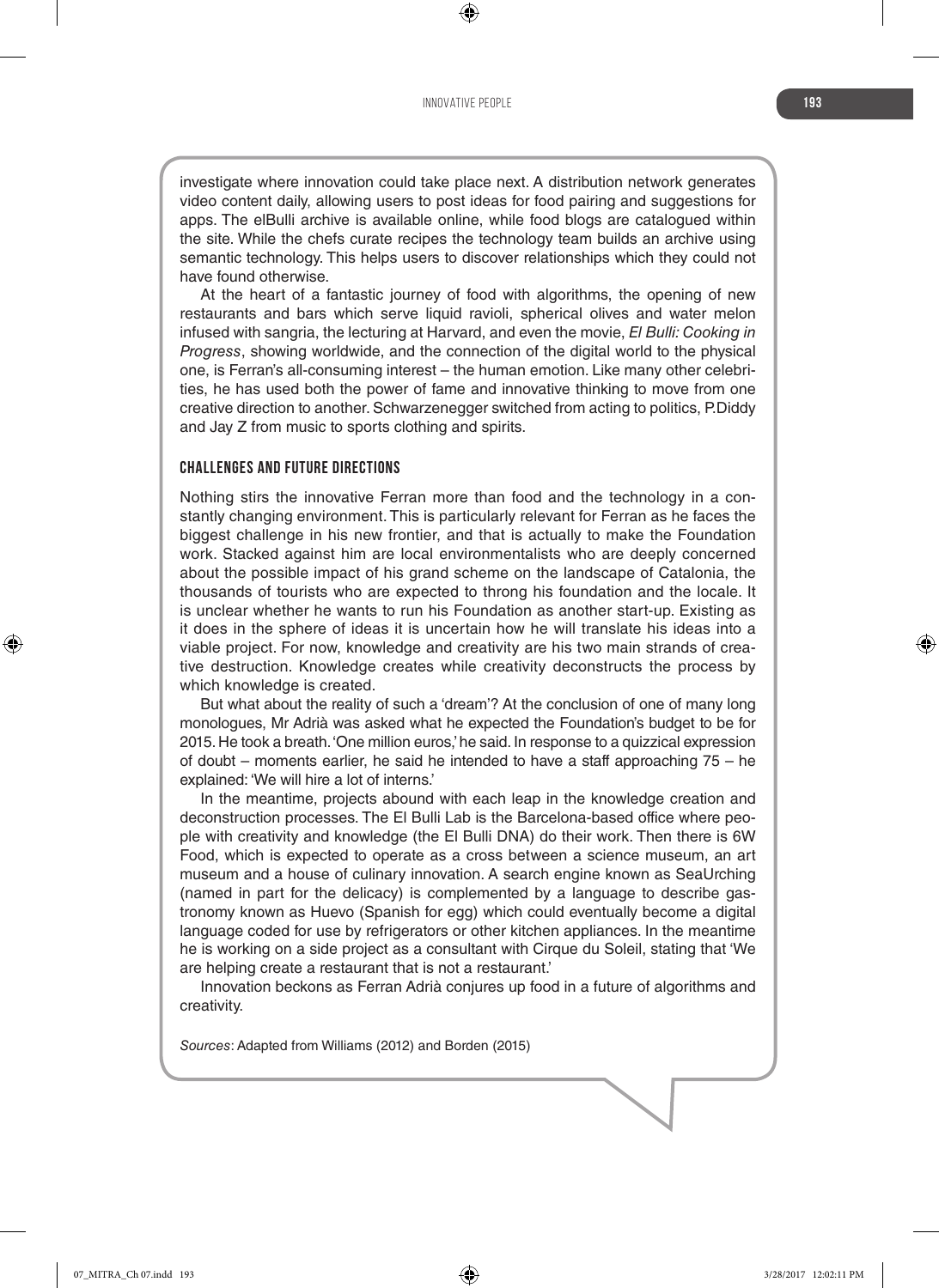Ferran Adrià's story is not a common story of innovators. The original list of skills and attributes, referred to by Chell and Athayde (2009), appear to fall a bit short in capturing the essence of innovative capability of an unusual and extraordinary creative person such as Ferran Adrià. Perhaps any reductionist approach at modelling innovative behaviour would fail, not least because many such people are outliers, and outliers are all different not only from the norm but from other outliers too. But then innovators do not always share common stories. Our analytical search for common characteristics offers possibilities for comparison but not recipes for cloning! The greater the variety of innovators in any organisation or even in an economy, the greater the possibility for change through innovation.

Ferran Adrià's story does, however, illustrate clearly the evolution, including the stops and starts and the unexpected directions taken in the process of evolution of the innovative mindset. To understand the evolution of this mindset and the portfolio of innovative skills and competencies we may benefit from insights from history and archaeology. Innovation is often associated with thinking outside the box, so it may be useful to stretch our thinking beyond the traditional ramparts of academic disciplines that provide our sources of knowledge and understanding of the subject of innovation. Stretching our learning back to trace the history of innovative people could offer unique insights.

## **THE EVOLUTION OF INNOVATIVE PEOPLE**

Historians and archaeologists argue that our early ancestors left little or no visible record of innovation for nearly 3.4 million years. Livelihood and sustenance were made possible with digging or jabbing sticks to obtain food. Acts of ingenuity of an extraordinary kind probably occurred 2.6 million years ago in Ethiopia when wandering hominids began to flake cobblestones worn by water to create cutting tools. They were able to do this with hammer stones. Researchers have not found anything beyond minor incremental advances to the handheld axe for nearly 1.6 million years, which they then followed with a long-held view that about 40,000 years ago, in the Upper Palaeolithic period, *Homo sapiens* suddenly went on a creative, inventive spree in Europe, decorating cave walls with paintings of Ice Age animals, making shell-bead necklaces, and breaking into pieces a range of new stone and bone tools. This inventive surge was attributed to a random genetic mutation which sparked off a huge leap in cognitive capability and ignited a creative 'big bang'. New evidence from archaeologists in South Africa suggests, however, that art and advanced technology have antecedents going back to a time before the emergence of *Homo sapiens*, 200,000 years ago. What we refer to as the force of innovation today is likely to have evolved over hundreds of years due to a mix of biological and social factors (Pringle, 2013).

Perhaps about 77,000 years ago the occupants of Sibudu Cave, about 40 kilometres from Durban, South Africa, used an astonishing knowledge of local vegetation to create a brittle form of bedding with rushes and other plants for sitting and sleeping on. To make these beddings the occupants used leaves from *Cryptocarya woodii*, a tree which contained natural insecticides and larvicides that are effective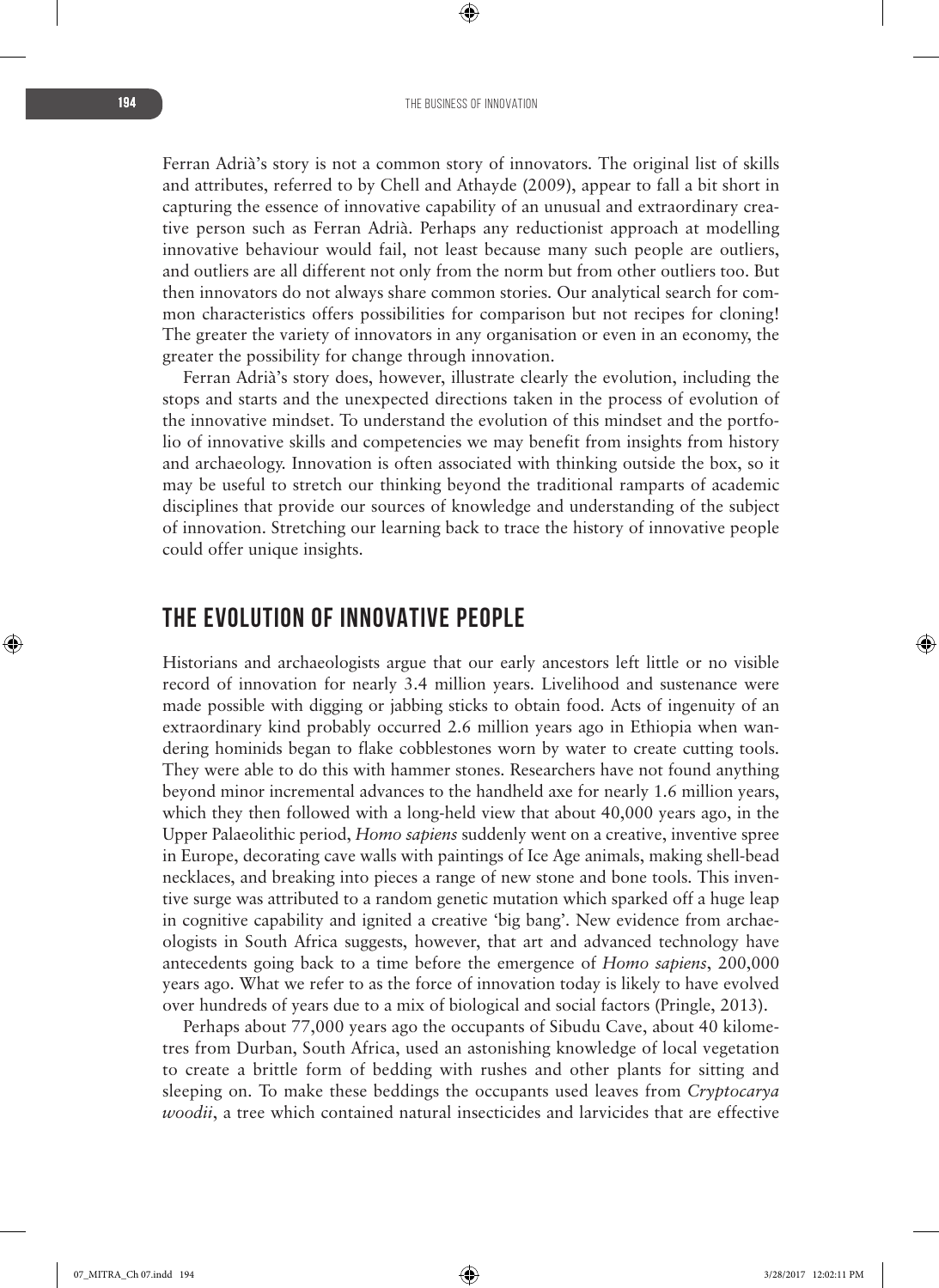against malaria-carrying mosquitoes. These creative Sibudu people crafted bows and arrows, and researchers have found that the cave occupants were probably also 'competent chemists, alchemists and pyrotechnologists' (Wadley et al., 2011, cited in Pringle, 2013), who were probably the original standard bearers of technical ingenuity. So were the hunter–gatherers from 100,000 and 72,000 years ago, and the Neanderthals who 300,000 years ago made birch-bark-tar glue to fasten stone flakes to wood handles and fabricated hafted tools.

Something else, however, distinguishes the depth and range of innovation that modern humans have shown to be capable of when compared with our remote forbears. That has to do with brain size, with scientists claiming that even 100,000 years ago *Homo sapiens* had a mean capacity of 1,330 cubic centimetres and 100 billion neurons transmitting information across approximately 0.15 quadrillion synapses, demonstrating the connection between intellectual productive gain and the size of the brain. The large size of the brain allowed for free association of different stimuli and the encoding of multiple messages from a specific episode.

Crucially, what helped with survival was not simply the free association of stimuli but analytic thought, which enabled them to move from one mode of thought to another. What lies beyond such analytic capability is referred to by anthropologists as cultural ratcheting, the ability to take the ideas of others and 'put their own twist on them, adding one modification after another until we end up with something new and very complex', from one individual to another and from one generation to another. At the heart of this cultural ratcheting are the social skills and various cognitive abilities referred to earlier in this chapter. The crunch came with demography, according to evolutionary geneticists such as Mark Thomas of University College London (Pringle, 2013). The larger the group of people, the greater the chance of an individual learning an innovation, suggesting that, much more than the ability of the smart individual, it is the group of connected individuals who lead on the innovation front. This sense of a demographic network now enjoys almost unlimited collective advantage with the use of the World Wide Web, especially in urban regions where more and more people crowd together sharing ideas, inventions, resources and passions.

Just as the larger brain enables free association of stimuli, so indeed does the larger physical space in which we connect and engender creativity and innovation for the community. The complexity of the mind is associated with the connectivity of networks of people to help innovation thrive. It is in the mix of different innovative people and in the layering of their capabilities across both space and time that we find the essence of innovation and the value of innovative people. The management of the innovation process can, therefore, be read as the management of collective genius.

## **MANAGING COLLECTIVE GENIUS**

So far, in whatever we have examined about innovative people, we find that it is in the social process and the social interactions among different people that innovation is obtained within an organisation, the economy and wider societies. What makes this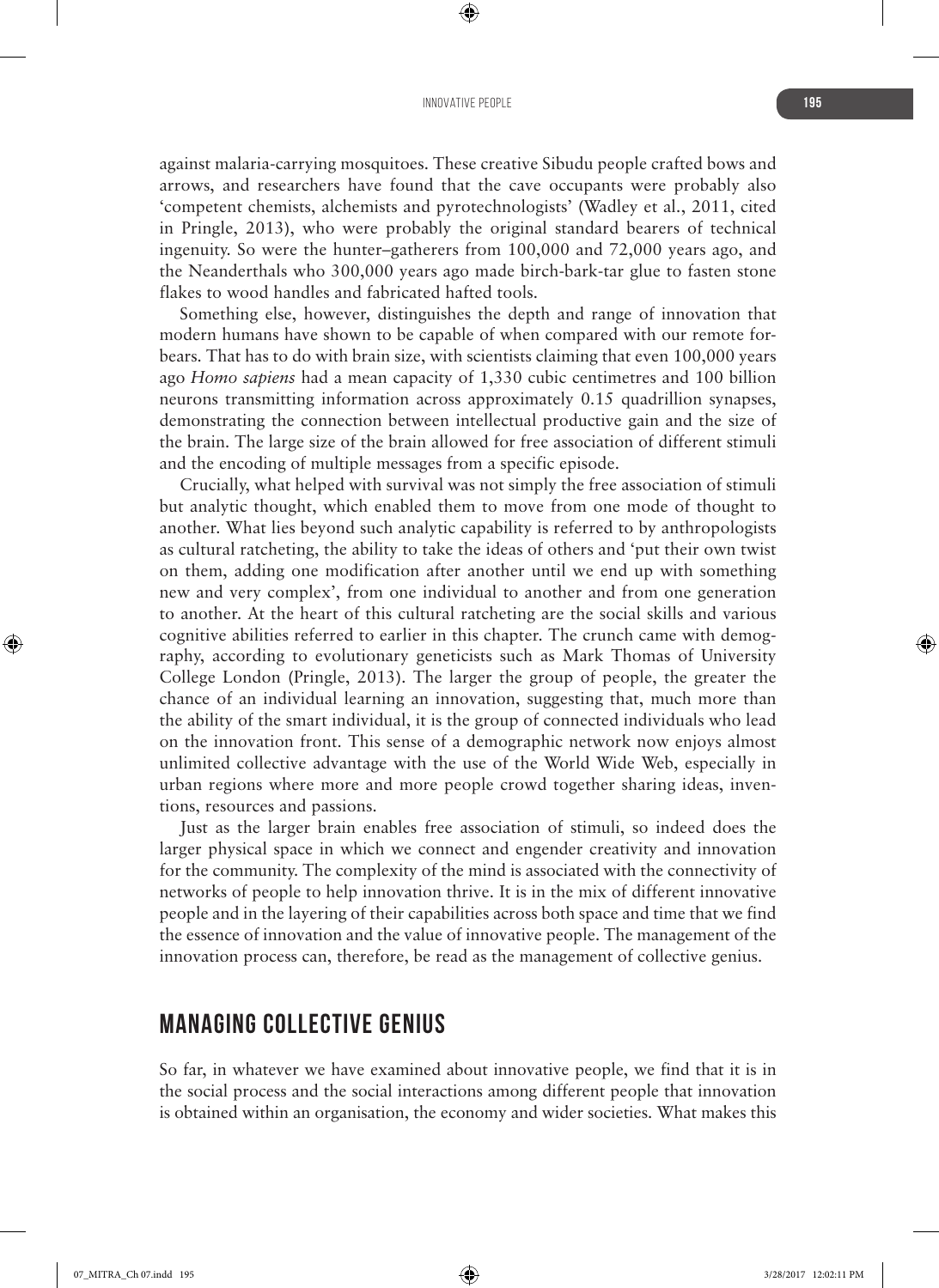possible is the appropriate blending and management of the varied mindsets, skills and resources. We could, therefore, argue that in referring to innovative people we are really reflecting on the collective dynamics of multiple individuals in specific contexts.

Let us consider how innovative people are organised and managed in innovative organisations. This not only helps us to connect people to organisations, but also emphasises the point about innovative organisations being different from others because of innovative people, and how they come together to make innovative products, services and business models that underpin their high-impact productive value.

#### **VIGNETTE 7.4 ANIMATING CREATIVITY**

#### **Introduction**

Hill et al. (2014) explain the significance of this issue with reference to Pixar Animation Studios and how they have managed to produce blockbusters continually for nearly 20 years now, commanding the respect of technologists, the business community and, crucially, film makers. Pixar's success is attributed less to the solitary, inspirational genius of Steve Jobs, who bought the original company, Lucas Film, in 1986, but more to the hundreds of people, their wealth of ideas, their work, and the massive amounts of investment and, critically, the unique environment that Ed Catmull, the computer animation pioneer, helped to create. Catmull is known for his clever and dexterous approach to management, some of the secrets of which he shares with the world in his best-selling book, *Creativity Inc*. (2014).

#### **The Catmull Creative Collective**

As President of Pixar, Catmull provided a form of leadership that fostered and enabled innovation. This he continues to do with John Lasseter, the Chief Creative Officer, of both Pixar and Disney Animation Studios (Disney acquired Pixar for \$7.4 billion and installed Lassater and Catmull to shape the creative culture on Disney's own shaky creative studio).

It is impossible to extricate the leadership of Catmull from the work of the creative collective at Pixar. This is because every aspect of any film that Pixar produces – 'everything, down to the tiniest speck of dust or the subtle flow of a shadow across a character's face' – is selected, created, invented, inserted and implemented by each one of the hundreds of people involved. Figure 7.1 shows a summary of the overall process.

#### **The Innovation Process**

The editorial process involves the director's idea of a story and the working out of the story through many revisions in the story department for between 12 and 18 months. The ensuing description of the story leads to a script, which is then translated into images or individual storyboards which in turn are cut to produce reels. The art department works on the 'look' and realisation of 'characters', while the editor together with the director cut the storyboards and create reels that bind the art, the dialogue and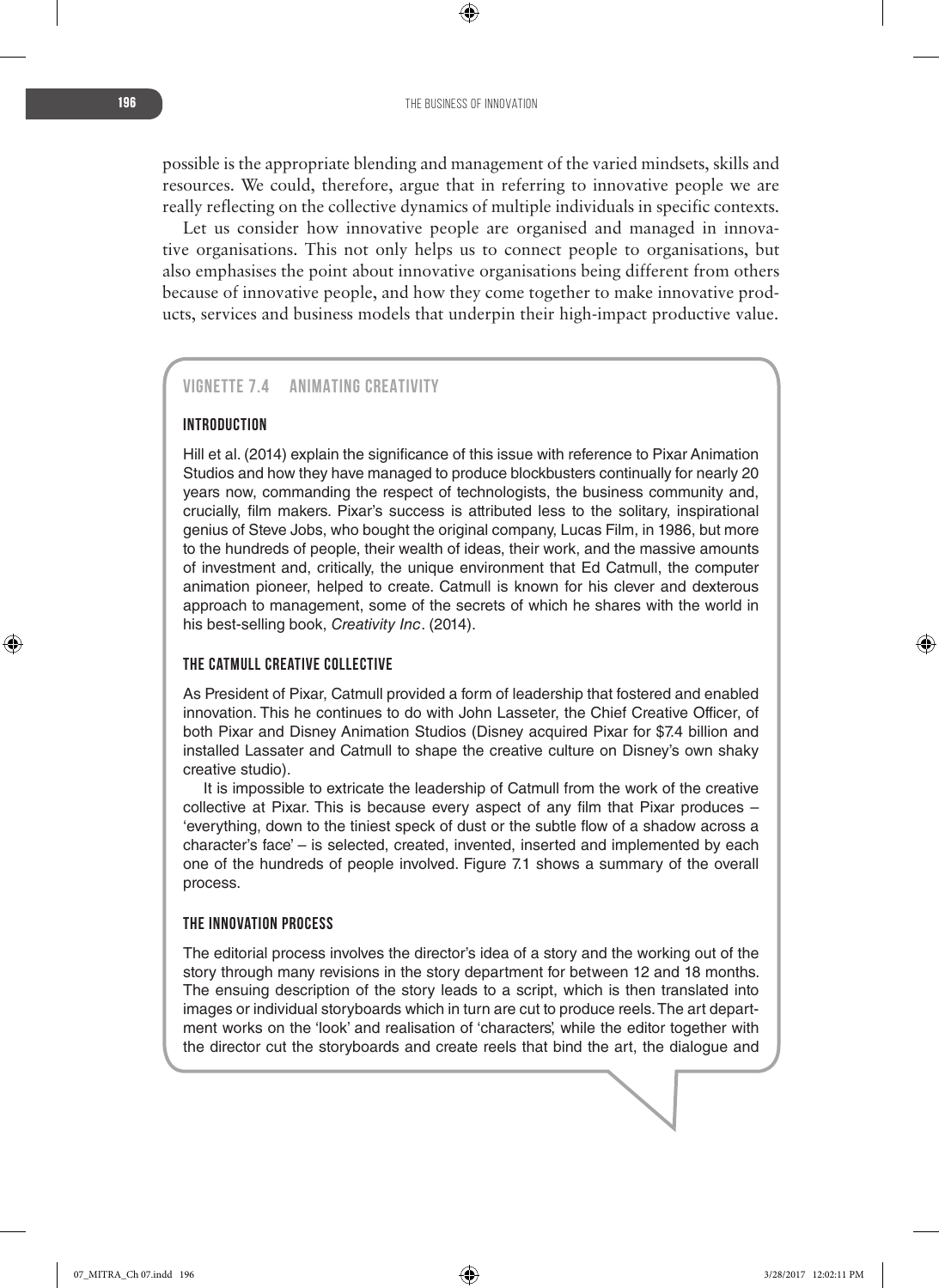

#### **FIGURE 7.1** Pixar and the film-making process

the music, with the reels being updated and refined at every stage of the production process. Once the work moves to various groups of artists and technicians, they use design software to create many thousands of digital components that make up the final film, with each group being entrusted with different creative activities such as digital settings, digital models of the characters of the stories, and layout work scoping how the characters and different objects will be shot. While lighting experts will manage the amount of light to fall, animators will define and specify the precise movements of the characters. Then there are those who create the surface textures (skin and hair, for example), the way in which light interacts with those surfaces, and simulators who produce the digital versions of the movements or actions of the characters, not forgetting the special effects people working on complex movements of objects and characters. Finally, hundreds of computers 'render' or use the instructions for the earlier stages to work out each movie frame (over 100,000 frames), frame by frame, at 24 frames per second (Hill et al., 2014).

Creativity is expected to prevail at every step of the process described above, and the leader is dependent on all the creative people's actions at each step. The creative production act is a synthesis of the creative actions of all the people involved. What the leader does is create an environment for:

- $e$ collaboration allowing for the mix of talent and for the necessary interaction of ideas, using a number of instruments such as staff watching and discussing presentations of work in progress;
- engagement in discovery-driven learning working through a messy process by solving problems;
- encouragement of integrative decision making experimenting with and integrating ideas, making integrative choices based on the mix of those ideas, combining and recombining them as appropriate.

#### **Organisational Plurality**

Appropriate mechanisms with unusual organisational arrangements need to be in place to optimise the value of collaboration, engagement in discovery-driven learning and integrative decision making. In Pixar, this mechanism is called the Braintrust. Braintrust is a kind of rolling collective of the best of the creative brains supporting and guiding every film during the development phase. The membership of the group changes, but it grew out of a core team of highly distinguished directors, including

*(Continued)*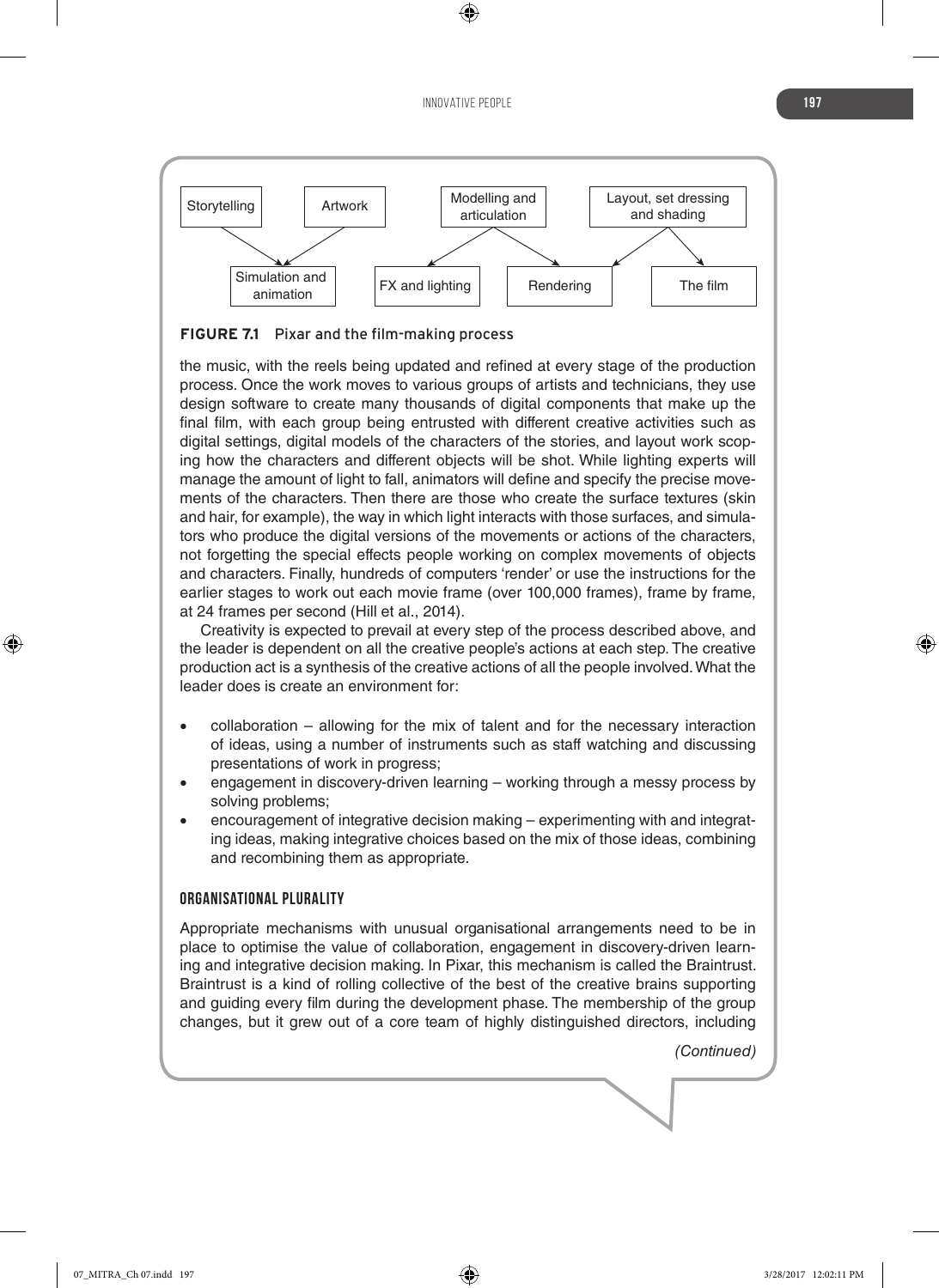#### *(Continued)*

Lasseter, Andrew Stanton, Peter Docter and Le Unkrich (directors of films such as *Finding Nemo*, *Monsters Inc.* and *Toy Story 3*). Catmull and Lasseter describe the Braintrust in eloquent terms. They speak of a group that gets together to address a problem, meeting every 12 weeks, starting with a screening of the most recent cut of a film, and then providing notes on what is deemed acceptable and what needs improvement. But the notes are not seen as 'mandatory notes'; rather they are instruments of open and constructive feedback. Their notes do not carry any more weight than those of the animators. No one owns an idea exclusively, and they all rely on stimulating each other with their range of ideas. As Lasseter notes in his interview by Franklin-Wallis of *Wired*, 'At the end what you have is this feeling that everybody has shared ownership and being proud of the whole thing'.

The notion of a plural identity underpins the capabilities of Pixar's innovative people.

*Sources*: Adapted from Hill et al. (2014); Franklin-Wallis (2015)

These three dimensions – collaboration, engagement in discovery-driven learning and encouragement of integrative decision making – permeate the work of all the organisations that Hill et al. (2014) studied, including HCL Technologies, eBay, Pentagram, Google and others. Isaacson finds the same strength of collaboration among hackers, geniuses and geeks in the creation of the protocols of the Internet which, as he states, 'were devised by peer collaboration and the resulting system seemed to have embedded in its genetic code a propensity to facilitate such collaboration' (2014: 4). In common with other breakthrough innovations, such as the printing press, the idea of collaboration (open networks in the case of the Internet) has opened up opportunities for citizen innovators not circumscribed by traditional or restrictive gatekeepers of knowledge. As Isaacson notes, collaborative and networked creativity marks the interaction between humans, between humans and machines, and between arts and sciences. Here too we find the idea of cultural ratcheting as we found among *Homo sapiens* of 100,000 years ago.

We can count on collaboration and networking skills to be at the forefront of the list of competencies, behaviour and actions of innovative people. It is in the identification of different capabilities that organisations can best harness diverse talent for innovative outcomes. Assessing the human capital of people is one approach, but there is a tendency here to use a definitive set of exemplary attributes that pertain to 'special people' (think of Steve Jobs or Jack Ma) and to try and measure capabilities on, for example, a scale of 'poor to excellent' attributes. Doing so does not help to realise the different capabilities that are brought to bear on an innovation. As the Pixar study shows, it is the identification and mobilisation of a range of capabilities that facilitate innovation. Examining, assessing and evaluating actual abilities of various individuals both to use their capabilities and find the opportunity to do so form part of what we can consider to be a capabilities approach to promoting innovation.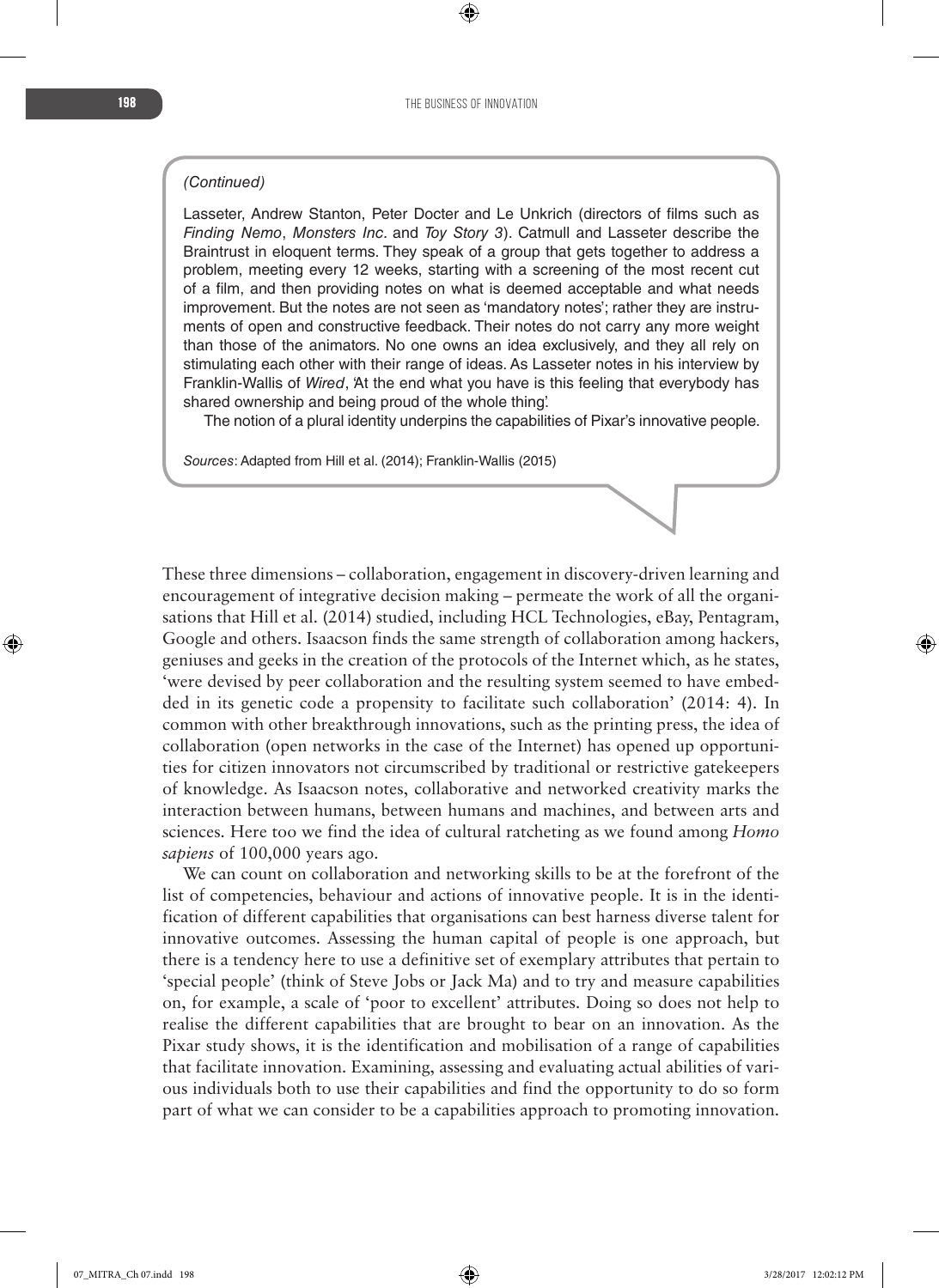## **CAPABILITIES APPROACH TO INNOVATION**

If innovation leads to change in terms of new products and services, and new ways of organising firms, then developing a framework for the evaluation and assessment of individual well-being and social arrangements, the design of policies, and proposals about such change, can be useful. The capabilities approach can be traced back to, among others, Aristotle, Adam Smith and Karl Marx, but its most prominent, modern form has been pioneered by the economist and philosopher Amartya Sen (1980; 1984; 1985a; 1985b; 1987; 1988; 1989; 1990b; 1992; 1993a; 1999), followed by some significant development of the ideas by the philosopher Martha Nussbaum (2000; 2011) and others such as Deneulin and Shahani (2009).

Although this approach has been tested in a wide range of fields, in particular in development studies, welfare economics, social policy and political philosophy, it has by and large been ignored in the innovation and entrepreneurship literature. Yet if collaboration, engagement, discovery-driven learning and integrative decision making were to be effective in innovative organisations, then exploring the well-being of people, not simply in terms of what they possess but of what they can choose to do in particular environments, can be deemed an essential requirement.

Allowing for the necessary freedoms individuals can have to pursue their own learning, improve their self-efficacy and sharpen their perceptions about what they could achieve would be important considerations for managers of organisations. The focus here is less on personal utility, the acquisition of specific assets, reputation or wealth and overcoming restrictions on rights, and more on the capability to function or the turning of capability to 'functionings'. As Sen explains:

Functionings represent parts of the state of a person – in particular the various things that he or she manages to do or be in leading a life. The capability of a person reflects the alternative combinations of functionings the person can achieve, and from which he or she can choose one collection. The approach is based on a view of living as a combination of various 'doings and beings', with quality of life to be assessed in terms of the capability to achieve valuable functionings. (1993b)

With respect to innovation, functionings can include work–life balance, being technically literate, being creative, being healthy, being part of a community of interest, being respected and having space to generate new ideas and solutions to problems. The distinction between functionings and capabilities is between 'the realised and the effectively possible; in other words, between achievements on the one hand, and freedoms or valuable options from which one can choose on the other'.

In the context of innovation, and given the assumptions about the positive value of collective endeavour in organisational innovation, we can argue that ensuring that people can have the space to choose to function innovatively is critical to innovative outcomes. Supporting innovative people in their effective opportunities to undertake the actions and activities that they want to engage in, and be whom they want to be on an innovation platform, need to be factored into organisational policy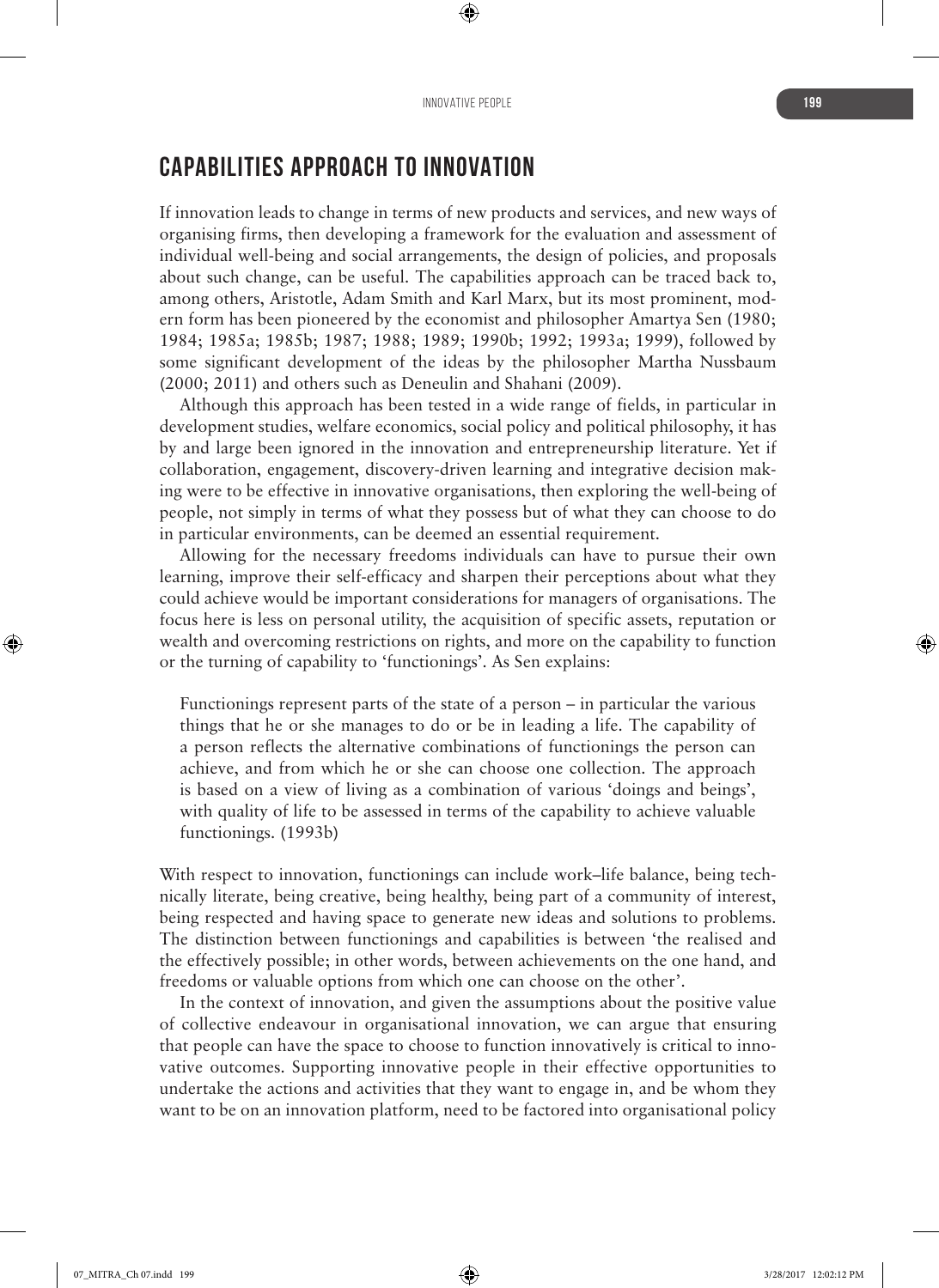and practice. Removing barriers in their work so that they have more freedom to function creatively to deploy their skills, to generate new ideas and to fulfil objectives (their own and those of the organisation), so that they have a reason to value what they do and can do, is part of the evaluation process. The end objective of an innovation outcome and the recycling of the innovation process have intrinsic importance. The means are instruments to achieve the ends. This is one reason why no de facto minimum architecture for innovation in an organisation may work as a standardised project for innovation. Crucially, an emphasis on organisational routines that can corral people to operate effectively in only one gnostic way may actually deter innovation. In reality, ends and means may blur because some ends are simultaneously means to other ends (e.g. the capability of being technologically savvy could be an end in itself, but it may also be a means to achieve the capability for innovation practice).

This brief reference to the capabilities approach is a very modest attempt to apply a much broader, more detailed and highly philosophical set of theories to ways in which we can best understand and support innovative people. Researchers on the subject may well consider a proper appreciation of the approach and a systematic application to innovation management through empirical work. What we can draw from this synopsis is an understanding of the reality of managing innovative people, a reality which impugns straitjacketed management ideas of goal congruence, routines, shared vision and systems thinking. The capabilities approach also helps to disentangle firms from people, and the idea of a firm's capacity to rely on a stock of inimitable resources of human capital to innovate from the individual capabilities for innovation in that stock. As we have seen from the Pixar example and from our observations of and insights into innovative organisations (see Chapters 5 and 6), management practices that rely less on managing people as 'commodities' (uniform stock of people evaluated in terms of set criteria of achievement), and more on managing different levels of capabilities-based on gender, ethnicity and other forms of diversity, tend to derive the gains from innovative advantage. Encouraging employee involvement and innovative behaviour in organisations can, therefore, be considered a worthwhile objective for managers.

## **THE INVOLVEMENT OF INNOVATIVE EMPLOYEES**

A focus on capabilities inevitably leads to the question of involvement of people in the innovation process in organisations. Various studies have tried to articulate the role of employees in contributing to innovation outcomes in firms (Feldman and Pentland, 2003; Kristiansen and Bloch-Poulsen, 2010). Such involvement tends to vary across sectors. De Jong and Vermeulen (2006) found that knowledge-intensive industries accommodate more innovative employees than others. This may be due to a concentration of highly skilled technical jobs in those organisations, thus reflecting a possible bias towards technology-oriented firms and the normative association between technology and innovation. Manufacturing firms, with their division of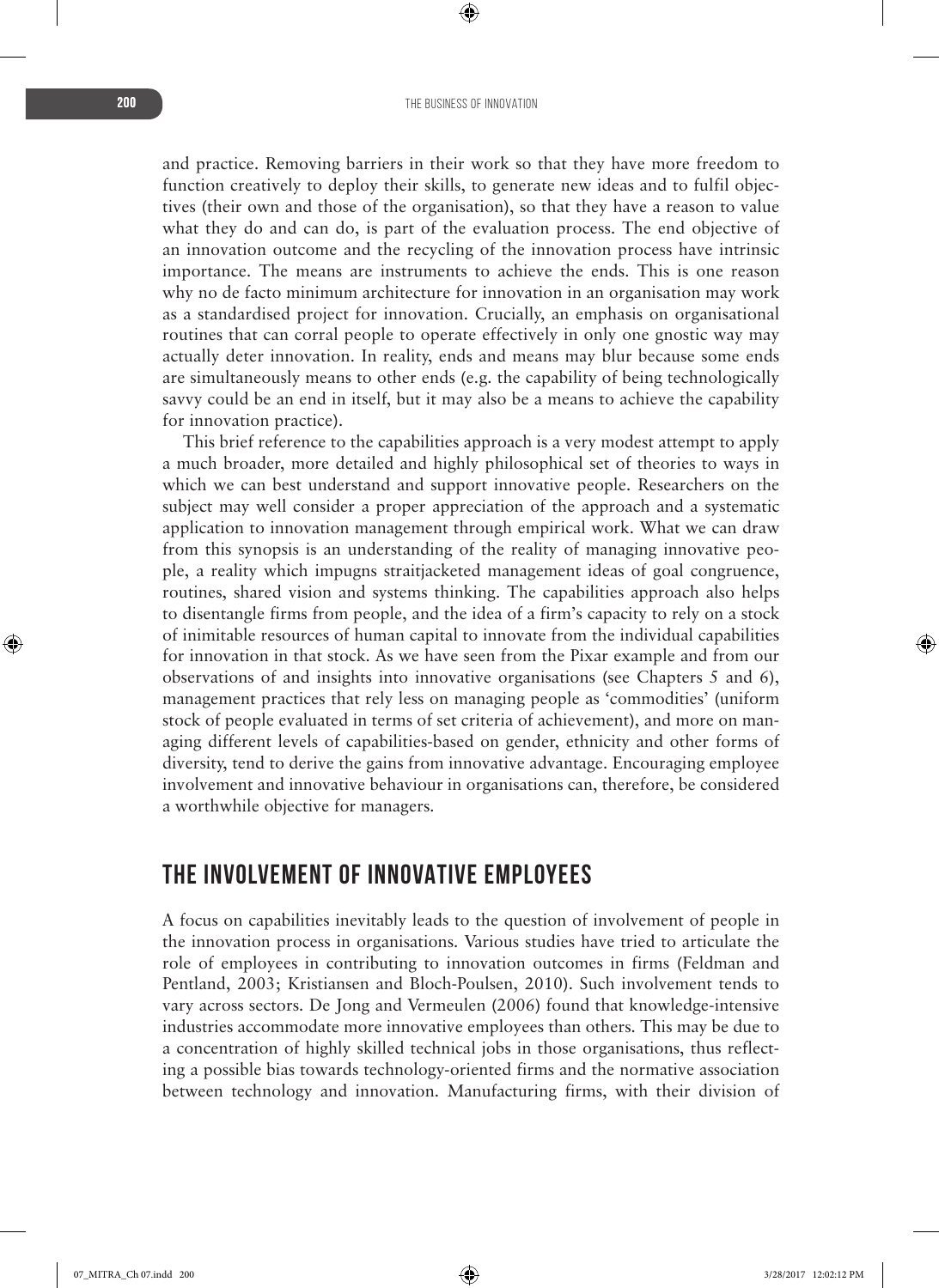labour, project-based and shift-work patterns, and various occupational divisions, can restrict innovative behaviour among employees (Aaltonen and Hytti, 2014).

One way of identifying innovative behaviour is to observe different aspects of practice. Innovation can be seen as a phenomenon that is formed and reformed through the practice of individuals (Corradi et al., 2010). Here individual actors navigate their way through institutional routines, discern the embeddedness of work in the organisational culture, and absorb knowledge from within and from outside the firm. In terms of activities, this takes the form of conceptualisation, effectuation, application of both codified knowledge and heuristics, problem identification and solutions, and resolution of issues individually and collectively. In large firms these activities may play out among different groups, between groups and collaboration with end users, ending with integrative decision making (Hill et al., 2014). In smaller firms there is the added difficulty of balancing the owner–manager's multitasking capabilities, the emotional attachment to processes and outcomes, and the internal locus of control which may prevent employee involvement. Curiously, however, it is in this very controlled environment of the small firm that the employee is also expected to 'muck in', to work alongside the owner–manager and deal with all eventualities, self-organising the diversity of practices that would otherwise be divided among several individuals in a larger business.

This chapter on innovative people cannot be complete without special reference to the gender dimension to the subject of innovative people. So many debates in management and organisational psychology, and increasingly in entrepreneurship, are addressing the specific roles and contributions of women that we would be remiss not to refer to their innovative leadership functions. More importantly, obtaining an understanding of the gender dimension could help us to acquire a sharper and nuanced understanding of the breadth of innovative endeavour.

## **INNOVATIVE PEOPLE AND THE GENDER DIMENSION**

Various studies on entrepreneurship and gender argue that the phenomenon of entrepreneurship is gendered (Minniti, 2009) and that gender is embedded in processes, meanings and experiences (Carter and Shaw, 2006; Ahl and Nelson, 2010). These studies form part of the discourse and empirical work in the field of entrepreneurship. Gender does not enjoy a high status in the innovation literature mainly because, as we stated at the beginning of this chapter, innovative people do not get good press. If process, systems and organisation are seen as the principal building blocks for the study of innovation, then people, let alone women, become more or less invisible and under communicated (Brannback et al., 2012). Considering people helps us to understand the human capital, skills and capabilities that drive innovation. Considering gender enables us to comprehend the richness of different forms of innovative endeavour among people.

What can we find in the literature that sheds some light on our understanding of the gender perspective?1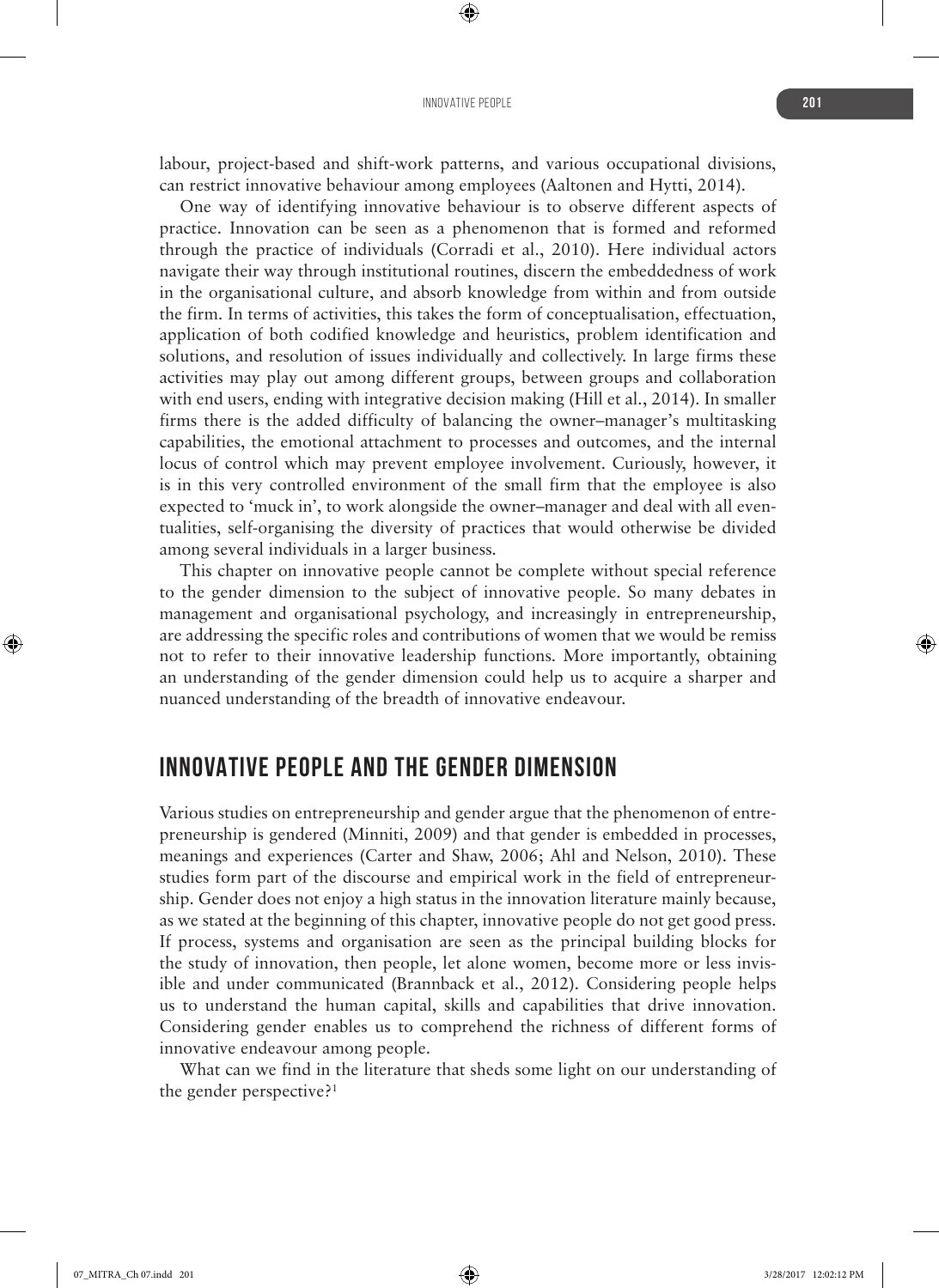#### **The Gender Perspective**

Comparative studies on gender differences and similarities in innovation dominate the rather sparse literature on gender and innovation. Quantitative studies of innovation in male- and female-owned businesses, together with the literature on gender differences on standard measurable inputs and outputs such as patenting and commercialisation, suggest that male researchers are more likely than female researchers to engage in industry cooperation (Azagra-Caro et al., 2006; Bozeman and Gaughan, 2007). A study by Whittington (2011) showed that 'academic mothers' are less likely to take out patents, probably because of the uneasy relationship between family responsibilities and workplace achievements that may impede women's ability to innovate. Interestingly, Foss et al. (2013) found that women are equally innovative in generating new ideas compared with men, but that women's ideas do not travel well in terms of implementation, often because of a lack of collegiate support (Poutanen and Kovalainen, 2013). If organisational practices and the glass ceiling of gender bias are factors, then the trouble lies with those organisations that are unable to derive value from the work of creative women.

The same gender bias is also evident in the deployment of research grants, not least because policy and research on innovation suffer from this deficit of bias (Viner et al., 2004). There appear to be layers of stereotypes, assumptions about the innovation construct itself, separate roles and consequent discrimination: women are typecast as being interested in work in industries that favour women; women do not tend to implement ideas because their role as 'mothers' can inhibit them from realising their working goals; women are only interested in 'feminine' issues, and so on and so forth. Consequently, comparative studies of men and women in innovation may be inherently biased because of possible assumptions. As Wikhamn and Knights (2013) have indicated, there is a need for some vigilance on the part of researchers when notions of femininity and masculinity are attached to women and men.

Feminist studies have pointed out that the innovation concept is in itself replete with male connotations (Blake and Hanson, 2005; Nahlinder et al., 2012), resulting in public support for innovation or R&D for men by men. Notions of masculinity underline the scientific, technological and engineering fields (Wajcman, 2010; Dautzenberg, 2012). Even ostensibly less institutionalised forms of innovation, such as open innovation, are swayed by male-oriented organisational practices (Wikhamn and Knights, 2013).

The issues highlighted in this part of the chapter are those emanating from a notion of disadvantage that is the result of the inadequacies of men. The literature is even more limited on the role, function and achievements of women such as Bonnie Ross (described above) and their endeavours that overcome the dysfunctional constraints of male hegemony.

But instead of dwelling on the imposed barriers and the assumed ontological differences in our understanding of female innovators, it may be worth examining women in practice, together with their objectives, behaviour and how they make new products, provide services and create new forms of organisations.

That women excel in as diverse a set of areas as robotics, finance, biomedical engineering and education is not in doubt. In these pursuits such women have not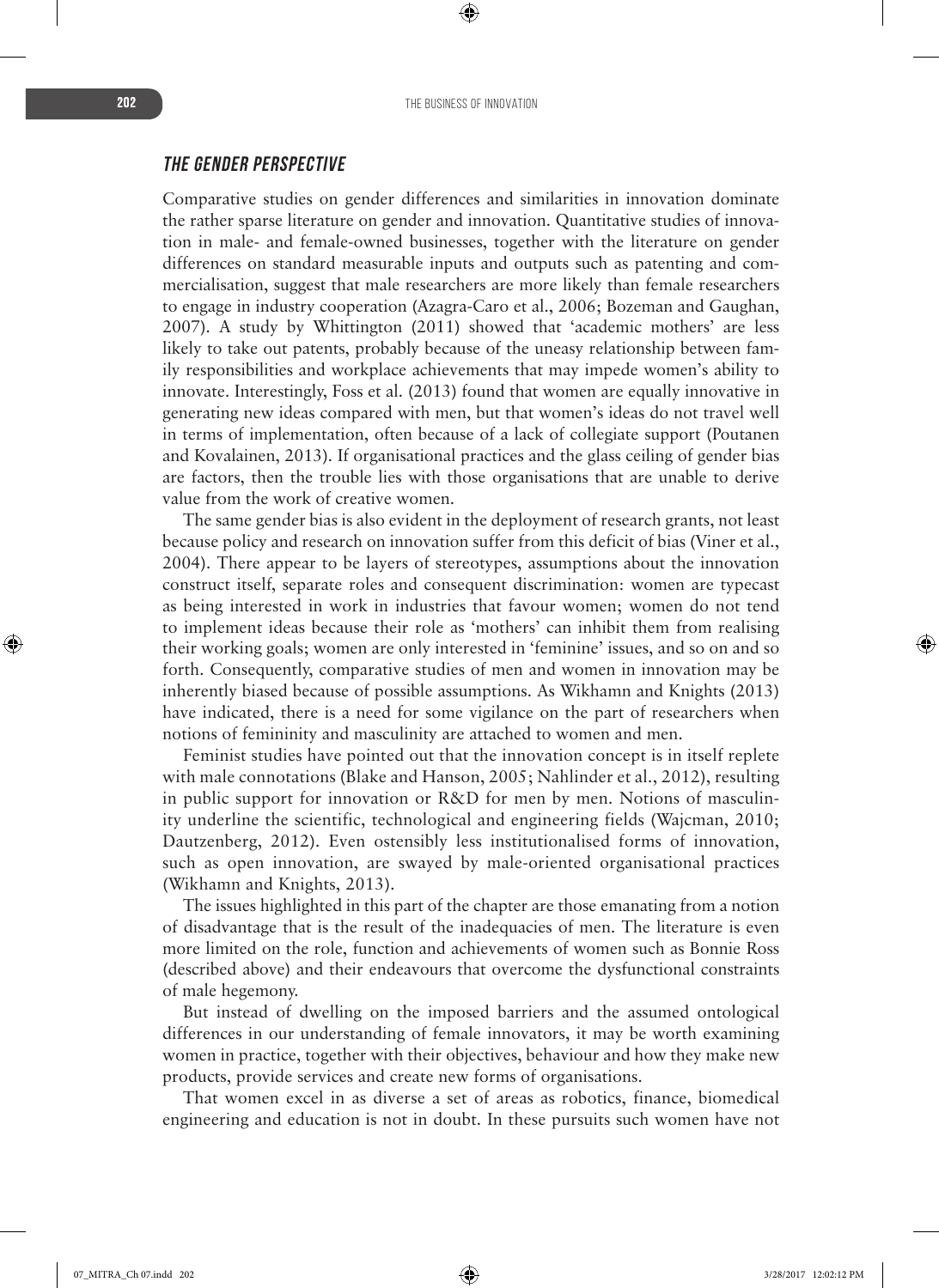only entered previously male bastions of technology, but also earned their rightful place as leaders. However, real leadership is probably being demonstrated through a different model of operation which defies standard business models and expectations in the marketplace. If there is anything that is crying out for change it is in the way business is conducted in the face of dramatic conditions that are affecting our environment: social structures due to rising inequality; demographic imbalances with rapid ageing of the population, especially in developed economies; water and food shortages; and the cul de sacs of growth that are holding back economies across the world as scarce resources defy economic equilibrium arguments. It is here, perhaps, that women are taking up a real challenge in taking new directions for doing business.

Female innovators are increasingly being seen to adopt a humanistic approach to enable positive change. This humanism considers people and the problems they face first, before relying on applying a known set of skills to any given situation. The innovation is in the actions taken to mix 'hard' technology' with 'soft' humanism to run socially conscious enterprises that work towards earning social returns on investment as strongly as they pursue economic surpluses. This notion of organising resources, structures and processes around social and economic goals is in itself innovative. The use of technology and creativity simply enhances the innovation.

#### **VIGNETTE 7.5 OF WOMEN, BY WOMEN, FOR THE WORLD: TWO MINI CASE STUDIES**

#### **Sangeeta Bhatia**

Take the case of a graduate of MIT and Harvard, a biomedical and mechanical engineer, physician, professor, inventor and entrepreneur, Dr Sangeeta Bhatia, who fights disease through innovation. Recognised as one of the most innovative young scientists worldwide and one of the 100 most creative people in business, Dr Bhatia is the co-founder of biotech start-ups Zymera and Hepregen. She won the 2014 Lemelson-MIT Prize of \$500,000 for her ground-breaking inventions in miniaturised biomedical technologies and youth mentorship.

#### **The Approach**

Dr Bhatia sees herself as being an impatient inventor. She looks at the size of a challenge knowing well that there are really big problems out in the world today, and her motivation appears to be seek to move beyond what has been found already. The two inventions which have singled her out as a champion in her field(s) are the synthetic biomarkers that detect cancer through a paper urine test and a human microliver built to fight infectious disease by predicting drug toxicity and interacting with human pathogens. The microlivers provide a basis for an engineered liver that may one day replace the need for transplants in patients with liver disease. Her portfolio of

*(Continued)*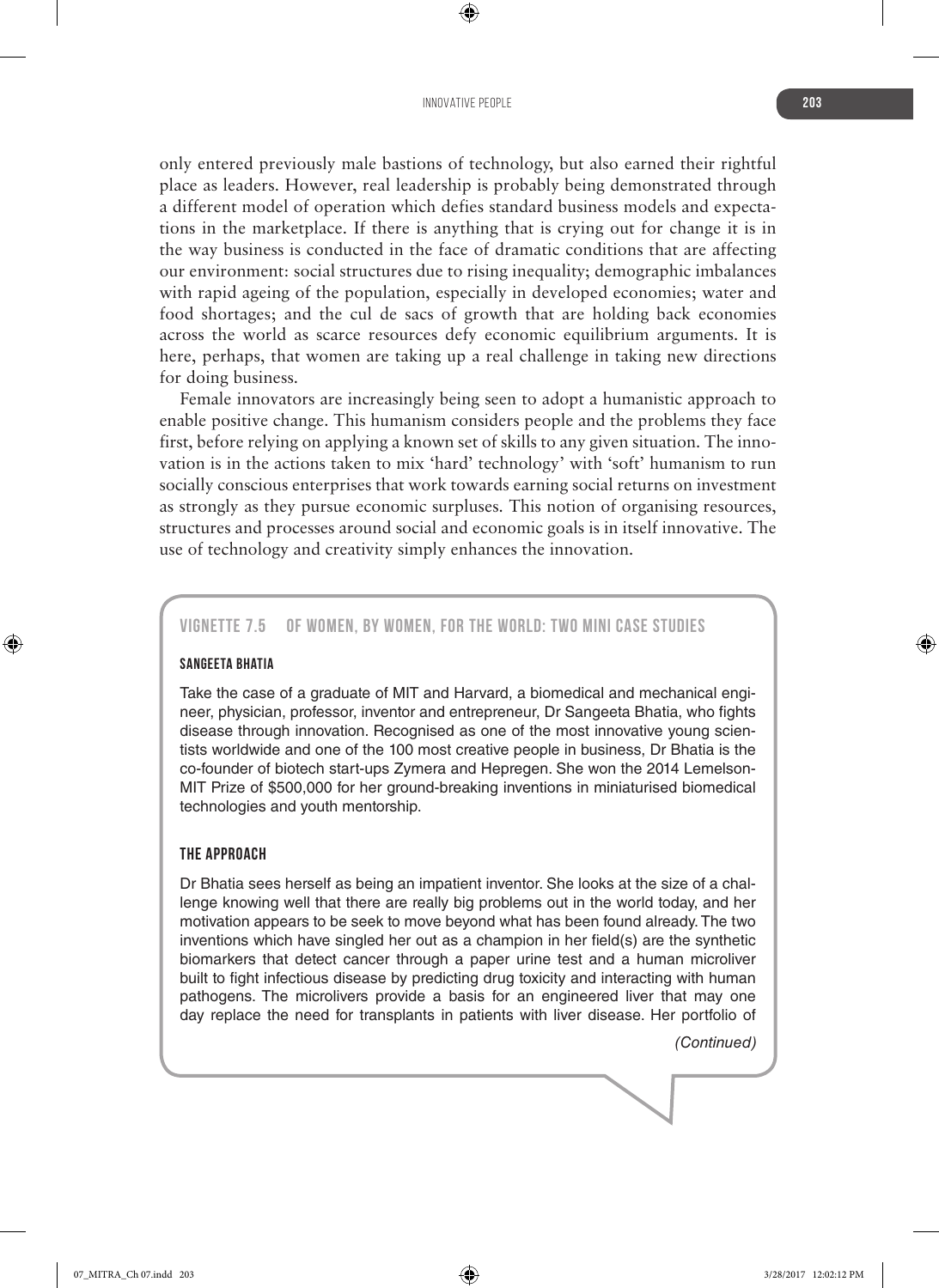#### *(Continued)*

inventions reflects this. In addition to drug toxicity and cancer therapeutics, she has addressed problems in the areas of tissue regeneration, non-invasive diagnostics and infectious disease.

Dr Bhatia's education and skills no doubt put her in a very good position to work towards successful outcomes. However, it is in her mentors and in the diversity of interests and experience that she finds an explanation for her own success. They 'saw more for me than I saw for myself'. There is a strong recognition of how innovation occurs when different disciplines collide. Her own training in miniaturisation as an engineer made her understand that alongside the big field of microfabrication, which was invented for making computer chips, there was also the other world of nanotechnology, a materials science invention. At the interface of these two technologies lies the possibility for medical applications. According to Dr Bhatia, combining these fields helps scientists to leapfrog in advances, something which she and her team have been trying repeatedly with diverse teams of people with varied perspectives and experiences.

#### **Overcoming Constraints**

One of the struggles that Dr Bhatia had to contend with was finding women who had the life she thought she wanted. Having not found many examples as she honed her talents, she has dedicated herself to the advocacy of STEM (Science, Technology, Engineering and Mathematics) fields for women, and to try and find more women who could pursue high-tech entrepreneurship.

#### **Sofia Applegreen**

Sofia Applegreen, a Swedish entrepreneur, launched a company called Mitt Liv in 2008 to help immigrants into Swedish society, to help create a platform for people from around the world so that they can be part of an inclusive society. Her objective was to find a way to solve the problem of what she describes as the two doors for immigrants coming into Sweden. A generous immigration policy welcomes migrants through an open door, while a closed labour market door shuts them out of employment. Applegreen's solution is to pair smart, keen and capable young immigrant women with mentors who offer advice on job résumés, applications and interviews, through her company. But Mitt Liv is not a charitable organisation. Large Swedish corporations pay Applegreen's firm to take on mentees and also to advise the companies on diversification of the workforce. This business model has helped Mitt Liv to grow from 40 to 400 people who are mentored every year from September to June.

Applegreen finds solutions rather than dwelling on problems, focusing more on what people can achieve in terms of their capabilities than on what they perceive themselves to be or how they are perceived by others. It is through this sense of determination that she has built her reputation and enjoyed success. She runs Mitt Liv from offices in Gothenburg, Stockholm, Malmö, Linköping and Norrköping, and has plans to set up more offices elsewhere in Sweden, with the hope that the success of her work in integrating immigrants better will eventually drive her out of this business!

*Sources*: '6 Innovative Women to Watch in 2015', www.entrepreneur.com/slideshow/240845; Gibson (2015)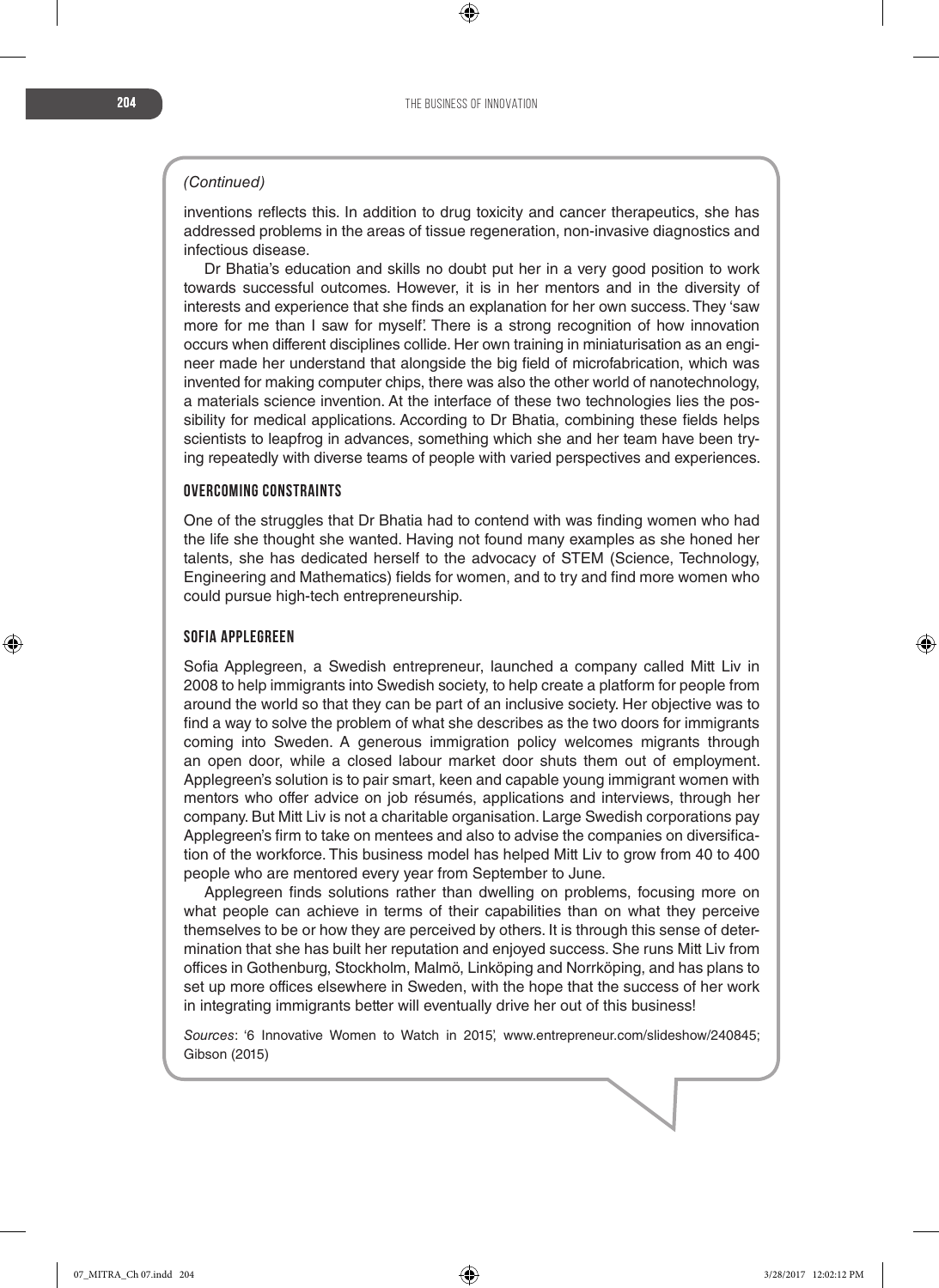In Sangeeta Bhatia's and Sofia Applegreen's stories we find unique, innovative qualities which at first glance may not be attributable to gender. The fact that they both seek new directions, work collaboratively in a non-linear way across disciplines or with seemingly intractable problems, have remarkable energy, and are realistic about implementing specific actions makes them as innovative as any of their male equivalents. It is probably in the choices they make, the wider social objectives they set, in their use of economic instruments and, importantly, in their humanistic approach to solving problems that we find differences in approach (from males) to performing innovative actions. It is, however, difficult to claim that they are doing anything which men cannot or do not do. Their actions do not reveal a female prerogative, but it is possible that the motivations which guide them distinguish these women as a different set of leaders who inject a greater sense of humanism into the world of innovation. If by focusing strongly on a social objective to the generally technologyoriented projects of innovation they compel us to recreate a different set of beliefs and attitudes, then that in itself could be a harbinger for a meaningful gender-based definition of the innovation process.

### **Choice, Preference, Kinship and the use of Personal Networks for Innovative Outcomes**

Access to bastions seen as traditional reserves of men and redefining approaches to work as entrepreneurs are not the only way women carve out their unique role as innovators. Empirical evidence suggests that the choices that women make and the preferences that they show for managing early-stage growth of their ventures can be uniquely innovative. The innovativeness is expressed in their motivations for growth, heuristically-oriented but conscious preferences for specific types of partnerships in particular economic and social environments, a departure from normative patterns of growth trajectories of female entrepreneurs and, in some cases, a culturally complex and collective sense of growth which emphasises the benefits for the collective over the individual firm's interests.

Take the case of established second-generation Pakistani female entrepreneurs in European societies. They represent a unique constituency for research. In the UK they represent British women entrepreneurs. As ethnic female entrepreneurs they are regarded as 'voluntary entrepreneurs' in terms of the choices they make as women and as members of their communities with better access to opportunities, information and resources than their immigrant counterparts (Peters, 2002; Sahin et al., 2007; McPherson, 2010). While their Islamic identity distinguishes them from members of other minority communities, the presence of the new immigrants – Bangladeshi, Turkish and Arabic migrants – encourages new alignments with other Muslim female entrepreneurs. Ethnic, religious and gender heterogeneity are often exhibited by way of the generational differences in entrepreneurial intentions (Sullivan et al., 2009) within various ethnic groups, their motivations (Levent et al., 2003; Rušinovi, 2006), the choice of business sector (Gersick, 1997) and in their growth aspirations (Kourilsky and Walstad, 1998; McGregor and Tweed, 2002). These combinations can affect positively or adversely the growth of their ventures and the organisational innovativeness that is evinced in the outcomes of their endeavours (Rauf and Mitra, 2016).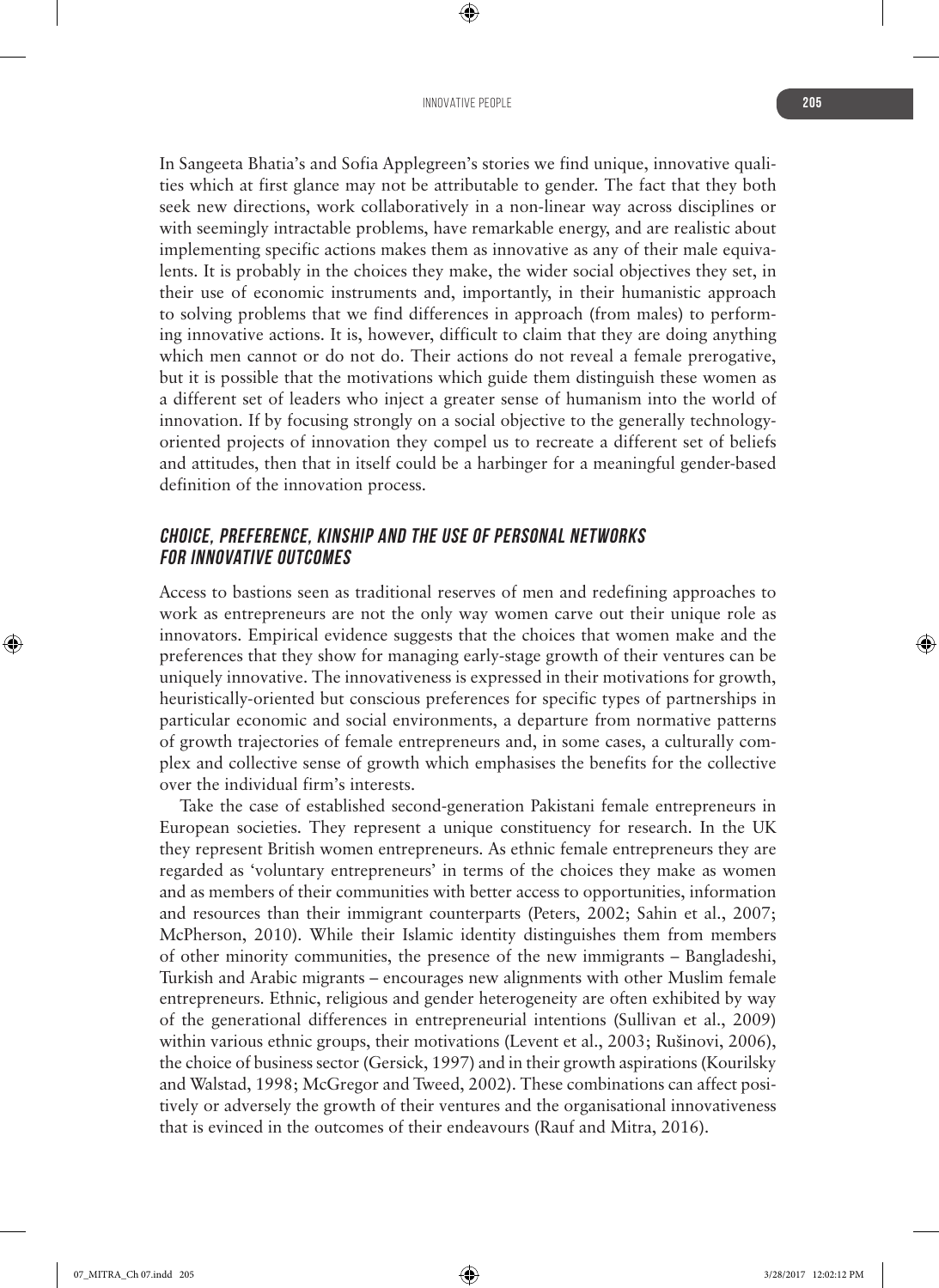The literature on growth and gender suggests that business performance influences the self-perception of women entrepreneurs and their abilities to realise business growth, given the social desirability and legitimacy attached to successful business outcomes (Anna et al., 2000). As businesses grow, women develop similar networks to those of men (Klyver, 2007; Klyver and Foley, 2012). Others note that that the results are inconclusive (de Bruin et al., 2006; 2007). Negotiating these networks is often a function of trust that is embedded in the structures of social networks in the form of strong or weak ties (Granovetter, 1973). For second-generation Muslim female entrepreneurs, trust is a function of ethnicity, gender and religion played out through weak and strong kinship, friendship and business ties, but mostly through personal and social networks, including the emotional and financial support provided by the family (Baines and Wheelock, 1998; Aldrich & Cliff, 2003; de Bruin et al., 2006).

Rauf and Mitra (2016) found that, despite exposure to the wider relationship domains, the personal networks of second-generation Pakistani female entrepreneurs are a product of gender and religion which permeate ethnicity, kinship, friendship and business or professional ties. Kinship and ethnicity are kept at bay, while religion appears to underpin their gendered business activities, based on notions of trust. The maintenance of dense gendered networks results in the slower growth of the business and therefore in a brake on the aspirations that they may have for their enterprises. However, this conventional view is countered by the idea of growth as a female community issue where the lower growth of individual businesses is compensated in collective form by the growth of many businesses in the network. A critical counterpoint to growth theories based on the growth of individual firms can be found in how young Muslim female entrepreneurs link their aspirations for growth to the benefits derived from social correspondence with other Muslim female entrepreneurs. So while slower growth may be the outcome of operating in dense gendered networks for individual entrepreneurs, the social value of collective benefit outweighs the loss of individual gain. Both the process of using personal networks selectively and the socially beneficial outcome are manifestations of a form of innovative socialisation of growth. Whereas individual growth of any one firm is often accompanied by the loss experienced of others in terms of trade-offs, here we find the slower growth of many compensating for the random, fractured and unsustainable and normative patterns of growth. The innovation is in the complexity that underpins simple choices and the navigation of personal networks guided by preferences for processes, people and cultural institutions that enable growth.

## **CONCLUDING OBSERVATIONS**

It is not uncommon to find few chapters in recognised texts with sufficient reference to the role of people, as individuals, as teams or as networks. Good trade and other business or technology magazines tend to reveal much more through interviews, snippets and stories. It is difficult to keep track of the large variety of people and cohorts who drive, engineer and make innovation possible. Their behaviour often challenges received wisdom and theories. We know that we can study them from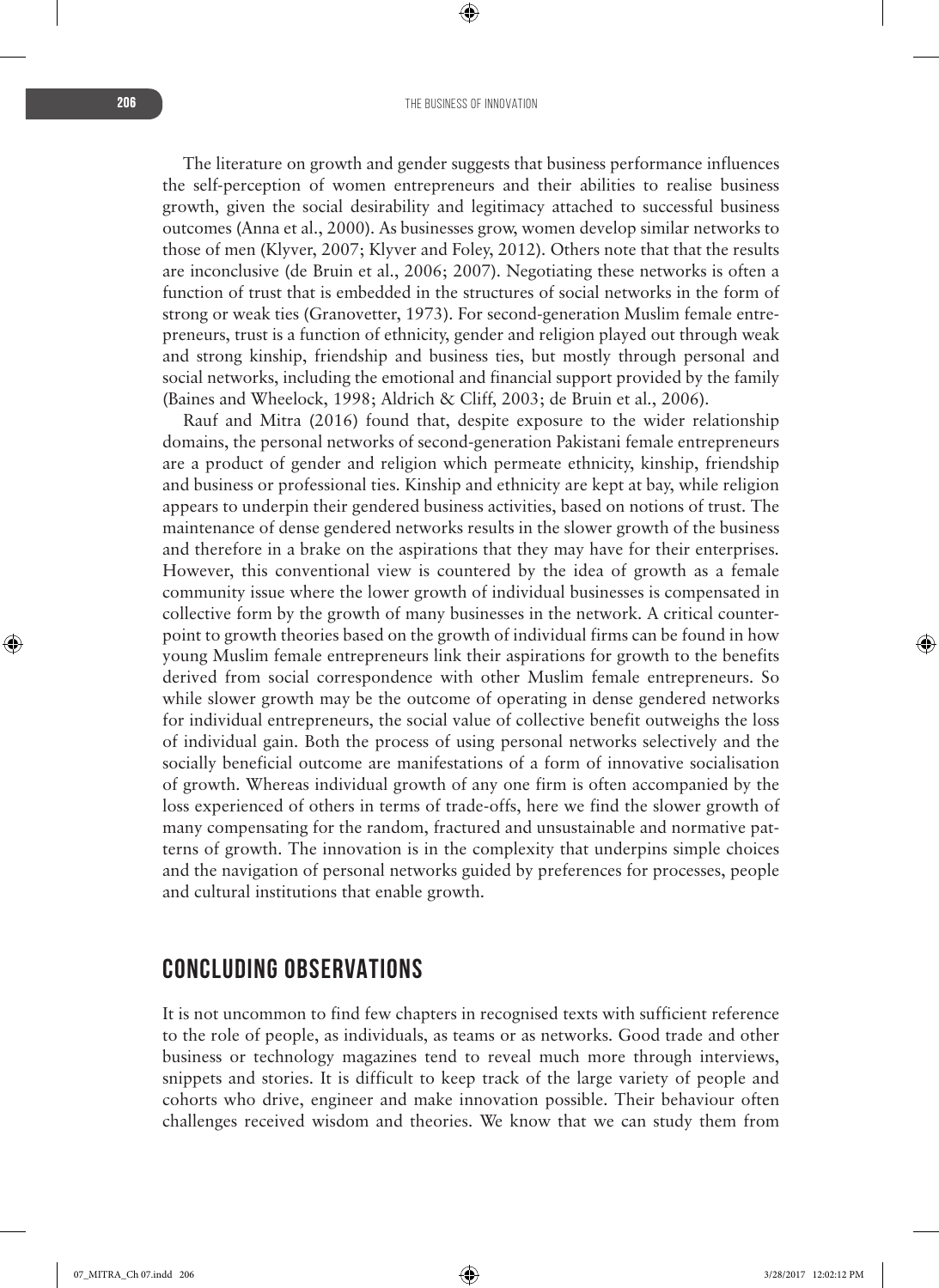economic, sociological, managerial, psychological and other perspectives, but the innovative mind probably cuts across all of these theoretical domains. Part of this difficulty of labelling people in conceptual terms may be due to the fact that the attitudes, capabilities and competencies of innovative people find true expression in the contexts in which they operate, in their organisations, in networks and in the wider environment. We examined how these attitudes, capabilities and behaviour contribute to the innovative character of organisations in Chapters 5 and 6.

## **Self-assessment and Research Questions**

- 1. Do innovators have the same characteristics as entrepreneurs?
- 2. Why are innovative people generally 'invisible' in the literature on innovation?
- 3. Are we better able to understand the innovation process by examining innovative people?
- 4. Does the examination of a gender dimension to innovation help us to understand better the role of men and women in the innovation process?
- 5. How do organisations manage innovative people?

 $-$  REFERENCES  $-$ 

## **NOTE**

1. Some of the references in this section are drawn from the article 'Gender and innovation: state of the art and a research agenda' by Alsos et al. (2013).

#### Aaltonen, S. and Hytti, U. (2014) 'Barriers to employee driven innovation: a study of a regional medium sized bakery', *International Journal of Entrepreneurship and Innovation*, 15(3): 159–68.

Acs, Z.J. and Audretsch, D.B. (2005) *Entrepreneurship, Innovation and Technological Change*. Boston, MA: now publishers.

Ahl, H. and Nelson, T. (2010) 'Moving forward: institutional perspectives on gender and entrepreneurship', *International Journal of Gender and Entrepreneurship*, 2(1): 5–9.

- Aldrich, H. and Cliff, J. (2003) 'The pervasive effects of family on entrepreneurship: toward a family embeddedness perspective', *Journal of Business Venturing*, 18: 573–96.
- Alsos, G.A., Ljunggren, E. and Hytti, U. (2013) 'Gender and innovation: state of the art and a research agenda', *International Journal of Gender and Entrepreneurship*, 5(3): 236–56.
- Anna, A., Chandler, G., Jansen, E. and Mero, N. (2000) 'Women business owners in traditional and nontraditional industries', *Journal of Business Venturing*, 15(3): 279–303.
- Azagra-Caro, J.M., Archontakis, F., Gutiérrez-Gracia, A. and Fernández-de-Lucio, I. (2006) 'Faculty support for the objectives of university-industry relations versus degree of R&D cooperation: the importance of regional absorptive capacity', *Research Policy*, 35(1): 37–55.
- Baines, S. and Wheelock, J. (1998) 'Reinventing traditional solutions: job creation, gender and the micro-business household', *Work, Employment and Society*, 12(4): 579–601.
- Bandura, A. (1986) *Social Foundations of Thought and Action: A Social Cognitive Theory*. Englewood Cliffs, NJ: Prentice-Hall.
- Becker, G. (1993) *Human Capital: A Theoretical and Empirical Approach with Special References to Education*. Chicago, IL: University of Chicago.
- Becker, G.S. (1964) *Human Capital*. Chicago, IL: The University of Chicago Press.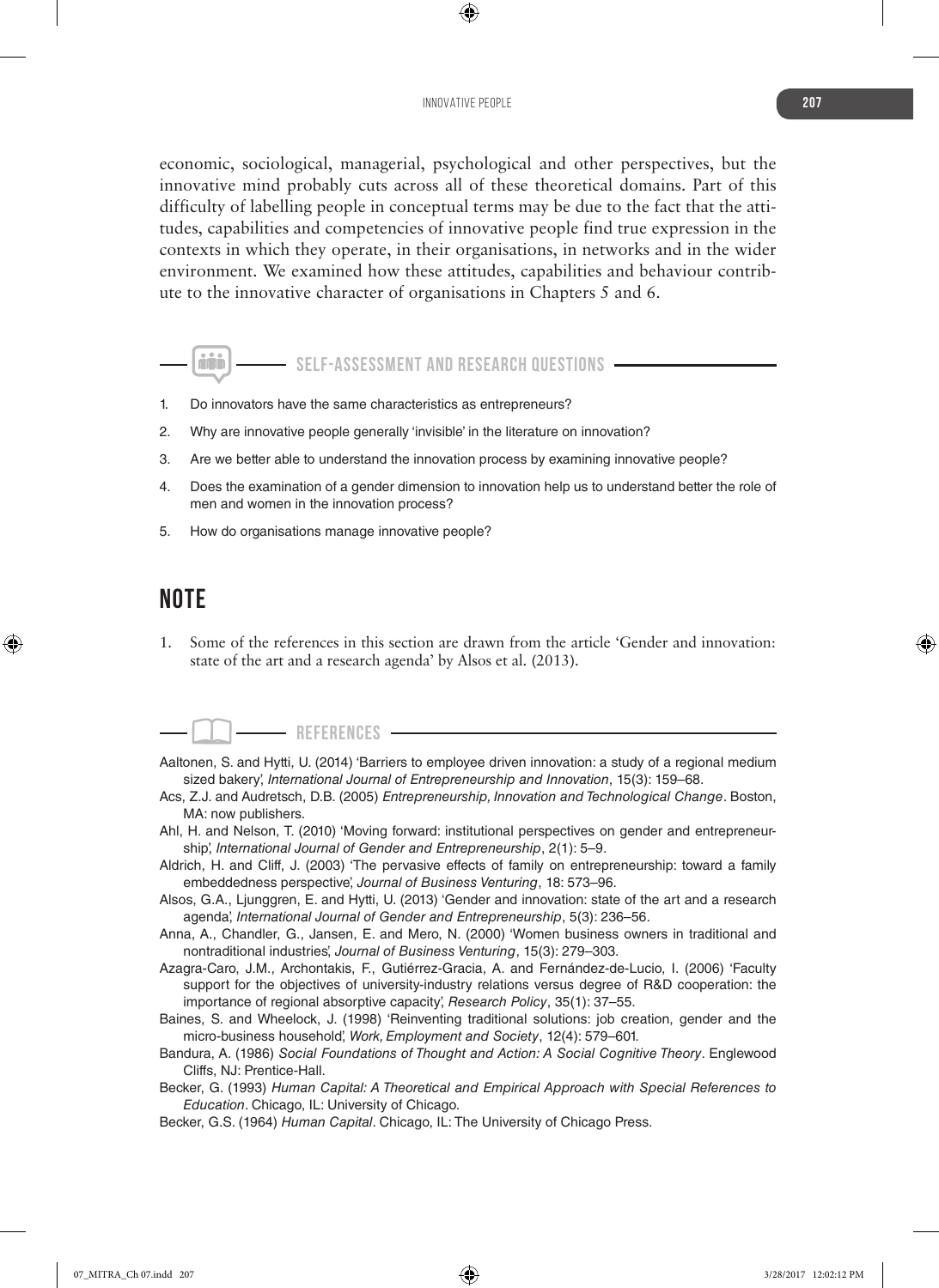Bianchi, T. (2001) 'With and without co-operation: two alternative strategies in the food-processing industry in the Italian South', *Entrepreneurship & Regional Development*, 13: 117–45

- Black, S. and Lynch, L. (1996) 'Human-capital investments and productivity', *American Economic Review,* 86: 263–8.
- Blake, M.K. and Hanson, S. (2005) 'Rethinking innovation: context and gender'*, Environment and Planning A*, 37(4): 681–701.
- *Bloomberg* (2015) 'Can the Woman Behind Halo 5 Save the Xbox?', *Bloomberg Businessweek,* 22 October. Available at: http://www.bloomberg.com/features/2015-halo-5-bonnie-ross/ (last accessed 15 January 2016).
- Borden, S. (2015) 'Ferran Adrià feeds the hungry mind: the former ElBulli chef is now serving up creative enquiry', *New York Times*, 2 January. Available at: http://nyti.ms/1Dcgl75 (last accessed 30 October 2015).
- Bourdieu, P. (1983) 'Forms of capital', in J. Richardson (ed.), *Handbook of Theory and Research for the Sociology of Education*. New York: Greenwood Press. pp. 241–58.
- Bozeman, B. and M. Gaughan (2007) 'Impacts of grants and contracts on academic researchers' interactions with industry', *Research Policy*, 36(5): 694–707.
- Brannback, M., K. Berglund and A.L. Carsrud (2012) 'Understanding the entrepreneur and innovator nexus as basis for the coming of the science of the artificial', Paper presented at RENT – Research on Entrepreneurship and Small Business Conference, Lyon, 21–3 November.
- Brustein, J. (2015) 'Bonnie's Army: Can HALO 5 save the Xbox the career of one of gaming's most powerful women is riding on it', *Bloomberg Businessweek*, 26 October–1 November: 44–9.
- Cannon, E. (2000) 'Human capital: level versus growth effects', *Oxford Economic Papers*, 52: 670–7.
- Carter, S.L. and Shaw, E. (2006) 'Women's business ownership: recent research and policy developments'. Strathprints Institutional Repository, University of Strathclyde. Available at: http://strathprints. strath.ac.uk/8962/ (last accessed May 2016).
- Catmull, E. (2014) *Creativity, Inc.: Overcoming the Unseen Forces That Stand in the Way of True Inspiration*. New York: Penguin, Random House.
- Chell, E. and Athayde, R. (2009) 'The identification and measurement of innovative characteristics of young people: development of the Youth Innovation Skills Measurement Tool'. Research Report, July, London NESTA.
- Cohen, W.M. and Levinthal, D.A. (1990) 'Absorptive capacity: a new perspective of learning and innovation', *Administrative Science Quarterly*, 35: 128–52.
- Coleman, J. (1988) 'Social capital in the creation of human capital', *American Journal of Sociology*, 94: S95–120.
- Cooper, A.C. (2001) 'Networks, alliances and entrepreneurship', in M.A. Hitt, S.M. Camp and D.L. Sexton (eds), *Strategic Entrepreneurship: Creating a New Integrated Mindset*. Oxford: Blackwell.
- Corradi, G., Gherardi, S. and Verzelloni, L. (2010) 'Through the practice lens: where is the bandwagon of practice-based studies heading?', *Management Learning*, 41(3): 265–83.
- Dautzenberg, K. (2012) 'Gender differences of business owners in technology-based firms', *International Journal of Gender and Entrepreneurship*, 4(1): 79–98.
- Davidsson, P. and Honig, B. (2003) 'The role of social and human capital among nascent entrepreneurs', *Journal of Business Venturing*, 18(3): 301–31.
- de Bruin, A., Brush, C. and Welter, F. (2006) 'Towards building cumulative knowledge on women's entrepreneurship', *Entrepreneurship Theory and Practice*, 30(5): 585–94.
- de Bruin, A., Brush, C. and Welter, F. (2007) 'Advancing a framework for coherent research on women's entrepreneurship', *Entrepreneurship Theory and Practice*, 31(3): 323–39.
- De Jong, J.P.J. and P.A.M. Vermeulen (2006) 'Determinants of product innovation in small firms: a comparison across industries', *International Small Business Journal*, 24(6): 587–609.
- Deneulin, S. and L. Shahani (2009) *An Introduction to the Human Development and Capability Approach: Freedom and Agency.* London, Earthscan/IDRC.
- Feldman, M. and Pentland, B. (2003) 'Reconceptualising organisational routines as a source of flexibility and change', *Administrative Science Quarterly*, 48(1): 94–118.
- Festinger, L. (1957) *Cognitive Dissonance Theory. Primary Prevention of HIV/AIDS: Psychological Approaches*. Newbury Park, CA: SAGE Publications.
- Foss, L., Woll, K. and Moilanen, M. (2013) 'Creativity and implementations of new ideas: do organisational structure, work environment and gender matter?', *International Journal of Gender and Entrepreneurship*, 5(3): 298–322.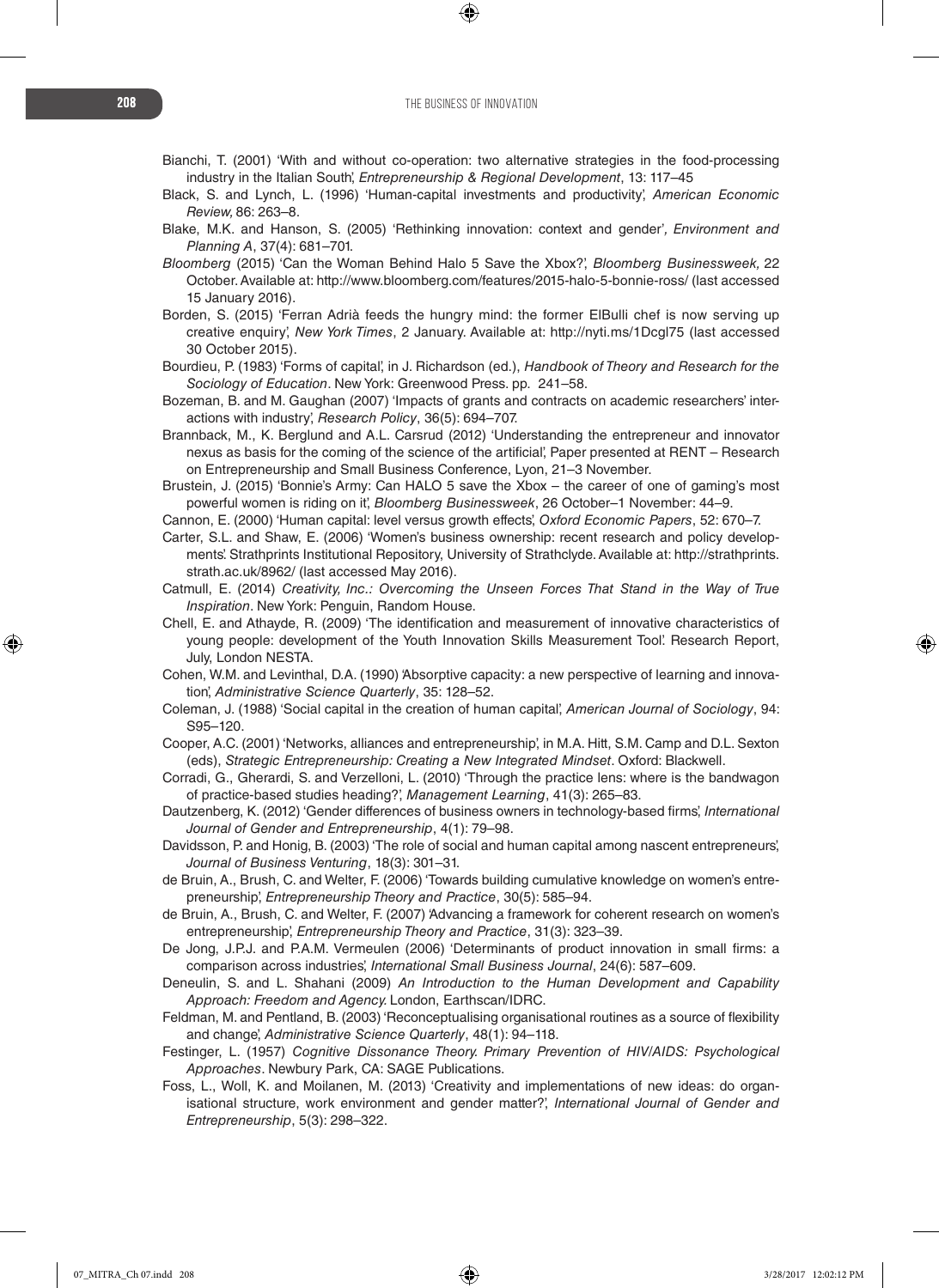Franklin-Wallis, O. (2015) 'How Pixar embraces crisis', *Wired*, December: 132–45.

- Gersick, K.E. (1997) *Generation to Generation: Life Cycles of the Family Business*. Cambridge MA: Harvard Business School Press.
- Gibson, M. (2015) 'Next generation leaders', *TIME*, 186(13): 36–43.
- Gimeno, J., Folta, T., Cooper, A. and Woo, C. (1997) 'Survival of the fittest? Entrepreneurial human capital and the persistence of underperforming firms', *Administrative Science Quarterly*, 42: 750–83.
- Gradstein, M. and Justman, M. (2000) 'Human capital, social capital, and public schooling', *European Economic Review*, 44: 879–91.
- Granovetter, M.S. (1973) 'The strength of weak ties', *American Journal of Sociology*, 78(6): 1360–80.
- Grant, R.M. (1996) 'Toward a knowledge-based theory of the firm', *Strategic Management Journal*, 17(S2): 109–22.
- Hill, L.A., Brandeau, G., Truelove, E. and Lineback, K. (2014) *Collective Genius: The Art and Practice of Leading Innovation.* Boston, MA: Harvard Business Review Press.
- Hinz, T. and Jungbauer-Gans, M. (1999) 'Starting a business after unemployment: characteristics and chances of success (empirical evidence from a regional German labour market)', *Entrepreneurship & Regional Development,* 11(4): 317–33.
- Honig, B. (1996) 'Education and self-employment in Jamaica', *Comparative Education Review*, 40(2): 177–93.
- Isaacson, W. (2014) *The Innovators: How Groups of Hackers, Geniuses and Geeks Created the Digital Revolution*. London: Simon and Schuster.
- Kenney, M. and Von Burg, U. (1999) 'Technology, entrepreneurship and path dependence: industrial clustering in Silicon Valley and Route 128', *Industrial and Corporate Change*, 8(1): 67–103.
- Klyver, K. (2007) 'An investigation of gender differences in social network dynamics', Paper presented at the Academy of Management Conference, Philadelphia, August.
- Klyver, K. and Foley, D. (2012) 'Networking and culture in entrepreneurship', *Entrepreneurship & Regional Development,* 24(7–8): 561–88.
- Kourilsky, M.L. and Walstad, W.B. (1998) 'Entrepreneurship and female youth: knowledge, attitudes, gender differences, and educational practices', *Journal of Business Venturing*, 13(1): 77–88.
- Kristiansen, M. and Bloch-Poulsen, J. (2010) 'Employee Driven Innovation in Team (EDIT)-Innovative potential, dialogue, and dissensus', *International Journal of Action Research*, 6 (2–3): 155–95.
- Levent, T. B., Masurel, E. and Nijkamp, P. (2003) Diversity in entrepreneurship: ethnic and female roles in urban economic life. *International Journal of Social Economics*, 30(11): 1131–61.
- McGregor, J. and Tweed, D. (2002) 'Profiling a new generation of female small business owners in New Zealand: networking, mentoring and growth', *Gender, Work & Organization*, 9(4): 420–38.
- McPherson, M. (2010) 'An outsiders' inside view of ethnic entrepreneurship'. Paper presented at the 33rd Annual Conference of The Institute for Small Business and Entrepreneurship (ISBE), London, 2–4 November.
- Minniti, M. (2009) *Gender Issues in Entrepreneurship*. Hanover, MA: now publishers.
- Mitra, J. (2012) *Entrepreneurship, Innovation and Economic Development: An Introduction*. Abingdon: Routledge.
- Mitra, J., Abubakar, Y. and Sagagi, M.S. (2011) 'Graduate entrepreneurship education and training: knowledge creation, human capital and development', *Education* + *Training*, 53(5): 462–79.
- Morris, A. (2015) 'Black Coffee's house blend', *Wired*, UK edn, 15 November. Available at: https:// en.wikipedia.org/wiki/Black\_Coffee\_(DJ) (last accessed 7 October 2015) and www.redbullstudios. com/capetown/artists/black-coffee (last accessed 7 October 2015).
- Nahlinder, J., Tillmar, M. and Wigren-Kristoferson, C. (2012) 'Are female and male entrepreneurs equally innovative? Reducing the gender bias of operationalisations and industries studied', in S. Andersson, K. Berglund, J.G. Torslund, E. Gunnarsson and E. Sundin (eds), *Promoting Innovation – Policies, Practices and Procedures.* Stockholm: VINNOVA.
- Narang, R. and Deviah, D. (2014) *Orbit-Shifting Innovation: The Dynamics of Ideas that Create History.* London: Kogan Page.
- Nussbaum, M.C. (2000) *Women and Human Development: The Capabilities Approach*. Cambridge: Cambridge University Press.
- Nussbaum, M.C. (2011) *Creating Capabilities: The Human Development Approach*. Boston, MA: Belknap, Harvard University Press.
- Pennings, J.M., Lee, K. and van Witteloostuijn, A. (1998) 'Human capital, social capital, and firm dissolution', *Academy of Management Journal*, 41: 425–40.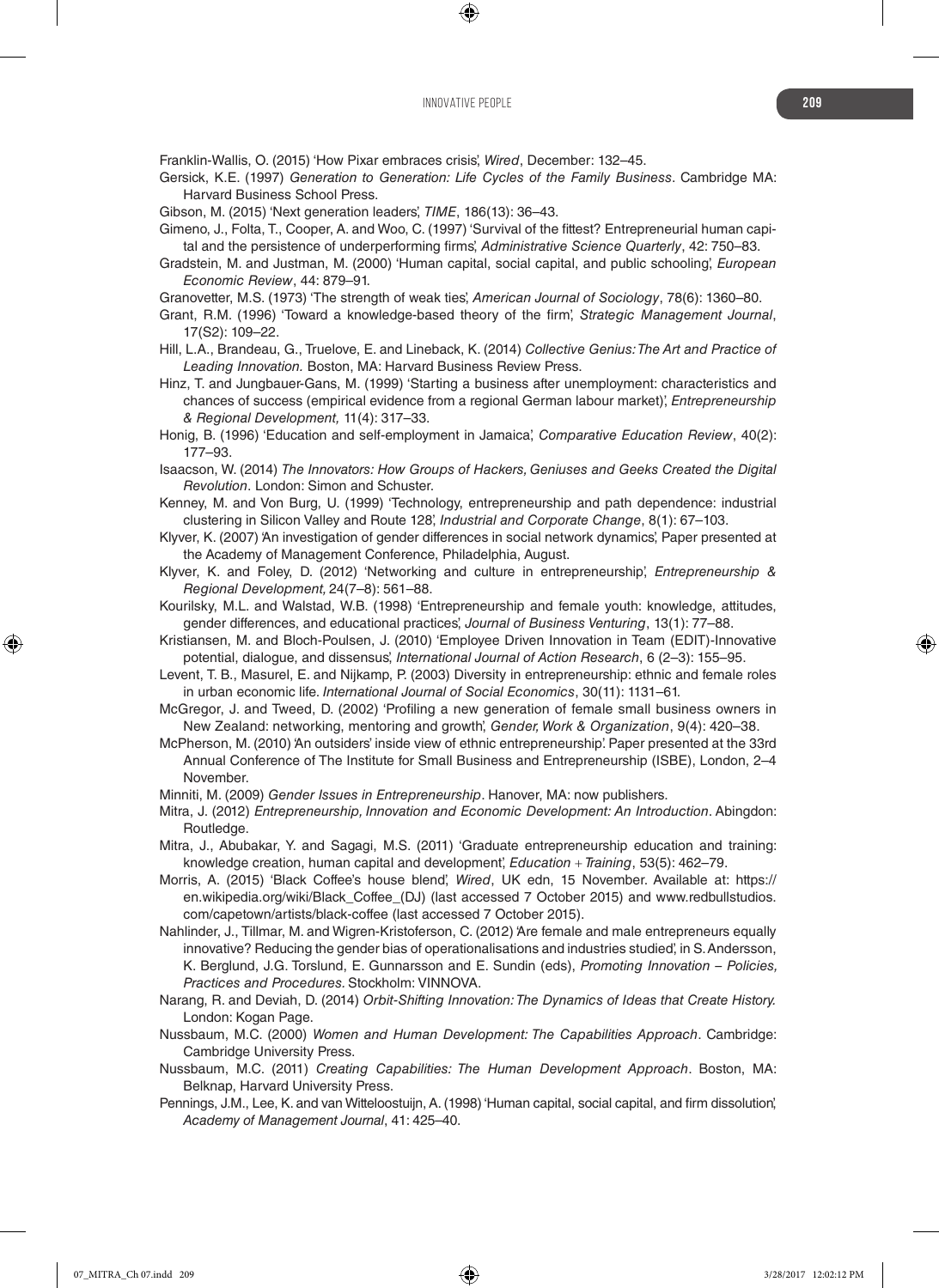Penrose, E.T. (1956) 'Foreign investment and the growth of the firm', *Economic Journal*, 66: 220–35.

Peters, N. (2002) 'Mixed embeddedness: Does it really explain immigrant enterprise in Western Australia (WA)?', *International Journal of Entrepreneurial Behaviour & Research*, 8(1/2): 32–53.

Polanyi, M. (1967) *The Tacit Dimension*. London: Routledge & Kegan Paul.

- Poutanen, S. and Kovalainen, A. (2013) 'Gendering innovation process in an industrial plant revisiting tokenism, gender and innovation', *International Journal of Gender and Entrepreneurship*, 5(3): 257–74. Pringle, H. (2013) 'The origins of creativity', *Scientific American*, 308(3): 36–43.
- Rauf, A. and Mitra, J. (2016) 'The gift of young muslim women entrepreneurs and their personal networks: second generation muslim female entrepreneurs in the UK: growth aspirations and social sustainability'. 61st Annual World Conference of the International Council for Small Business, Conference Proceedings, New York, 17–18 June.
- Reynolds, P. (1997) 'Who starts firms? Preliminary explorations of firms in gestation', *Small Business Economics*, 9: 449–62.
- Reynolds, P.D., Hay, M. and Camp, S.M.( 1999) *Global Entrepreneurship Monitor*. Kansas City, MO: Kauffman Center for Entrepreneurial Leadership.
- Robinson, P.B. and Sexton, E.A. (1994) 'The effect of education and experience on self-employment success', *Journal of Business Venturing*, 9(2): 141–56.
- Rušinovi, K. (2006) *Dynamic Entrepreneurship: First and Second-Generation Immigrant Entrepreneurs in Dutch Cities*. Amsterdam: Amsterdam University Press.
- Sahin, M., P. Nijkamp and T. Baycan-Levent (2007) 'Migrant entrepreneurship from the perspective of cultural diversity', in L.-P. Dana (ed.), *Handbook of Research on Ethnic Minority Entrepreneurship: A Co-Evolutionary View on Resource Management*. Cheltenham: Edward Elgar. pp. 99–113.
- Saxenian, A. (1999) 'Comment on Kenney and von Burg "Technology entrepreneurship and path dependence: Industrial clustering in Silicon Valley and Route 128"', *Industrial and Corporate Change*, 8: 104–10.
- Schultz, T.W.(1961) 'Investment in human capital', *The American Economic Review*, 51(1): 1–17.
- Schumpeter, J. (1942) *Capitalism, Socialism and Democracy*. New York: Harper and Brothers.
- Sen, A. (1984) *Resources, Values and Development*. Cambridge, MA: Harvard University Press.
- Sen, A. (1985a) *Commodities and Capabilities*. Amsterdam: North Holland.
- Sen, A. (1985b) 'Well-being, agency and freedom', *Journal of Philosophy*, 82(4): 169–221.
- Sen, A. (1987) 'The standard of living', in G. Hawthorn (ed.), *The Standard of Living*. Cambridge: Cambridge University Press.
- Sen, A. (1988) 'The concept of development', in H. Chenery and T.N. Srinivasan (eds), *Handbook of Development Economics*. Amsterdam: Elsevier Science. pp. 9–26.
- Sen, A. (1989) 'Development as capability expansion', *Journal of Development Planning*, 19: 41–58.
- Sen, A. (1990a) 'Gender and cooperative conflicts', in I. Tinker (ed.), *Persistent Inequalities*. New York: Oxford University Press. pp. 123–49.
- Sen, A. (1990b) 'Justice: means versus freedoms', *Philosophy and Public Affairs*, 19: 111–21.
- Sen, A. (1992) *Inequality Reexamined*. Cambridge, MA: Harvard University Press.
- Sen, A. (1993a) 'Capability and well-being', in M.C. Nussbaum and A. Sen (eds), *The Quality of Life*. Oxford: Clarendon Press. pp. 30–53.
- Sen, A. (1993b) 'Introduction', in M. Nussbaum and A. Sen (eds), *The Quality of Life*. Oxford: Clarendon Press.
- Sen, A. (1999) *Development as Freedom*. New York: Knopf.
- Senor, D. and Singer, S. (2009) Start-Up Nation: The Story of Israel's Economic Miracle. New York: Twelve.
- Shane, S. and Venkataraman, S. (2000) 'The promise of entrepreneurship as a field of research', *Academy of Management Review*, 25: 217–21.
- Siegel, R., Siegel, E. and Macmillan, I.C. (1993) 'Characteristics distinguishing high-growth ventures', *Journal of Business Venturing*, 8(2), pp. 169–80.
- Sullivan, S.E., Forret, M.L., Carraher, S.M. and Mainiero, L.A. (2009) 'Using the kaleidoscope career model to examine generational differences in work attitudes', *Career Development International*, 14(3): 284–302.
- Van de Ven, A.H. (1986) 'Central problems in the management of innovation', *Management Science*, 32(5): 590–607.
- Viner, N., Powell, P. and Green, R. (2004) 'Institutionalized biases in the award of research grants: a preliminary analysis revisiting the principle of accumulative advantage', *Research Policy*, 33(3): 443–54.